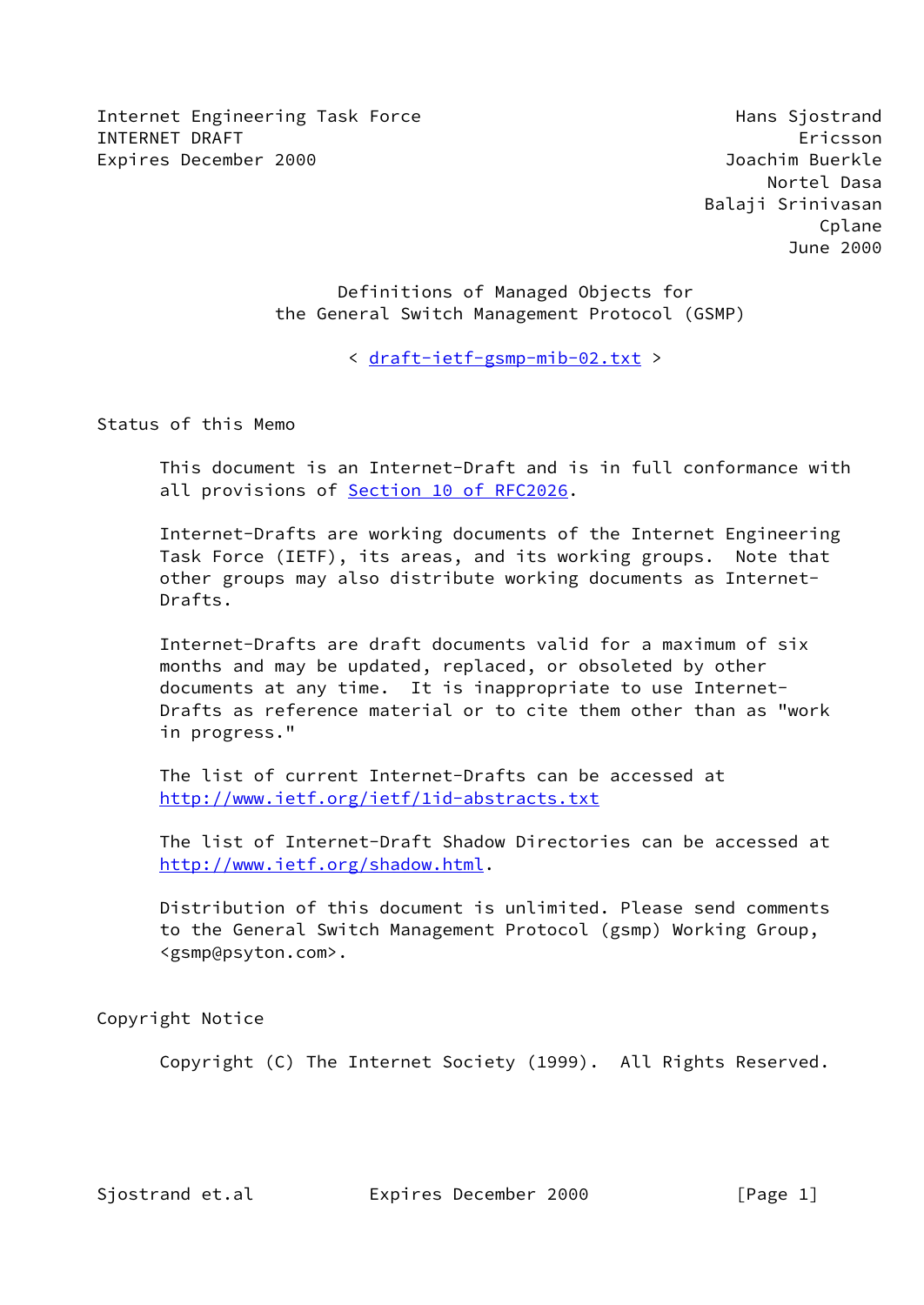Internet Draft GSMP MIB GSMP MIB

Abstract

 This memo defines a portion of the Management Information Base (MIB)for use with network management protocols in the Internet community. In particular, it describes managed objects for the General Switch Management Protocol (GSMP).

Table of Contents

| 3.2.1 GSMP Virtual Switch Controller group  5<br>3.2.2 GSMP Virtual Switch group  6<br>3.2.3 GSMP Encapsulation groups  6                                                                                                             |  |
|---------------------------------------------------------------------------------------------------------------------------------------------------------------------------------------------------------------------------------------|--|
|                                                                                                                                                                                                                                       |  |
| 5.1.3 VSCE/VSE/VSC/VS relationships  33<br>5.1.4 Multiple controllers  33<br>$5.1.5$ Row index in notifications  33<br>5.2 Changes from < draft-ietf-gsmp-mib-00.txt >  34<br>$5.3$ Changes from < $draff-ietf-gsmp-mib-01.txt$ >  34 |  |
|                                                                                                                                                                                                                                       |  |
|                                                                                                                                                                                                                                       |  |
|                                                                                                                                                                                                                                       |  |
|                                                                                                                                                                                                                                       |  |
|                                                                                                                                                                                                                                       |  |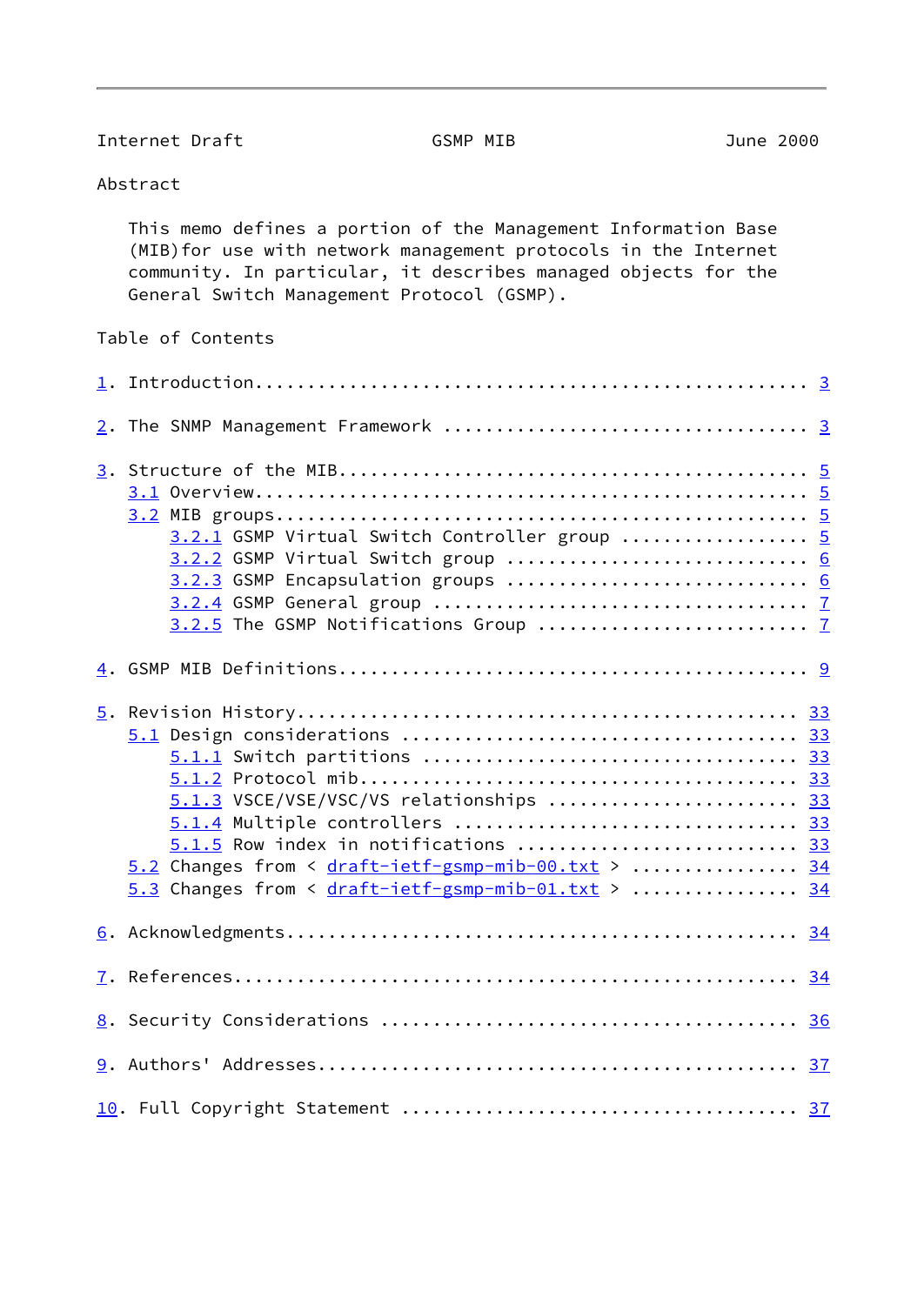<span id="page-2-1"></span>Internet Draft GSMP MIB June 2000

<span id="page-2-0"></span>[1](#page-2-0). Introduction

 This memo defines a portion of the Management Information Base (MIB)for use with network management protocols in the Internet community. In particular, it describes managed objects for the General Switch Management Protocol (GSMP). [[RFC1987\]](https://datatracker.ietf.org/doc/pdf/rfc1987).

 The key words "MUST", "MUST NOT", "REQUIRED", "SHALL", "SHALL NOT", "SHOULD", "SHOULD NOT", "RECOMMENDED", "MAY", and "OPTIONAL" in this document are to be interpreted as described in [RFC 2119](https://datatracker.ietf.org/doc/pdf/rfc2119) [\[RFC2119](https://datatracker.ietf.org/doc/pdf/rfc2119)].

<span id="page-2-2"></span>[2](#page-2-2). The SNMP Management Framework

 The SNMP Management Framework presently consists of five major components:

- \* An overall architecture, described in <u>RFC 2571</u> [\[RFC2571](https://datatracker.ietf.org/doc/pdf/rfc2571)].
- \* Mechanisms for describing and naming objects and events for the purpose of management. The first version of this Structure of Management Information (SMI) is called SMIv1 and described in STD 16, [RFC 1155 \[RFC1155](https://datatracker.ietf.org/doc/pdf/rfc1155)], STD 16, [RFC 1212 \[RFC1212](https://datatracker.ietf.org/doc/pdf/rfc1212)] and [RFC 1215 \[RFC1215](https://datatracker.ietf.org/doc/pdf/rfc1215)]. The second version, called SMIv2, is described in STD 58, [RFC 2578](https://datatracker.ietf.org/doc/pdf/rfc2578) [[RFC2578](https://datatracker.ietf.org/doc/pdf/rfc2578)], [RFC 2579](https://datatracker.ietf.org/doc/pdf/rfc2579) [[RFC2579](https://datatracker.ietf.org/doc/pdf/rfc2579)] and RFC 2580 [RFC2580].
- \* Message protocols for transferring management information. The first version of the SNMP message protocol is called SNMPv1 and described in STD 15, [RFC 1157](https://datatracker.ietf.org/doc/pdf/rfc1157) [[RFC1157](https://datatracker.ietf.org/doc/pdf/rfc1157)]. A second version of the SNMP message protocol, which is not an Internet standards track protocol, is called SNMPv2c and described in [RFC 1901 \[RFC1901](https://datatracker.ietf.org/doc/pdf/rfc1901)] and [RFC 1906 \[RFC1906](https://datatracker.ietf.org/doc/pdf/rfc1906)]. The third version of the message protocol is called SNMPv3 and described in [RFC](https://datatracker.ietf.org/doc/pdf/rfc1906) [1906 \[RFC1906](https://datatracker.ietf.org/doc/pdf/rfc1906)], [RFC 2572 \[RFC2572](https://datatracker.ietf.org/doc/pdf/rfc2572)] and [RFC 2574 \[RFC2574](https://datatracker.ietf.org/doc/pdf/rfc2574)].

\* Protocol operations for accessing management information. The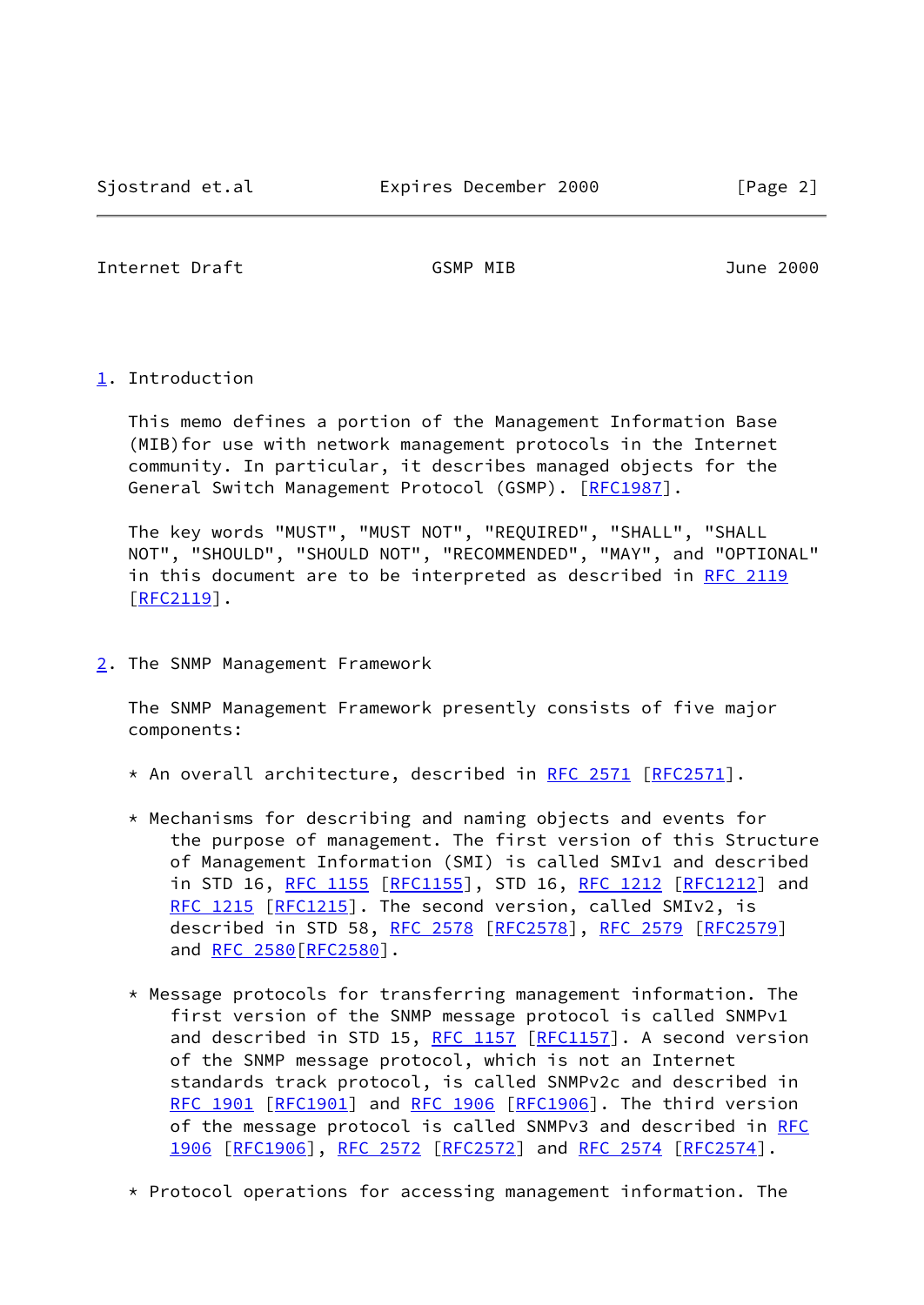first set of protocol operations and associated PDU formats is described in STD 15, [RFC 1157](https://datatracker.ietf.org/doc/pdf/rfc1157) [[RFC1157](https://datatracker.ietf.org/doc/pdf/rfc1157)]. A second set of operations and associated PDU formats is described in 1905 [\[RFC1905](https://datatracker.ietf.org/doc/pdf/rfc1905)].

Sjostrand et.al **Expires December 2000** [Page 3]

Internet Draft GSMP MIB June 2000

\* A set of fundamental applications described in [RFC 2573](https://datatracker.ietf.org/doc/pdf/rfc2573) [\[RFC2573](https://datatracker.ietf.org/doc/pdf/rfc2573)] and the view-based access control mechanism described [RFC 2575](https://datatracker.ietf.org/doc/pdf/rfc2575) [\[RFC2575](https://datatracker.ietf.org/doc/pdf/rfc2575)].

 A more detailed introduction to the current SNMP Management Framework can be found in [RFC 2570](https://datatracker.ietf.org/doc/pdf/rfc2570) [[RFC2570\]](https://datatracker.ietf.org/doc/pdf/rfc2570).

 Managed objects are accessed via a virtual information store, termed the Management Information Base or MIB. Objects in the MIB are defined using the mechanisms defined in the SMI.

 This memo specifies a MIB module that is compliant to the SMIv2. A MIB conforming to the SMIv1 can be produced through the appropriate translations. The resulting translated MIB must be semantically equivalent, except where objects or events are omitted because no translation is possible (use of Counter64). Some machine readable information in SMIv2 will be converted into textual descriptions in SMIv1 during the translation process. However, this loss of machine readable information is not considered to change the semantics of the MIB.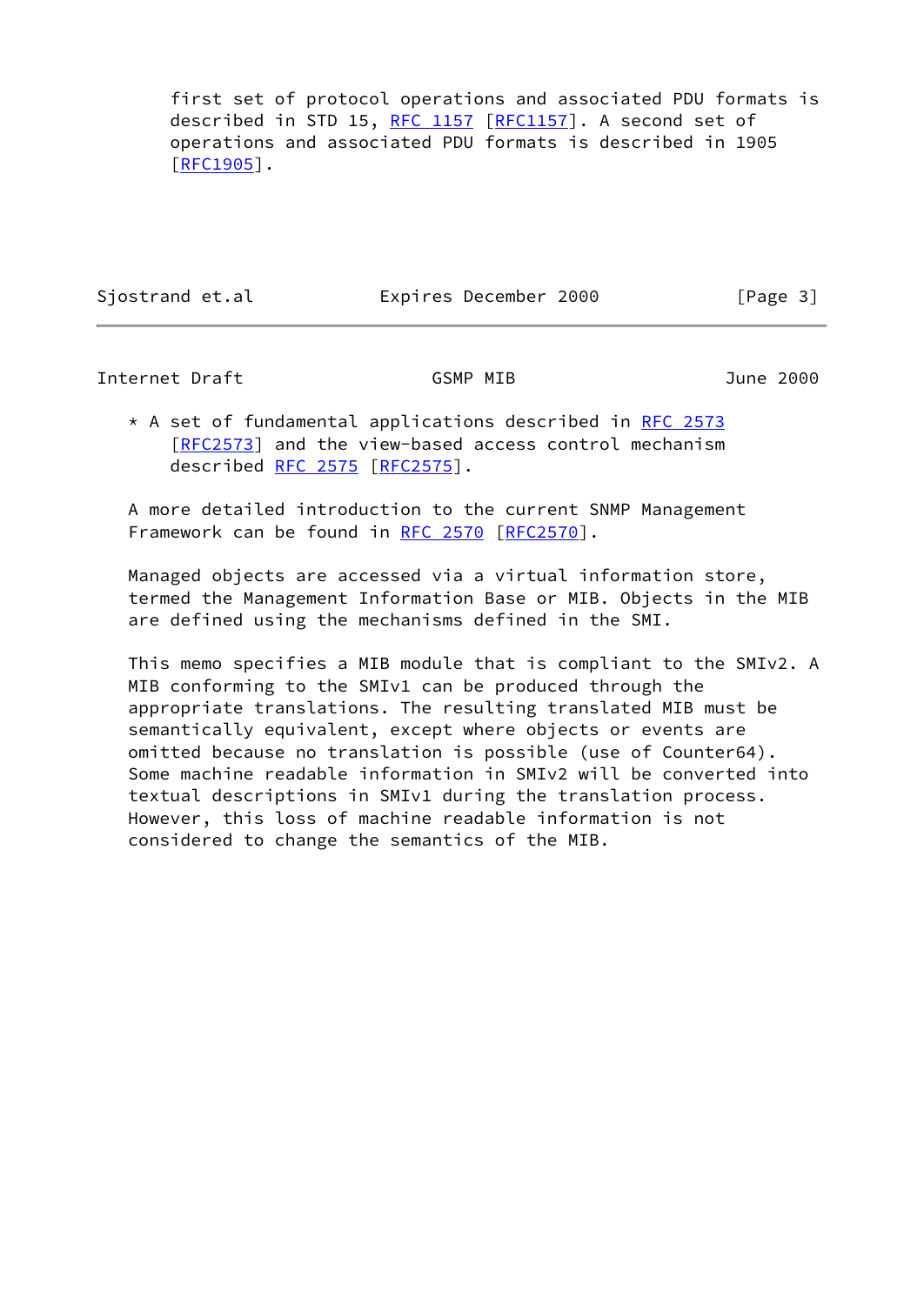| Sjostrand et.al |  |  |  |  |
|-----------------|--|--|--|--|
|                 |  |  |  |  |

Expires December 2000 [Page 4]

<span id="page-4-1"></span>Internet Draft GSMP MIB June 2000

#### <span id="page-4-0"></span>[3](#page-4-0). Structure of the MIB

 This memo defines a portion of the Management Information Base (MIB) for use with network management protocols in the Internet community. In particular, it describes managed objects for the General Switch Management Protocol (GSMP) as defined in [\[GSMPv3](#page-41-1)].

# <span id="page-4-2"></span>[3.1](#page-4-2) Overview

 The MIB provides objects to configure/set-up potential GSMP sessions on specific switch or controllers. Two tables are used to configure potential GSMP sessions, where each row in the table initiates a GSMP session. To create a Virtual Switch, an entry in the gsmpVseTable is created. To create a Virtual Switch Controller, an entry in the gsmpVsceTable is created.

 In order to define and configure what encapsulation the potential GSMP session shall use, the encapType object in the respective tables is set to either ethernet, atm or tcp/ip. If atm is used, a row in the gsmpAtmEncapTable has to be created with the same index. If tcp/ip is used, a row in the gsmpTcpIpEncapTable has to be created with the same index. No extra encapsulation info is needed if ethernet is used.

 Another table, the gsmpSessionTable, shows the actual sessions that have been, or are in the process of being established. Each row represents a specific session between an Entity and a peer. This table carries information about the peer, the session and parameters that was negotiated by the adjacency procedures. The gsmpSessionStatTable augments the gsmpSessionTable with statistical information regarding the session.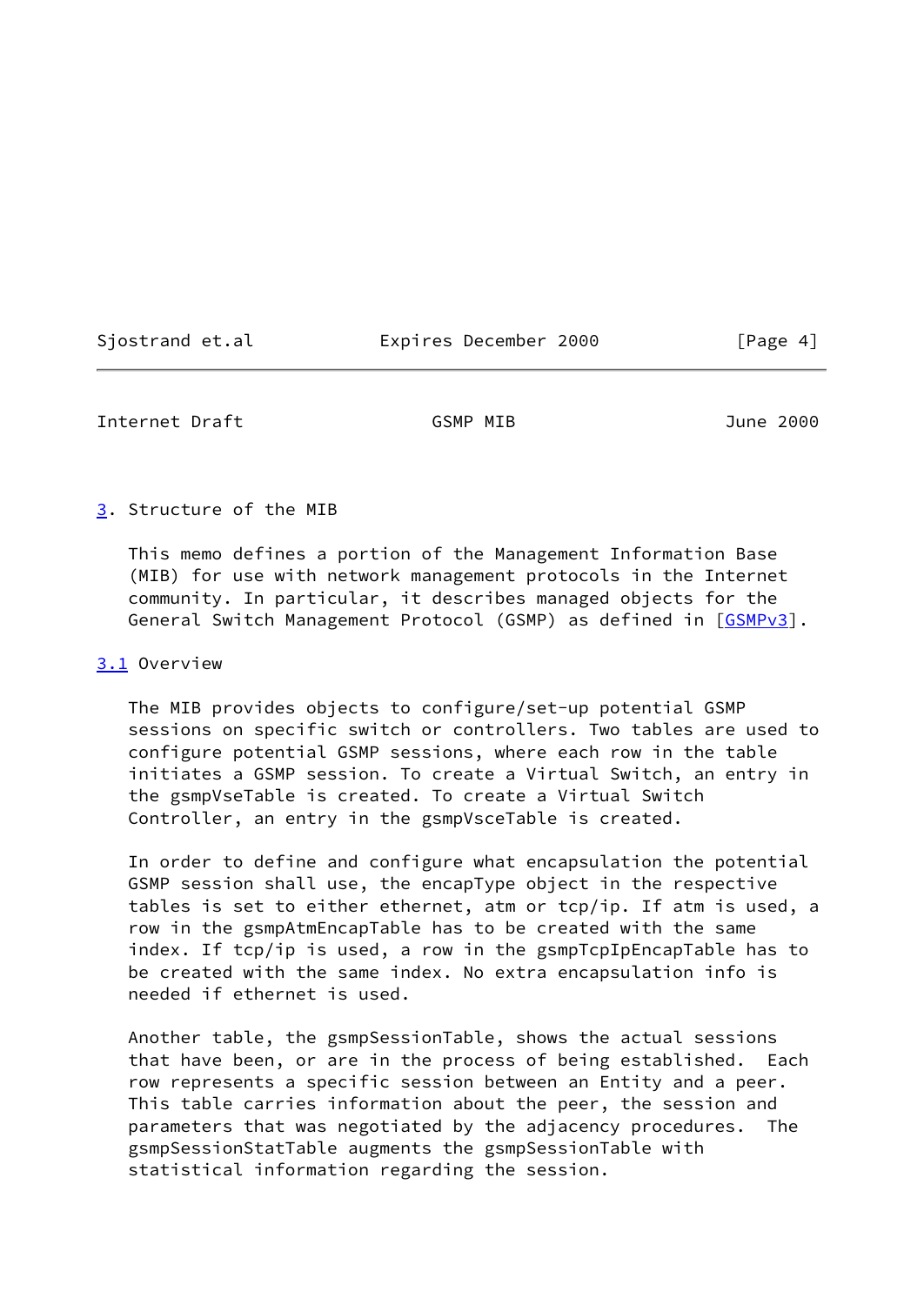# <span id="page-5-0"></span>[3.2](#page-5-0) MIB groups

<span id="page-5-1"></span>[3.2.1](#page-5-1) GSMP Virtual Switch Controller group

 The VSCE group is used to configure a potential GSMP session on a Virtual Switch Controller. A row in the gsmpVsceTable is created for each such session. If ATM or TCP/IP encapsulation is used a corresponding row has to be created in these tables before the session adjacency protocol is initiated.

 The encapsulation used is specified in the encap type object. If ATM or TCP/IP is used, further encap data is defined in the corresponding encapsulation tables. If ethernet is used the MAC address of the interface defined for the session is set by the VSCE ID object.

| Sjostrand et.al | Expires December 2000 | [Page 5] |
|-----------------|-----------------------|----------|
|-----------------|-----------------------|----------|

<span id="page-5-3"></span>Internet Draft GSMP MIB June 2000

The adjacency parameters are defined; such as

- Max supported GSMP version

¡ Time between the periodic adjacency messages

¡ VSCE Name, local port number and instance number.

 ¡ The partition ID for this specific partition if partitions are used.

 ¡ The switch type defined by the manufacturer, which might be predefined or configured.

 The maximum number of controllers that are allowed for this VSE, which e.g. could be used to restrict multiple controllers if set to one. Also, the suggested maximum window size for unacknowledged request messages could be set.

 The notification mapping is set to specify for with events the corresponding SNMP notifications are sent.

<span id="page-5-2"></span>[3.2.2](#page-5-2) GSMP Virtual Switch group

 The VSE group is used to configure a potential GSMP session on a Virtual Switch. A row in the gsmpVseTable is created for each such session. If ATM or TCP/IP encapsulation is used a corresponding row has to be created in these tables before the session adjacency protocol is initiated.

 The encapsulation used is specified in the encap type object. If ATM or TCP/IP is used, further encap data is defined in the corresponding encapsulation tables. If ethernet is used the MAC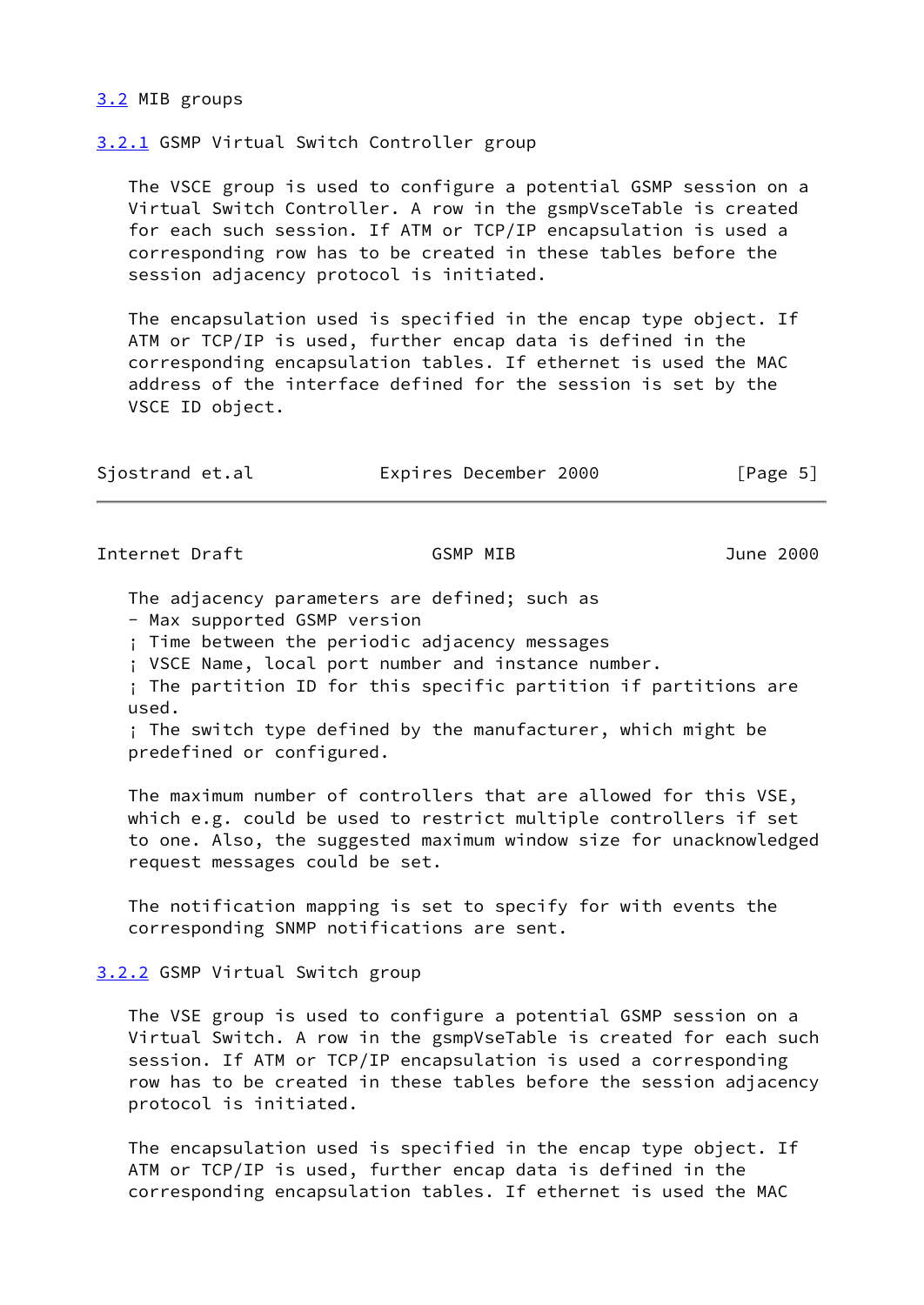address of the interface defined for the session is set by the VSE ID object.

 The adjacency parameters are defined; such as - Max supported GSMP version

¡ Time between the periodic adjacency messages

¡ VSCE Name, local port number and instance number.

 ¡ The partition ID for this specific partition if partitions are used.

 The resynchronisation strategy for the session is specified. Also, a notification mapping is set to specify for with events the corresponding SNMP notifications are sent.

<span id="page-6-0"></span>[3.2.3](#page-6-0) GSMP Encapsulation groups

 The ATM Encapsulation Table and the TCP/IP Encapsulation Table provides a way to configure information that are encapsulation specific. The encapsulation data is further specified in [\[GSMPenc](#page-41-2)].

| Sjostrand et.al | Expires December 2000 | [Page 6] |
|-----------------|-----------------------|----------|
|-----------------|-----------------------|----------|

<span id="page-6-2"></span>Internet Draft GSMP MIB June 2000

 If ATM encapsulation is used, the interface and the virtual channel are specified.

 If TCP/IP is used, the IP address and the port number are specified.

No special config data needed if Ethernet encapsulation is used.

<span id="page-6-1"></span>[3.2.4](#page-6-1) GSMP General group

 The GSMP session table provides a way to define, configure and monitor new GSMP session. Each row in the GSMP session table will have a corresponding row in the session statistics table.

 The session is defined by a Virtual Switch Controller Entity and Virtual Switch Entity pair.

<span id="page-6-3"></span>[3.2.5](#page-6-3) The GSMP Notifications Group

 The GSMP Notification Group defines notifications for GSMP entities. These notifications provide a mechanism for a GSMP device to inform the management station of status changes. Also a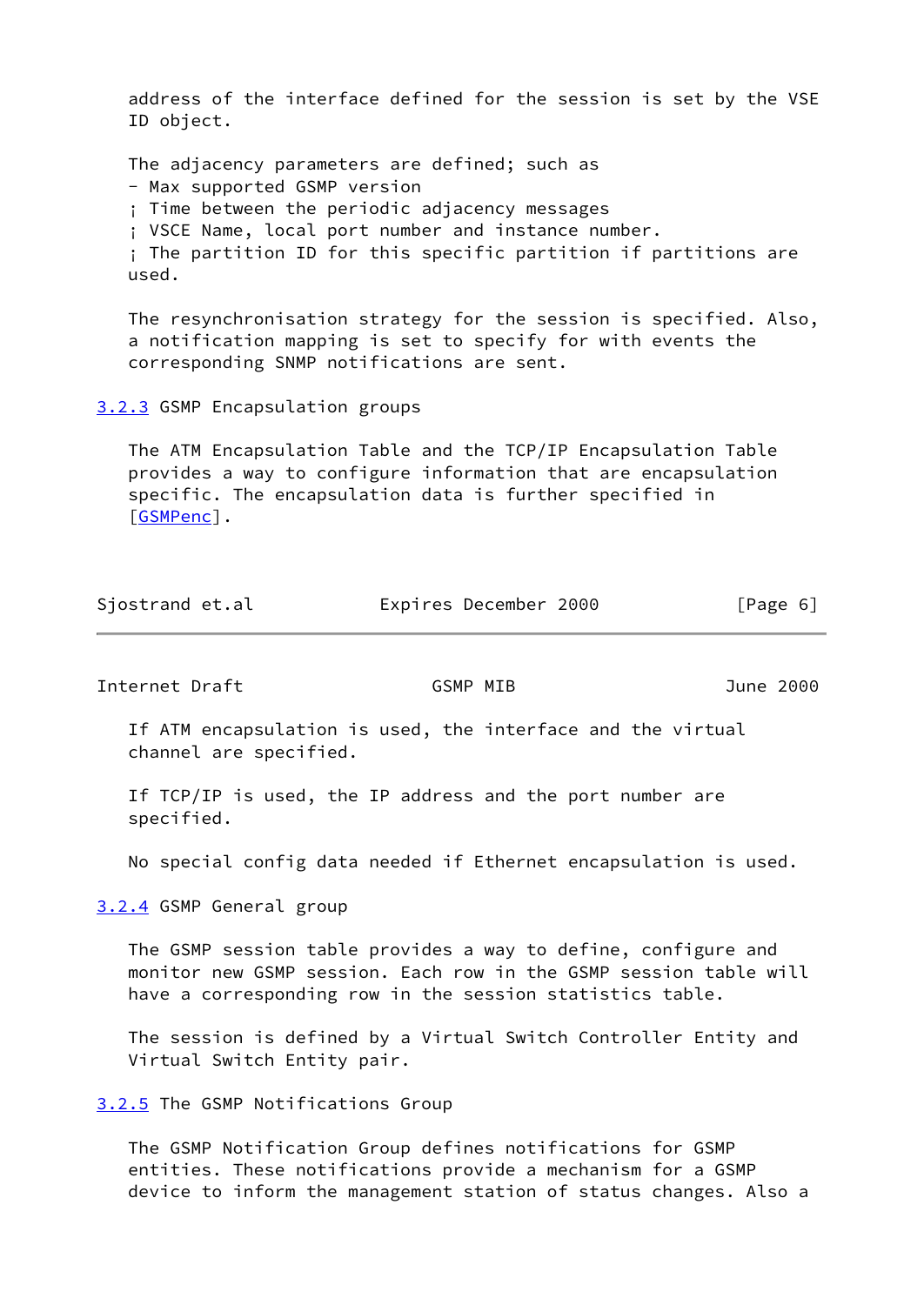notification is defined for each type of GSMP events. To disable or enable sending of the notifications is done by setting the bitmap accordingly in the Notification mapping objects in the VSCE or VSE tables.

 The group of notifications consists of the following notifications:

1) gsmpSessionDownTrap

 This notification is generated when a session is terminating, to report the final accounting statistics of the session.

2) gsmpSessionUpTrap

This notification is generated when a new session is established.

3) gsmpSendFailiureIndicationTrap

 This notification is generated when a message with a failure indication was sent. This means that this notification identifies a change to the gsmpSessionStatFailiureIndication object in a row of the gsmpSessionStatsTable.

4) gsmpReceivedFailiureIndicationTrap

| Sjostrand et.al |  | Expires December 2000 |  | [Page 7] |  |
|-----------------|--|-----------------------|--|----------|--|
|-----------------|--|-----------------------|--|----------|--|

Internet Draft GSMP MIB June 2000

 This notification is generated when a message with a failure indication received. This means that this notification identifies a change to the gsmpSessionStatReceivedFailiure object in a row of the gsmpSessionStatsTable.

5) gsmpPortUpEventTrap

 This notification is generated when a Port Up Event occurs. This means that this notification identifies a change to the gsmpSessionStatPortUpEvents object in a row of the gsmpSessionStatsTable.

6) gsmpPortDownEventTrap

 This notification is generated when a Port Down Event occurs. This means that this notification identifies a change to the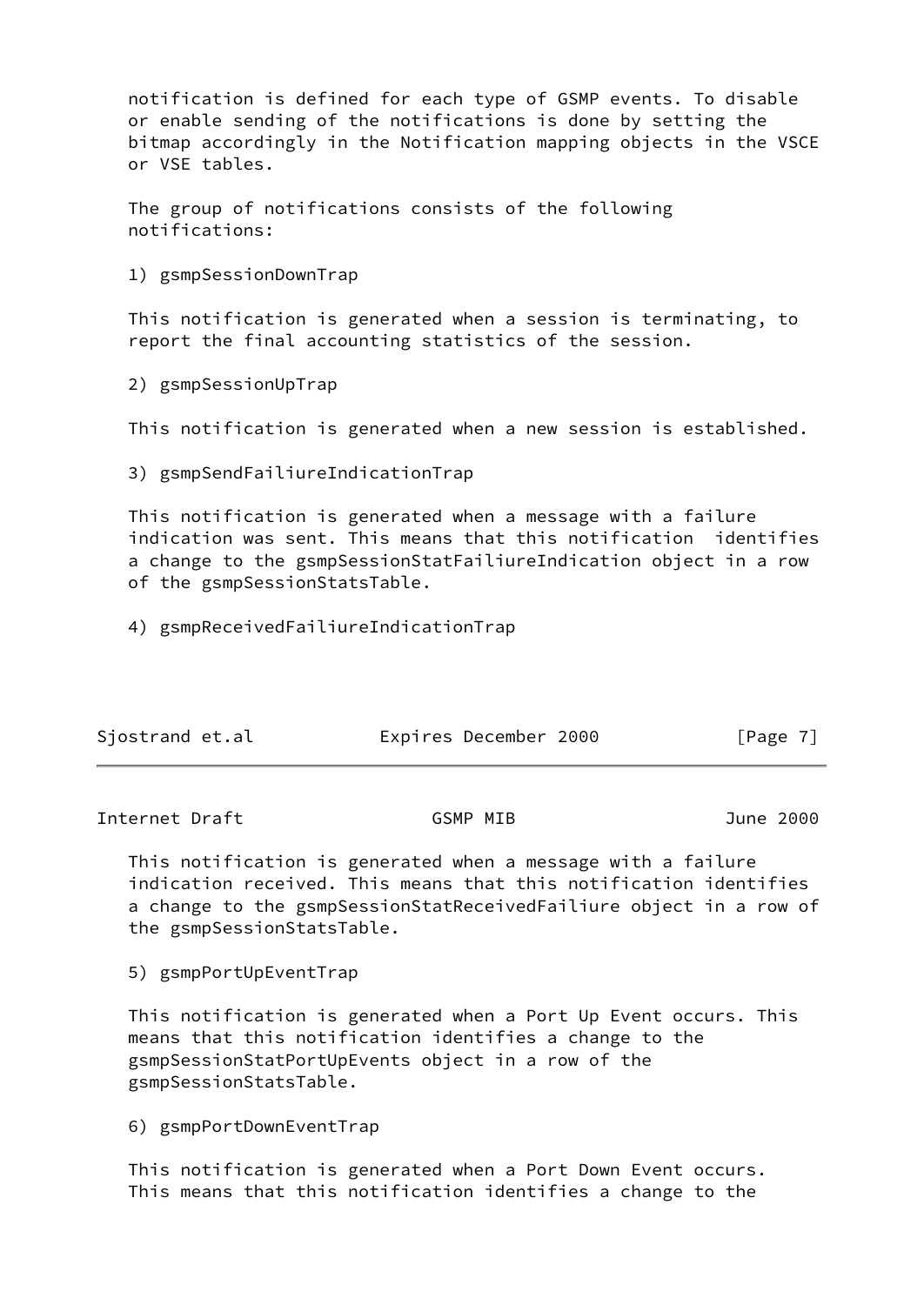gsmpSessionStatPortDownEvents object in a row of the gsmpSessionStatsTable.

7) gsmpInvalidLabelEventTrap

 This notification is generated when an Invalid Label Event occurs. This means that this notification identifies a change to the gsmpSessionStatInvalidLabelEvents object in a row of the gsmpSessionStatsTable.

8) gsmpNewPortEventTrap

 This notification is generated when New Port Event occurs. This means that this notification identifies a change to the gsmpSessionStatNewPortEvents object in a row of the gsmpSessionStatsTable.

9) gsmpDeadPortEventTrap

 This notification is generated when a Dead Port Event occurs. This means that this notification identifies a change to the gsmpSessionStatDeadPortEvents object in a row of the gsmpSessionStatsTable.

10) gsmpAdjacenyUpdateEventTrap

 This notification is generated when an Adjacency Update Event occurs. This means that this notification identifies a change to the gsmpSessionStatAdjacenyUpdateEvents object in a row of the gsmpSessionStatsTable.

<span id="page-8-1"></span><span id="page-8-0"></span>

| Sjostrand et.al                                                    | Expires December 2000                                                                                                                                                      | [Page 8]  |
|--------------------------------------------------------------------|----------------------------------------------------------------------------------------------------------------------------------------------------------------------------|-----------|
| Internet Draft                                                     | GSMP MIB                                                                                                                                                                   | June 2000 |
| 4. GSMP MIB Definitions                                            |                                                                                                                                                                            |           |
| GSMP-MIB DEFINITIONS ::= BEGIN                                     |                                                                                                                                                                            |           |
| <b>IMPORTS</b><br>FROM SNMPv2-SMI<br>FROM SNMP <sub>V2</sub> -CONF | OBJECT-TYPE, MODULE-IDENTITY, NOTIFICATION-TYPE,<br>Unsigned32, experimental, Integer32, Counter32, IpAddress, BITS<br>MODULE-COMPLIANCE, OBJECT-GROUP, NOTIFICATION-GROUP |           |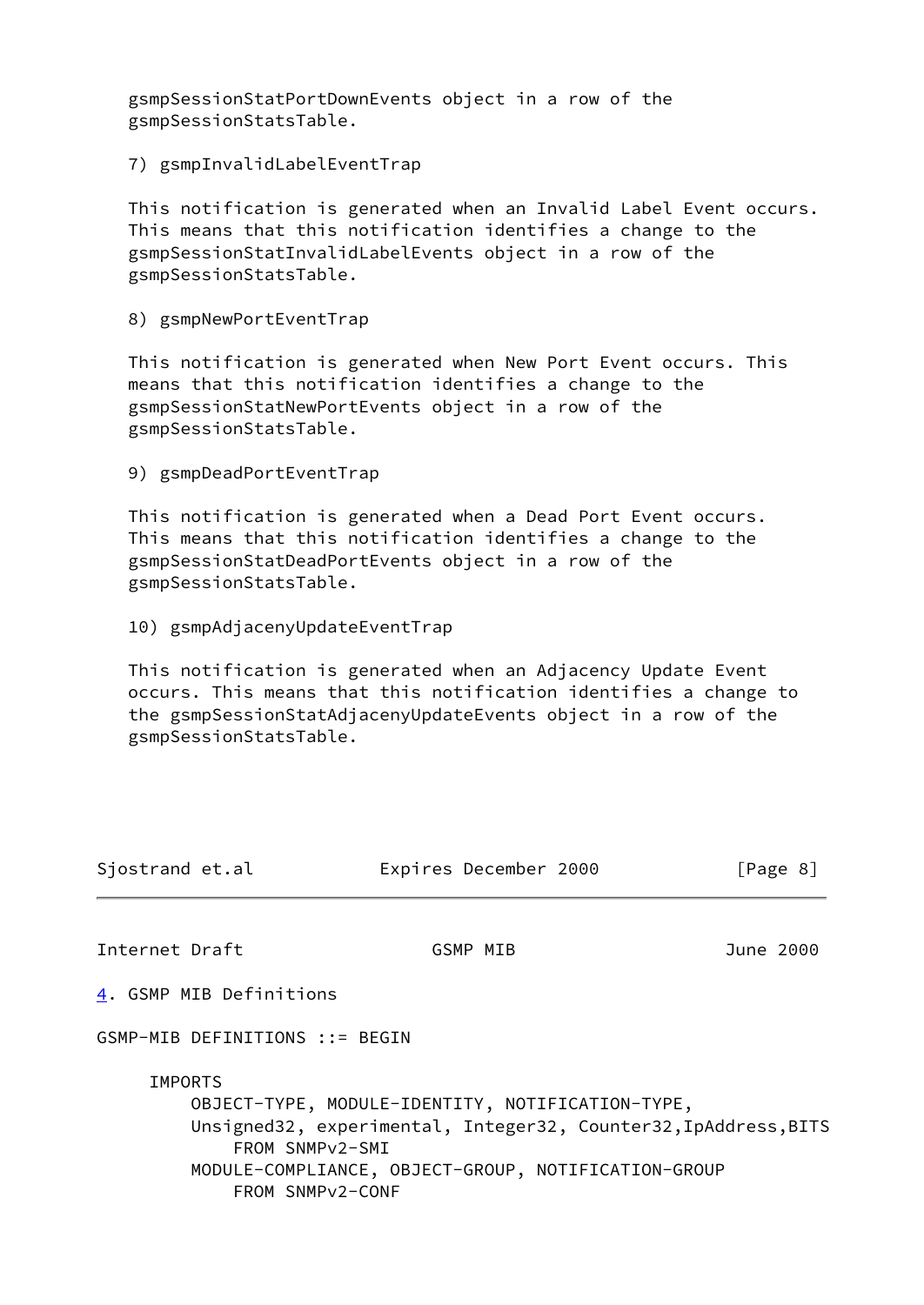```
 RowStatus,TruthValue,TimeStamp
             FROM SNMPv2-TC
         InterfaceIndex
             FROM IF-MIB
         AtmVcIdentifier, AtmVpIdentifier
             FROM ATM-TC-MIB
 ;
      gsmpMIB MODULE-IDENTITY
         LAST-UPDATED "0006091400Z" -- 9 June 2000, 16.00 MET DST
         ORGANIZATION "General Switch Management Protocol (gsmp)
                       Working Group"
         CONTACT-INFO
             "Hans Sjostrand (hans.sjostrand@etx.ericsson.se)
              Ericsson Telecom AB
              Joachim Buerkle (joachim.buerkle@nortel-dasa.de)
              Nortel Dasa Network Systems GmbH & Co KG
              Balaji Srinivasan (balaji@cplane.com)
              CPlane Inc."
         DESCRIPTION
             "This MIB contains managed object definitions for the
             General Switch Management Protocol, GSMP, version 3"
         ::= { experimental 9877 } -- to be assigned
      --****************************************************************
      -- GSMP Textual Conventions
      --****************************************************************
 gsmpObjects OBJECT IDENTIFIER ::= { gsmpMIB 1 }
 gsmpNotifications OBJECT IDENTIFIER ::= { gsmpMIB 2 }
 gsmpConformance OBJECT IDENTIFIER ::= { gsmpMIB 3 }
      --****************************************************************
      -- GSMP Entity Objects
      --****************************************************************
 --
      -- Virtual Switch Controller Entity table
     -- gsmpVsceTable OBJECT-TYPE
        SYNTAX SEQUENCE OF GsmpVsceEntry
Sjostrand et.al Expires December 2000 [Page 9]
```
Internet Draft GSMP MIB June 2000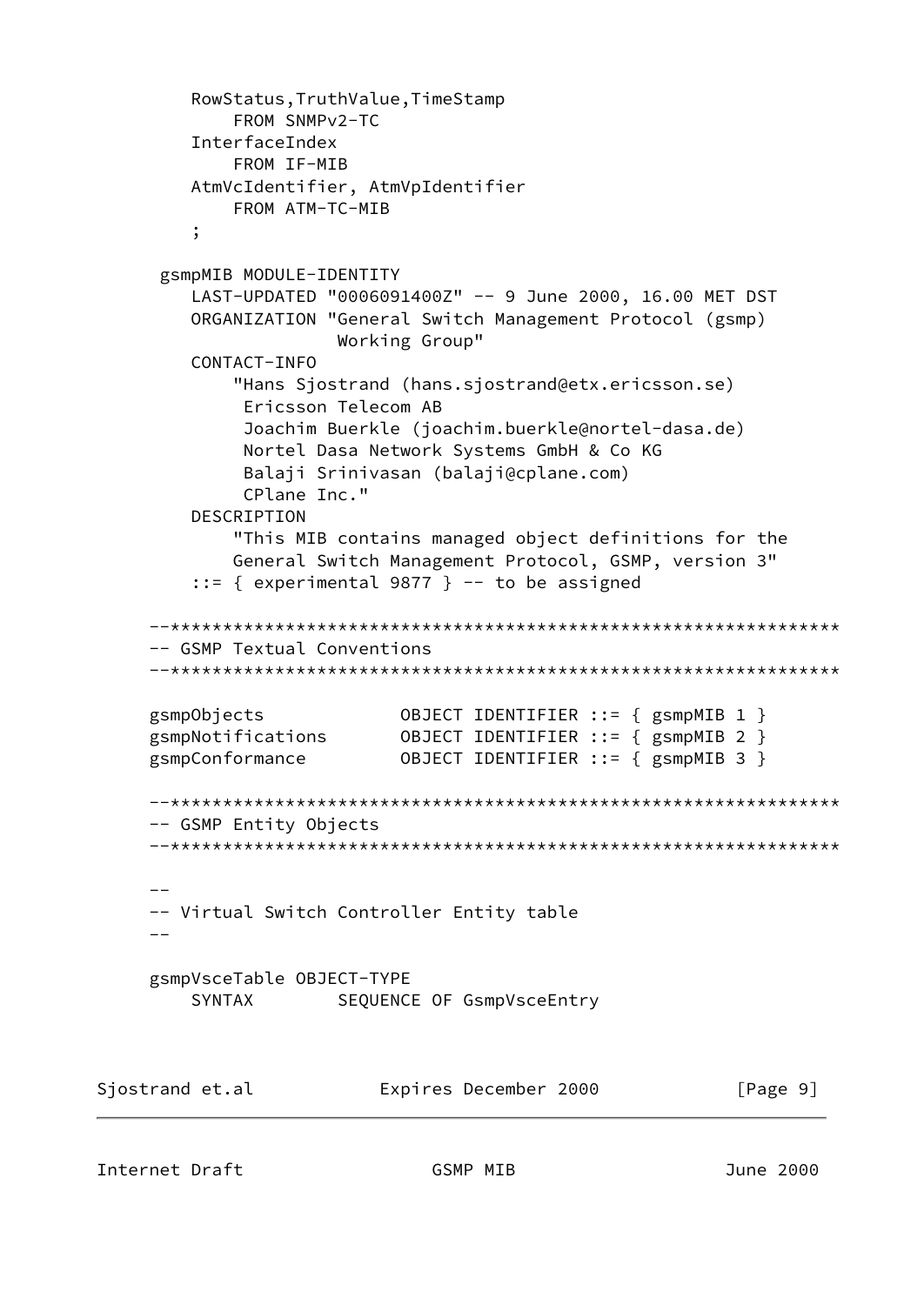```
 MAX-ACCESS not-accessible
        STATUS current
        DESCRIPTION
            "This table represents the Virtual Switch Controller
            Entity that needs to be configured before a gsmp session
            might be started."
        ::= { gsmpObjects 1 }
     gsmpVsceEntry OBJECT-TYPE
        SYNTAX GsmpVsceEntry
        MAX-ACCESS not-accessible
        STATUS current
        DESCRIPTION
            "An entry in the table showing
            the data for a specific Virtual Switch Controller
            Entity. "
        INDEX { gsmpVsceId }
        ::= { gsmpVsceTable 1 }
     GsmpVsceEntry ::= SEQUENCE {
        gsmpVsceId OCTET STRING,
       gsmpVsceEncapType INTEGER,
        gsmpVsceMaxVersion INTEGER,
       gsmpVsceTimer Unsigned32,
       gsmpVsceName OCTET STRING,
        gsmpVscePort Unsigned32,
       gsmpVsceInstance Unsigned32,
       gsmpVscePartitionId
2007ET STRING,
       gsmpVsceDoResync TruthValue,
        gsmpVsceNotificationMapping BITS,
       gsmpVsceRowStatus RowStatus
 }
     gsmpVsceId OBJECT-TYPE
       SYNTAX OCTET STRING (SIZE(6))
        MAX-ACCESS not-accessible
        STATUS current
        DESCRIPTION
            "The Virtual Switch Controller Entity Id is a 48-
            bit quantity that is unique within the operational
            context of the device. A 48-bit IEEE 802 MAC address, if
            available, may be used for the VCSE Id."
        ::= { gsmpVsceEntry 1 }
    gsmpVsceEncapType OBJECT-TYPE
      SYNTAX INTEGER {
                            ethernet(1),
                           atm(2),
                            tcpip(3)
 }
       MAX-ACCESS read-create
```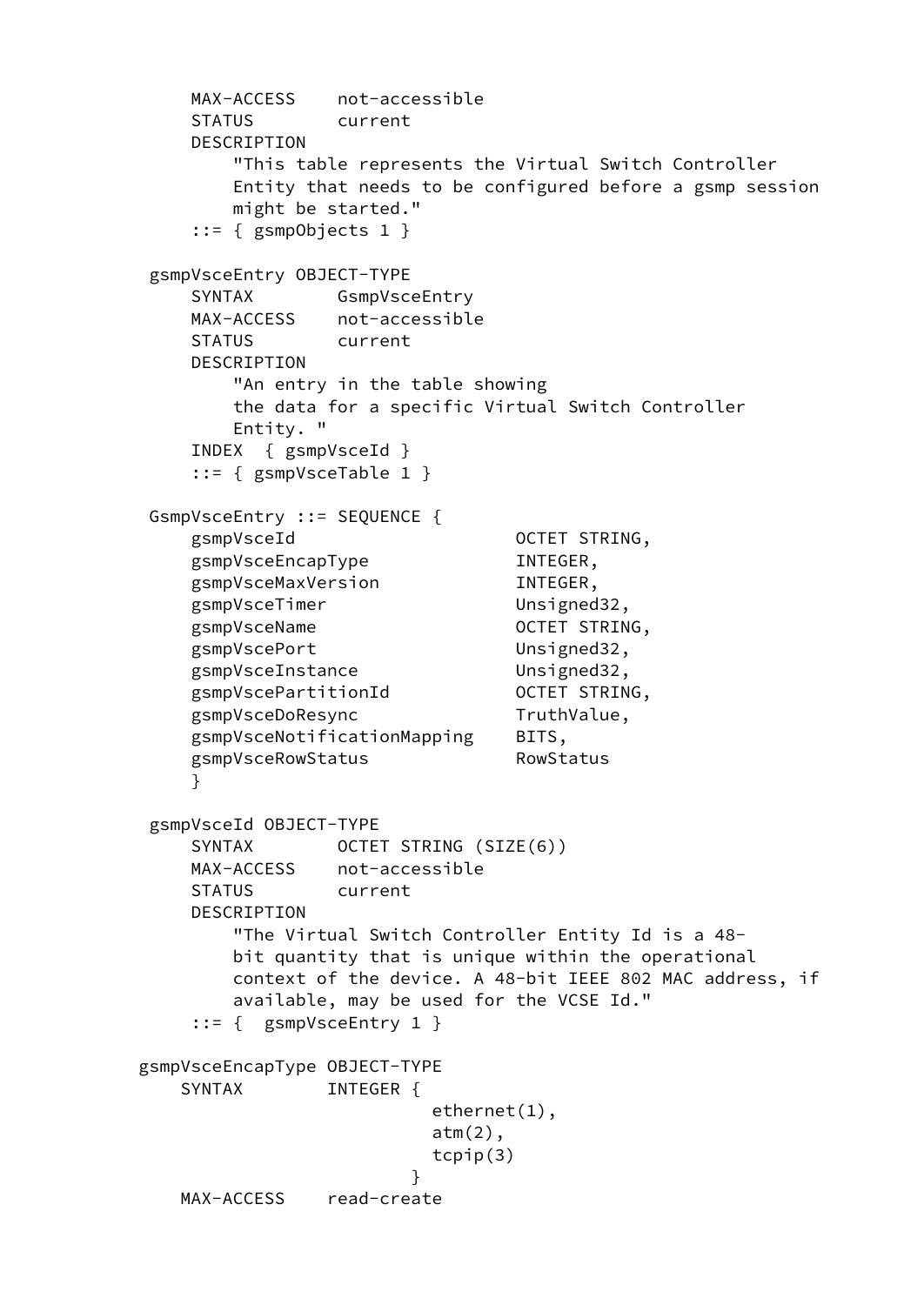STATUS current DESCRIPTION "The encapsulation used to for this Vsce.

Sjostrand et.al **Expires December 2000** [Page 10] Internet Draft GSMP MIB June 2000 If atm, a corresponing row in the gsmpAtmEncapTable has to be defined. If tcpip, a corresponing row in the gsmpTcpIpEncapTable has to be defined." ::= { gsmpVsceEntry 2 } gsmpVsceMaxVersion OBJECT-TYPE SYNTAX INTEGER { version1dot1(1), version2dot0(2), version3(3) } MAX-ACCESS read-create STATUS current DESCRIPTION "The max version number of the GSMP protocol being used in this session. The version is negotiated by the adjacency protocol." ::= { gsmpVsceEntry 3 } gsmpVsceTimer OBJECT-TYPE SYNTAX Unsigned32 MAX-ACCESS read-create STATUS current DESCRIPTION "The timer specifies the nominal time between periodic adjacency protocol messages. It is a constant for the duration of a GSMP session. The timer is specified in units of 100ms." ::= { gsmpVsceEntry 4 } gsmpVsceName OBJECT-TYPE SYNTAX OCTET STRING MAX-ACCESS read-create STATUS current DESCRIPTION "The name of the VSCE as advertised in the adjacency message. The most first three octets must be an Organisationally Unique Identifier (OUI) that identifies the manufacturer of the VSCE."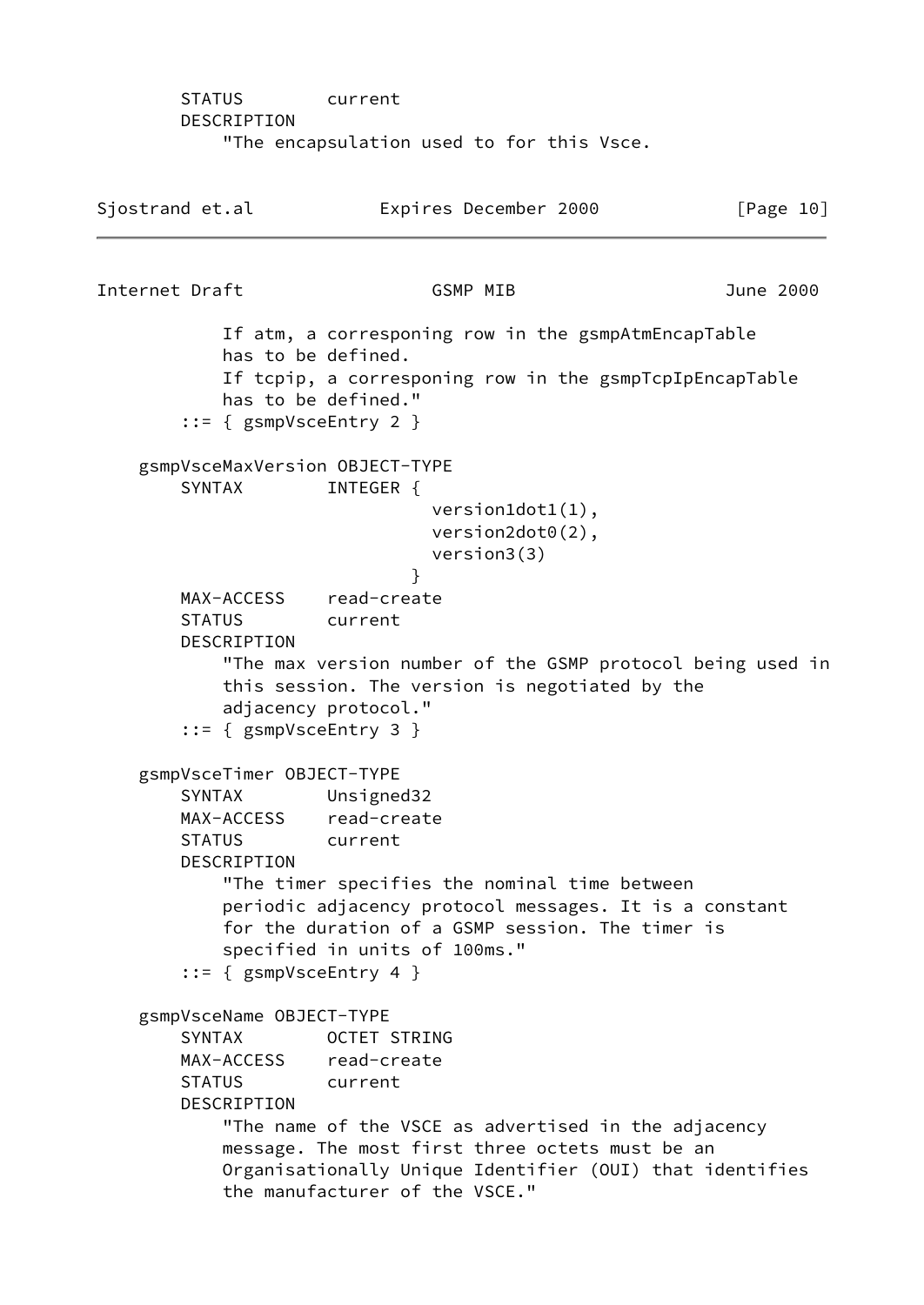::= {gsmpVsceEntry 5} gsmpVscePort OBJECT-TYPE SYNTAX Unsigned32 MAX-ACCESS read-create STATUS current DESCRIPTION "The local port number for the Virtual Switch Controller Entity." ::= { gsmpVsceEntry 6 } gsmpVsceInstance OBJECT-TYPE SYNTAX Unsigned32 MAX-ACCESS read-create Sjostrand et.al **Expires December 2000** [Page 11] Internet Draft GSMP MIB June 2000 STATUS current DESCRIPTION "The instance number for the Virtual Switch Controller Entity." ::= { gsmpVsceEntry 7 } gsmpVscePartitionId OBJECT-TYPE SYNTAX OCTET STRING (SIZE(1)) MAX-ACCESS read-only STATUS current DESCRIPTION "The Id for the specific switch partition that this Vsce is concerned with. The format of the Partition ID is not defined in GSMP. If desired, the Partition ID can be divided into multiple sub-identifiers within a single partition." ::= { gsmpVsceEntry 8 } gsmpVsceDoResync OBJECT-TYPE SYNTAX TruthValue MAX-ACCESS read-create STATUS current DESCRIPTION "In case of loss of syncronisation, should the controller resyncronice or should it reset. If this object is set to true than the Vsce should resync with PFLAG=2." ::= { gsmpVsceEntry 9 }

gsmpVsceNotificationMapping OBJECT-TYPE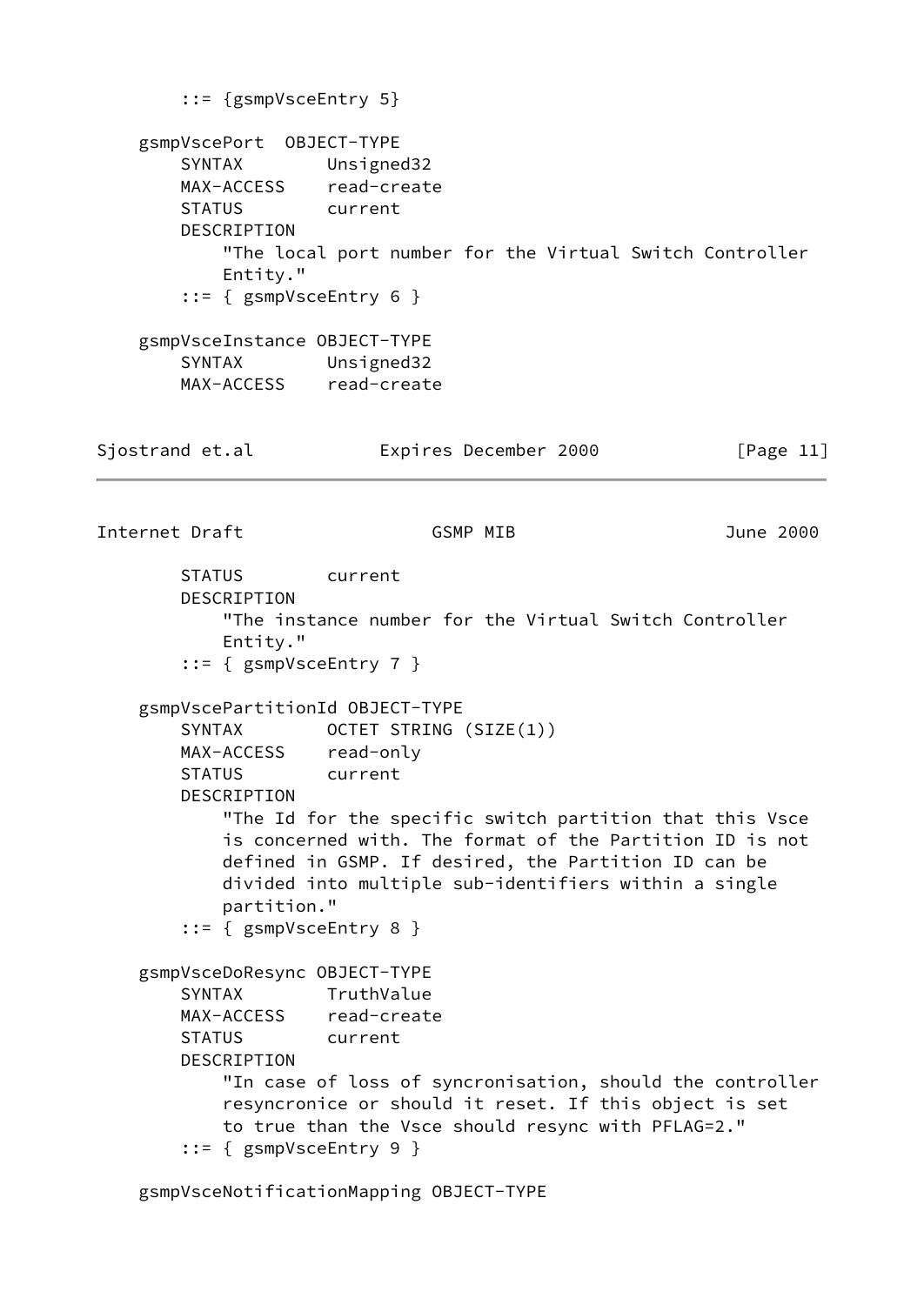SYNTAX BITS { sessionDown(0), sessionUp(1), sendFailiureIndication(2), receivedFailiureIndication(3), portUpEvent(4), portDownEvent(5), invalidLabelEvent(6), newPortEvent(7), deadPortEvent(8), adjacencyUpdateEvent(9) } MAX-ACCESS read-create STATUS current DESCRIPTION "This bitmap defines wheither a corresponding SNMP notification should be send if an GSMP event is received by the VSCE. If the bit is set to 1 a notfication should be send." ::= { gsmpVsceEntry 10 } gsmpVsceRowStatus OBJECT-TYPE SYNTAX RowStatus MAX-ACCESS read-create STATUS current Sjostrand et.al **Expires December 2000** [Page 12] Internet Draft GSMP MIB June 2000 DESCRIPTION "An object that allows entries in this table to be created and deleted using the RowStatus convention." ::= { gsmpVsceEntry 11 }  $-$  -- Virtual Switch Entity table  $-$  gsmpVseTable OBJECT-TYPE SYNTAX SEQUENCE OF GsmpVseEntry MAX-ACCESS not-accessible STATUS current DESCRIPTION "This table represents the Virtual Switch Entity that needs to be configured before a gsmp session might be started."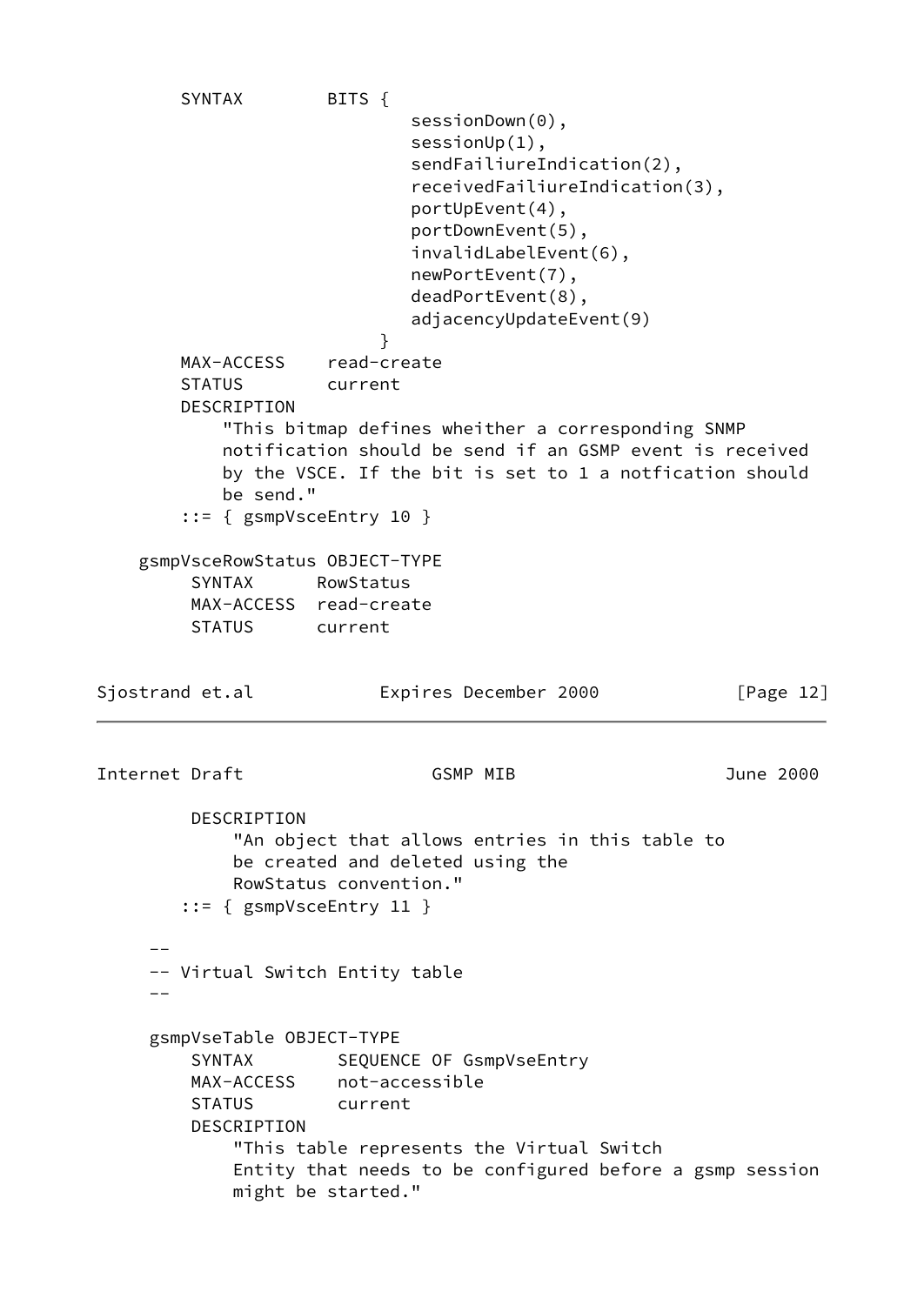```
 ::= { gsmpObjects 2 }
     gsmpVseEntry OBJECT-TYPE
        SYNTAX GsmpVseEntry
        MAX-ACCESS not-accessible
        STATUS current
        DESCRIPTION
            "An entry in the table showing
           the data for a specific Virtual Switch Controller
           Entity. "
        INDEX { gsmpVseId }
        ::= { gsmpVseTable 1 }
     GsmpVseEntry ::= SEQUENCE {
        gsmpVseId OCTET STRING,
       gsmpVseEncapType INTEGER,
        gsmpVseMaxVersion INTEGER,
       gsmpVseTimer Unsigned32,
       gsmpVseName OCTET STRING,
        gsmpVsePort Unsigned32,
        gsmpVseInstance Unsigned32,
       gsmpVsePartitionId
2007ET STRING,
       gsmpVseAllowMultContr Unsigned32,
        gsmpVseNotificationMapping BITS,
       gsmpVseSwitchType 0CTET STRING,
       gsmpVseWindowSize Unsigned32,
       gsmpVseRowStatus RowStatus
        }
     gsmpVseId OBJECT-TYPE
       SYNTAX OCTET STRING (SIZE(6))
        MAX-ACCESS not-accessible
        STATUS current
        DESCRIPTION
           "The Virtual Switch Controller Entity Id is a 48-
           bit quantity that is unique within the operational
Sjostrand et.al Expires December 2000 [Page 13]
Internet Draft GSMP MIB June 2000
           context of the device. A 48-bit IEEE 802 MAC address, if
           available, may be used for the VSE Id."
        ::= { gsmpVseEntry 1 }
    gsmpVseEncapType OBJECT-TYPE
      SYNTAX INTEGER {
                           ethernet(1),
```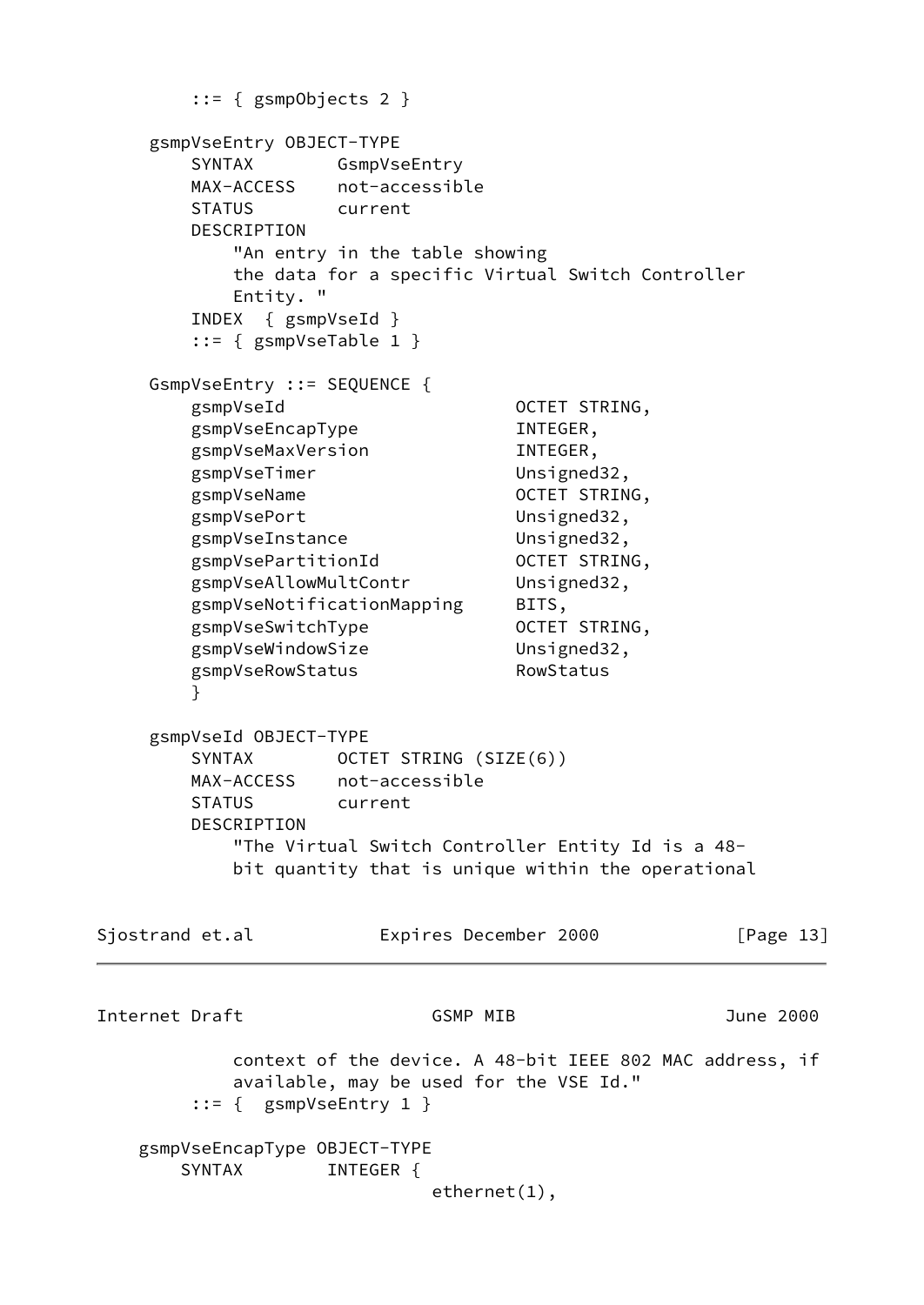```
 atm(2),
                               tcpip(3)
 }
        MAX-ACCESS read-create
        STATUS current
        DESCRIPTION
            "The encapsulation used to for this Vse.
            If atm, a corresponing row in the gsmpAtmEncapTable
            has to be defined.
            If tcpip, a corresponing row in the gsmpTcpIpEncapTable
            has to be defined."
        ::= { gsmpVseEntry 2 }
    gsmpVseMaxVersion OBJECT-TYPE
       SYNTAX INTEGER {
                               version1dot1(1),
                               version2dot0(2),
                               version3(3)
 }
        MAX-ACCESS read-create
        STATUS current
        DESCRIPTION
            "The max version number of the GSMP protocol being
            supported by this VSE. The version is negotiated by the
            adjacency protocol."
        ::= { gsmpVseEntry 3 }
    gsmpVseTimer OBJECT-TYPE
        SYNTAX Unsigned32
        MAX-ACCESS read-create
        STATUS current
        DESCRIPTION
            "The timer specifies the nominal time between
            periodic adjacency protocol messages. It is a constant
            for the duration of a GSMP session. The timer is
            specified in units of 100ms."
        ::= { gsmpVseEntry 4 }
    gsmpVseName OBJECT-TYPE
        SYNTAX OCTET STRING
       MAX-ACCESS read-create
        STATUS current
        DESCRIPTION
            "The name of the Vse. The first three octets must be an
            Organisationally Unique Identifier (OUI) that identifies
            the manufacturer of the Vse."
        ::= {gsmpVseEntry 5}
```
Sjostrand et.al **Expires December 2000** [Page 14]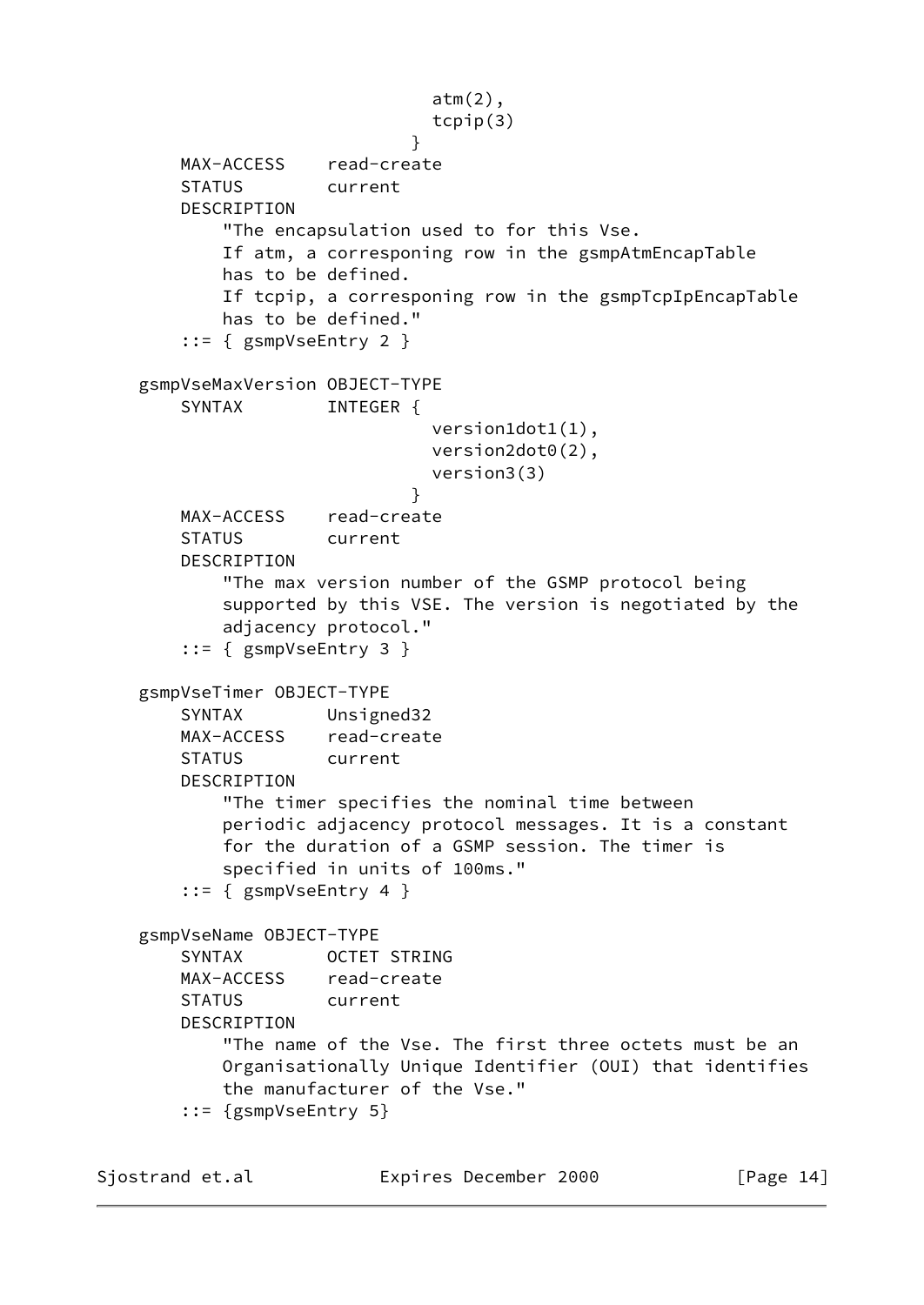```
 gsmpVsePort OBJECT-TYPE
    SYNTAX Unsigned32
    MAX-ACCESS read-create
    STATUS current
    DESCRIPTION
        "The local port number for the Virtual Switch
        Entity."
     ::= { gsmpVseEntry 6 }
 gsmpVseInstance OBJECT-TYPE
    SYNTAX Unsigned32
   MAX-ACCESS read-create
    STATUS current
    DESCRIPTION
        "The instance number for the Virtual Switch
        Entity."
     ::= { gsmpVseEntry 7 }
 gsmpVsePartitionId OBJECT-TYPE
   SYNTAX OCTET STRING (SIZE(1))
    MAX-ACCESS read-only
    STATUS current
    DESCRIPTION
        "The Id for this specific switch partition that the Vse
        is represents. The format of the Partition ID is not
        defined in GSMP. "
     ::= { gsmpVseEntry 8 }
 gsmpVseAllowMultContr OBJECT-TYPE
   SYNTAX Unsigned32(0..255)
    MAX-ACCESS read-create
    STATUS current
    DESCRIPTION
        "This object specifies the maximum number of controllers
        are alloed to control this VSE."
     ::= { gsmpVseEntry 9 }
 gsmpVseNotificationMapping OBJECT-TYPE
   SYNTAX BITS {
                         sessionDown(0),
                         sessionUp(1),
                          sendFailiureIndication(2),
                          receivedFailiureIndication(3),
                          portUpEvent(4),
                          portDownEvent(5),
                          invalidLabelEvent(6),
                          newPortEvent(7),
```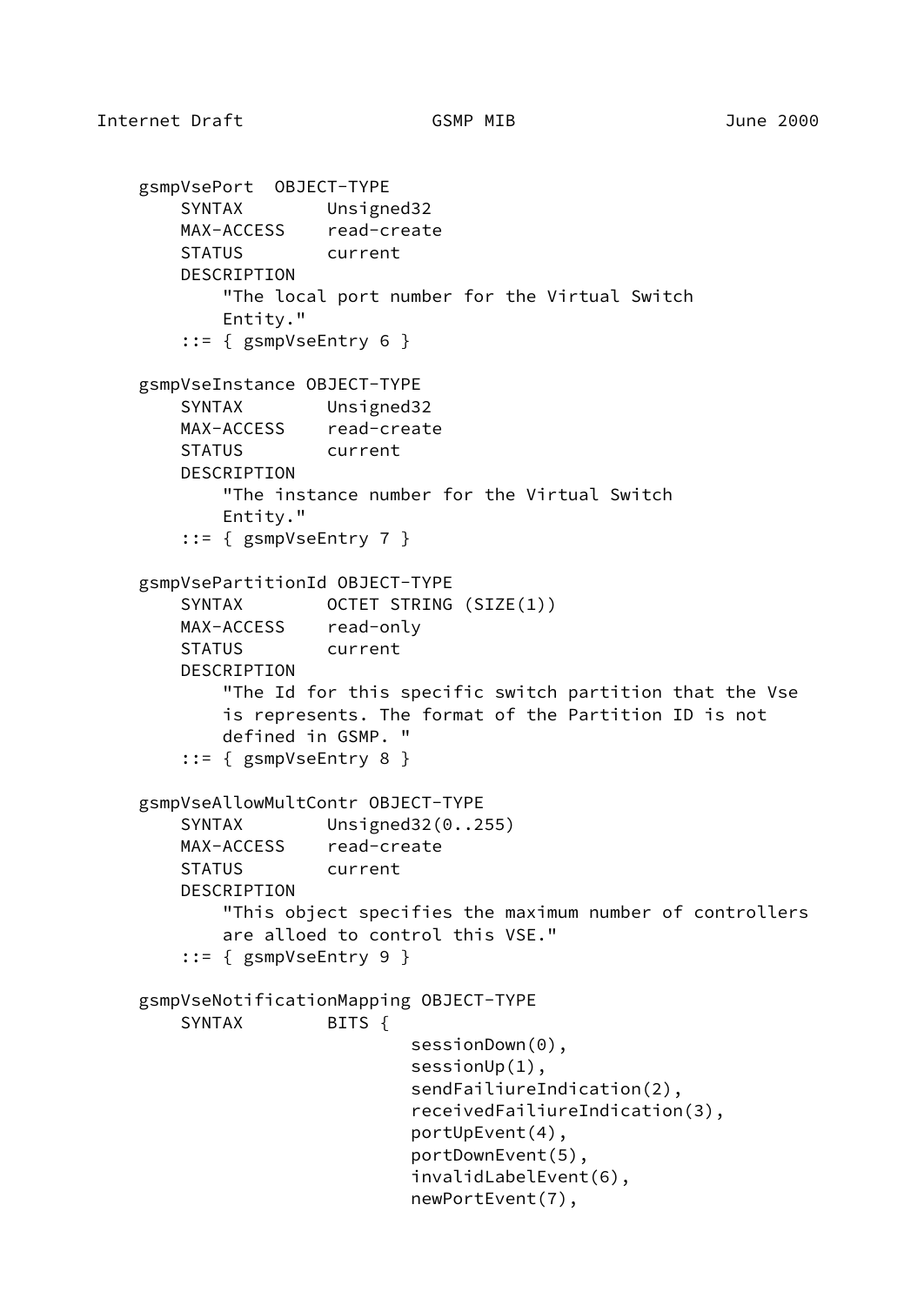deadPortEvent(8), adjacencyUpdateEvent(9) } MAX-ACCESS read-create STATUS current DESCRIPTION Sjostrand et.al **Expires December 2000** [Page 15] Internet Draft GSMP MIB June 2000 "This bitmap defines wheither a corresponding SNMP notification should be send if an GSMP event is send by the VSE. If the bit is set to 1 a notfication should be send." ::= { gsmpVseEntry 10 } gsmpVseSwitchType OBJECT-TYPE SYNTAX OCTET STRING (SIZE(2)) MAX-ACCESS read-create STATUS current DESCRIPTION "A 16-bit field allocated by the manufacturer of the switch. The Switch Type identifies the product. When the Switch Type is combined with the OUI from the Switch Name the product is uniquely identified. " ::= { gsmpVseEntry 11 } gsmpVseWindowSize OBJECT-TYPE SYNTAX Unsigned32(1..65535) MAX-ACCESS read-create STATUS current DESCRIPTION "The maximum number of unacknowledged request messages that may be transmitted by the controller without the possibility of loss. This field is used to prevent request messages being lost in the switch because of overflow in the receive buffer. The field is a hint to the controller." ::= { gsmpVseEntry 12 } gsmpVseRowStatus OBJECT-TYPE SYNTAX RowStatus MAX-ACCESS read-create STATUS current DESCRIPTION "An object that allows entries in this table to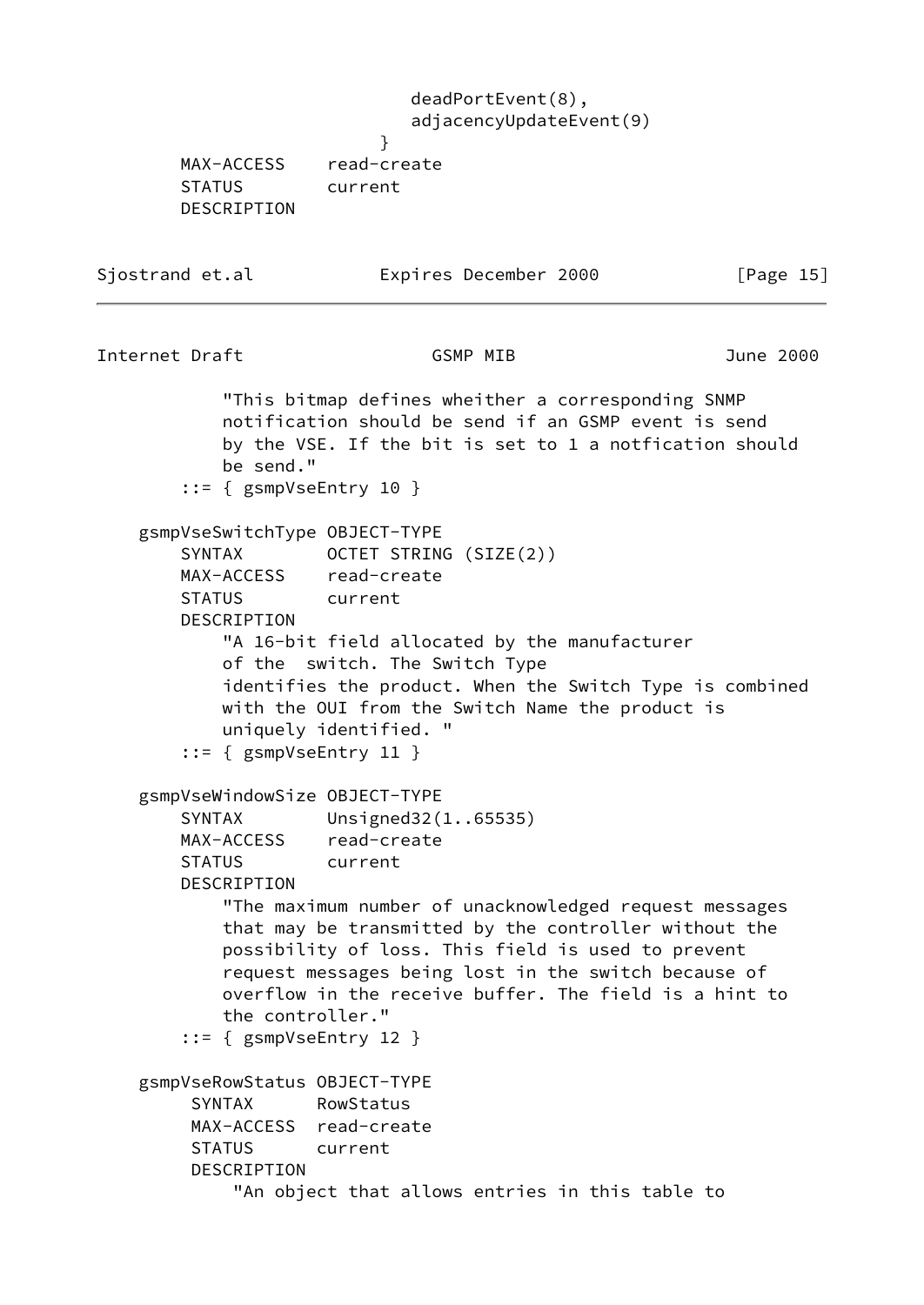be created and deleted using the RowStatus convention." ::= { gsmpVseEntry 13 } --\*\*\*\*\*\*\*\*\*\*\*\*\*\*\*\*\*\*\*\*\*\*\*\*\*\*\*\*\*\*\*\*\*\*\*\*\*\*\*\*\*\*\*\*\*\*\*\*\*\*\*\*\*\*\*\*\*\*\*\*\*\*\*\* -- GSMP Encapsulation Objects --\*\*\*\*\*\*\*\*\*\*\*\*\*\*\*\*\*\*\*\*\*\*\*\*\*\*\*\*\*\*\*\*\*\*\*\*\*\*\*\*\*\*\*\*\*\*\*\*\*\*\*\*\*\*\*\*\*\*\*\*\*\*\*\* -- -- GSMP ATM Encapsulation Table  $-$  gsmpAtmEncapTable OBJECT-TYPE SYNTAX SEQUENCE OF GsmpAtmEncapEntry MAX-ACCESS not-accessible STATUS current DESCRIPTION Sjostrand et.al **Expires December 2000** [Page 16] Internet Draft GSMP MIB June 2000 "This table contains the atm encapsulation data for the VSCE or VSE that uses atm as encapsulation." ::= { gsmpObjects 3 } gsmpAtmEncapEntry OBJECT-TYPE SYNTAX GsmpAtmEncapEntry MAX-ACCESS not-accessible STATUS current DESCRIPTION "An entry in the table showing the encapsulation data for a specific VSCE or VSE." INDEX { gsmpAtmEncapEntityId } ::= { gsmpAtmEncapTable 1 } GsmpAtmEncapEntry ::= SEQUENCE { gsmpAtmEncapEntityId **black** OCTET STRING, gsmpAtmEncapIfIndex InterfaceIndex, gsmpAtmEncapVpi AtmVpIdentifier, gsmpAtmEncapVci AtmVcIdentifier } gsmpAtmEncapEntityId OBJECT-TYPE SYNTAX OCTET STRING (SIZE(6)) MAX-ACCESS not-accessible STATUS current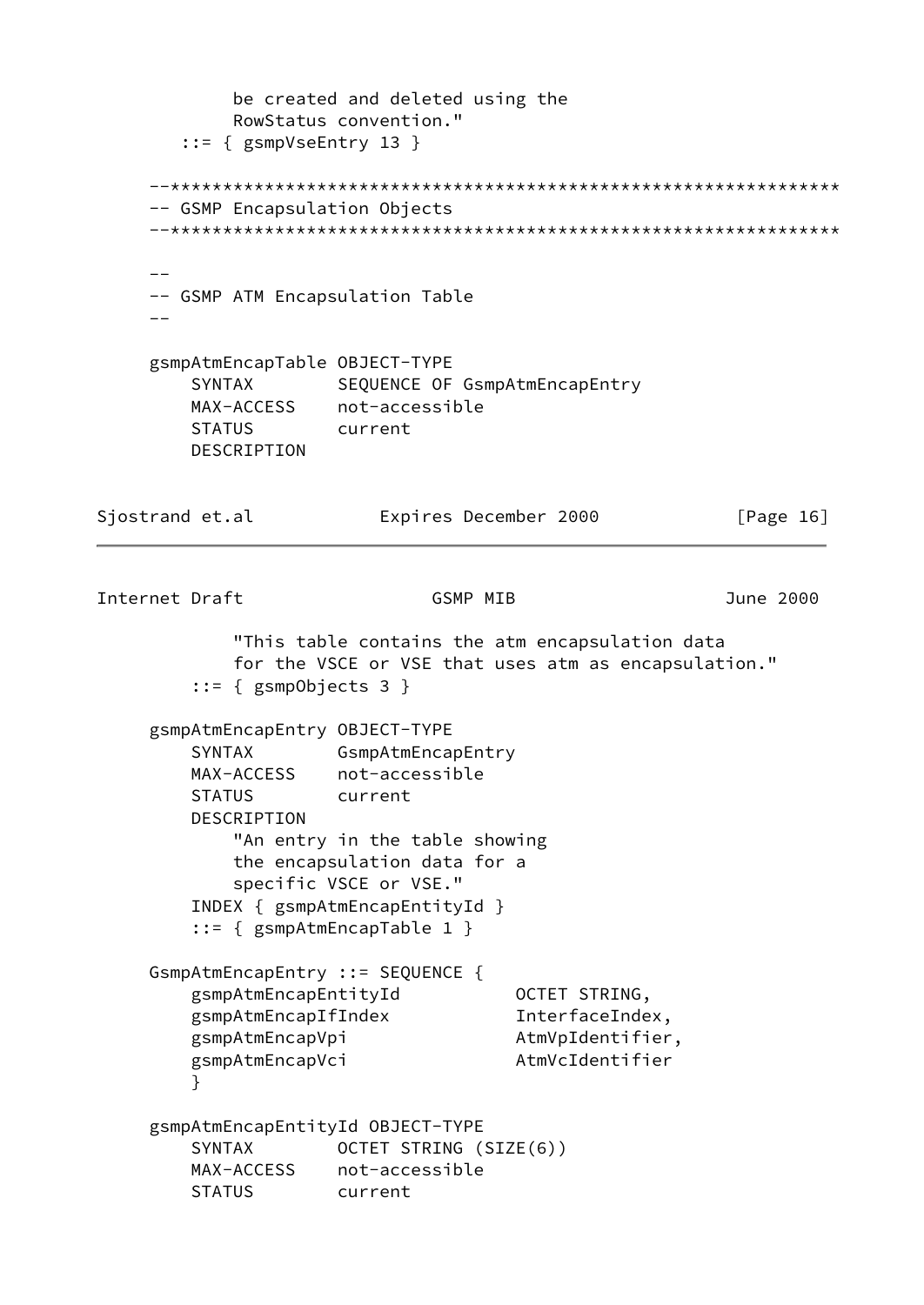```
 DESCRIPTION
             "The VSCE or VSE Id is a 48-
             bit quantity that is unique within the operational
             context of the device. A 48-bit IEEE 802 MAC address, if
             available, may be used for the entity Id."
         ::= { gsmpAtmEncapEntry 1 }
     gsmpAtmEncapIfIndex OBJECT-TYPE
         SYNTAX InterfaceIndex
         MAX-ACCESS read-create
         STATUS current
         DESCRIPTION
             "The interface index for the virtual channel over which
             the GSMP session is established over, i.e the GSMP control
             channel for LLC/SNAP encapsulated GSMP messages on an
             ATM data link layer"
         ::= { gsmpAtmEncapEntry 2 }
     gsmpAtmEncapVpi OBJECT-TYPE
         SYNTAX AtmVpIdentifier
         MAX-ACCESS read-create
         STATUS current
         DESCRIPTION
             " The VPI value for the virtual channel over which the
             GSMP session is established over, i.e the GSMP control
             channel for LLC/SNAP encapsulated GSMP messages on an
             ATM data link layer"
        DEFVAL { 0 }
Sjostrand et.al Expires December 2000 [Page 17]
Internet Draft GSMP MIB June 2000
         ::= { gsmpAtmEncapEntry 3 }
     gsmpAtmEncapVci OBJECT-TYPE
         SYNTAX AtmVcIdentifier
         MAX-ACCESS read-create
         STATUS current
         DESCRIPTION
             " The VCI value for the virtual channel over which the
             GSMP session is established over, i.e the GSMP control
             channel for LLC/SNAP encapsulated GSMP messages on an
             ATM data link layer"
         DEFVAL { 15 }
         ::= { gsmpAtmEncapEntry 4 }
```
--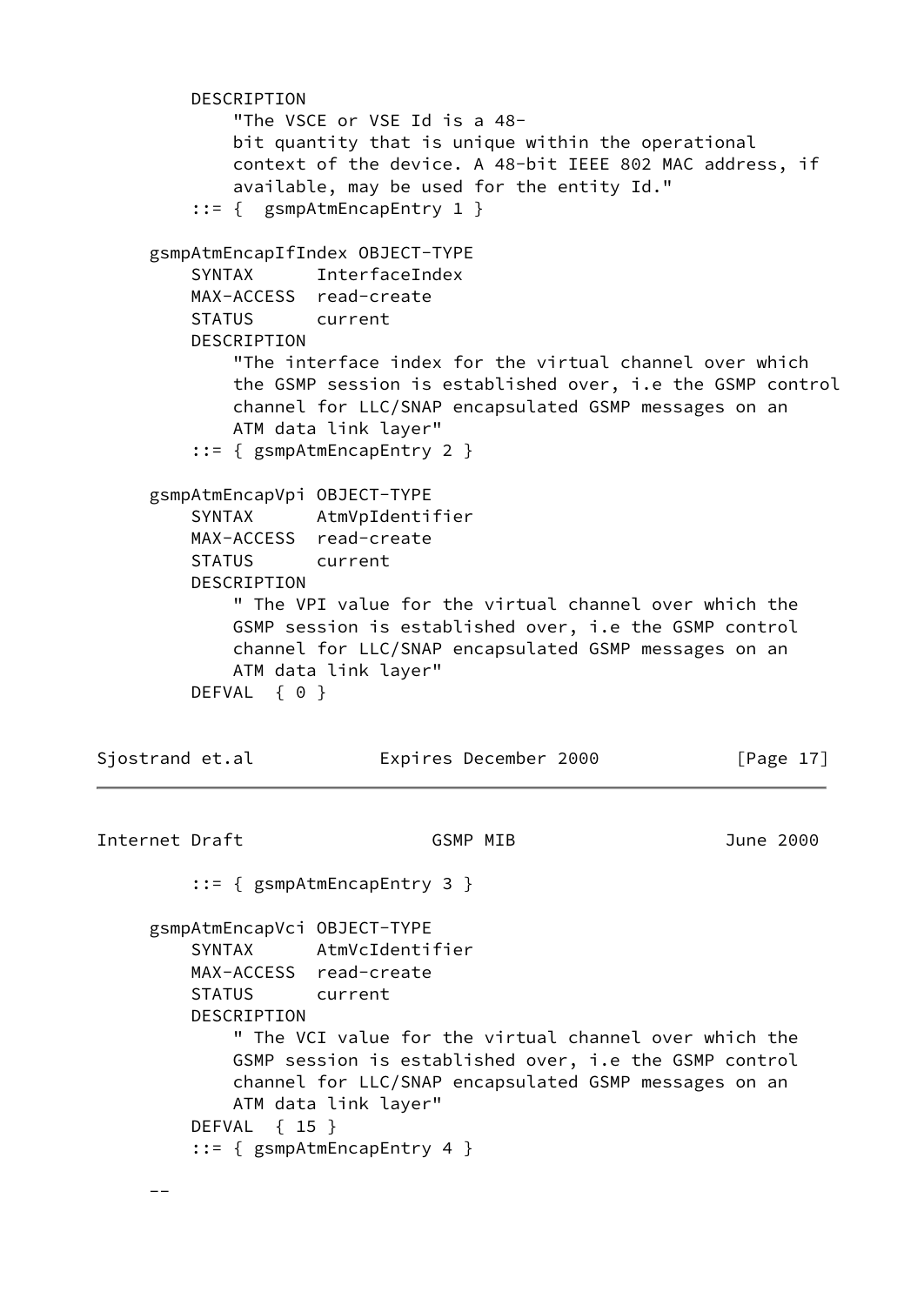```
 -- GSMP TCP/IP Encapsulation Table
    - gsmpTcpIpEncapTable OBJECT-TYPE
        SYNTAX SEQUENCE OF GsmpTcpIpEncapEntry
         MAX-ACCESS not-accessible
         STATUS current
         DESCRIPTION
             "This table contains the atm encapsulation data
             for the VSCE or VSE that uses atmTCP/IP as
             encapsulation."
         ::= { gsmpObjects 4 }
     gsmpTcpIpEncapEntry OBJECT-TYPE
        SYNTAX GsmpTcpIpEncapEntry
         MAX-ACCESS not-accessible
         STATUS current
         DESCRIPTION
             "An entry in the table showing
             the encapsulation data for a
             specific VSCE or VSE."
         INDEX { gsmpTcpIpEncapEntityId }
         ::= { gsmpTcpIpEncapTable 1 }
     GsmpTcpIpEncapEntry ::= SEQUENCE {
        gsmpTcpIpEncapEntityId OCTET STRING,
        gsmpTcpIpEncapAddress IpAddress,
         gsmpTcpIpPortNumber Unsigned32
 }
     gsmpTcpIpEncapEntityId OBJECT-TYPE
        SYNTAX OCTET STRING (SIZE(6))
         MAX-ACCESS not-accessible
         STATUS current
         DESCRIPTION
             "The VSCE or VSE Id is a 48-
             bit quantity that is unique within the operational
             context of the device. A 48-bit IEEE 802 MAC address, if
             available, may be used for the entity Id."
Sjostrand et.al Expires December 2000 [Page 18]
Internet Draft GSMP MIB June 2000
         ::= { gsmpTcpIpEncapEntry 1 }
     gsmpTcpIpEncapAddress OBJECT-TYPE
         SYNTAX IpAddress
```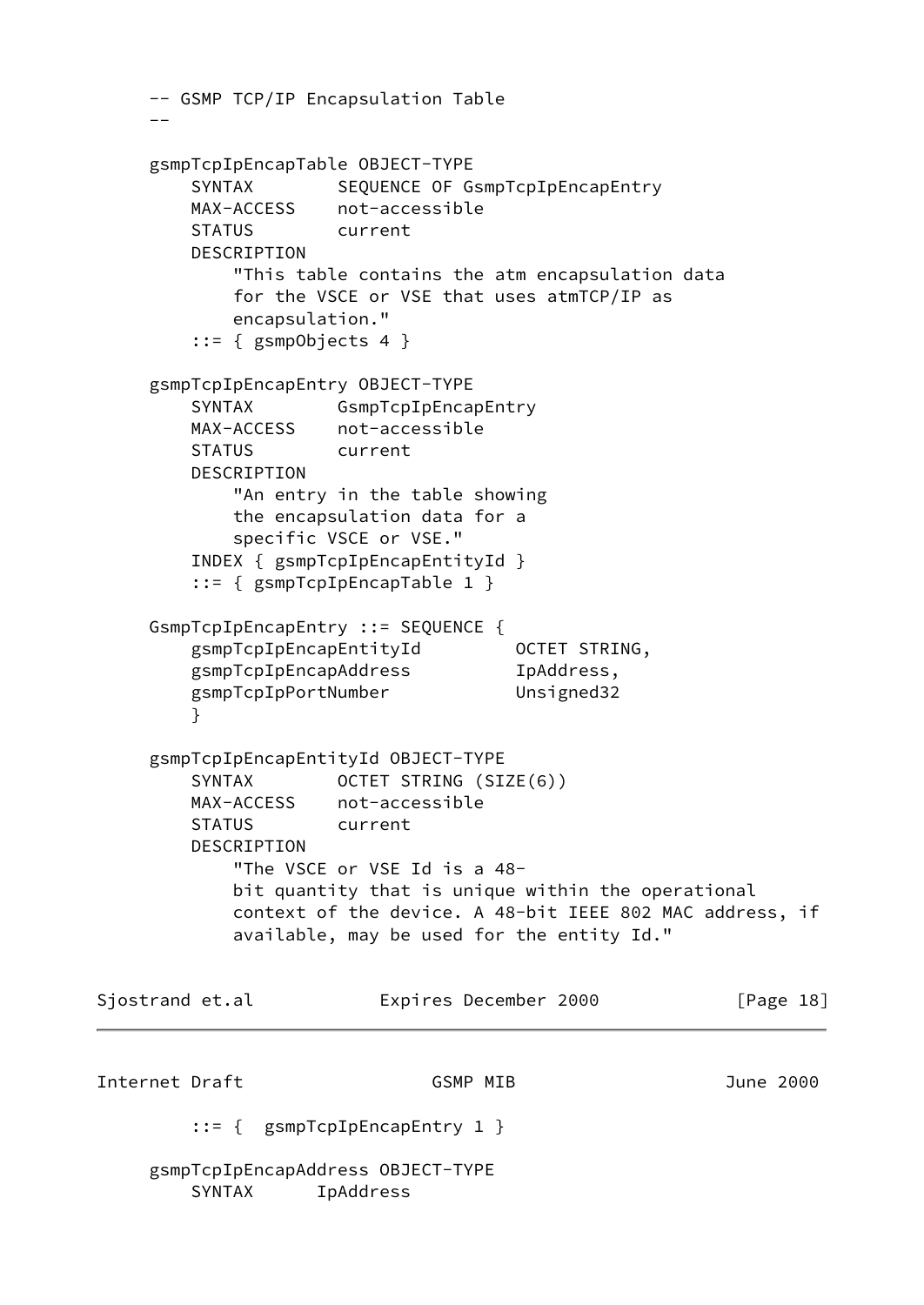```
 MAX-ACCESS read-create
         STATUS current
         DESCRIPTION
             "The IPv4 address of the GSMP session peer."
         ::= { gsmpTcpIpEncapEntry 2 }
     gsmpTcpIpPortNumber OBJECT-TYPE
         SYNTAX Unsigned32
         MAX-ACCESS read-create
         STATUS current
         DESCRIPTION
             "The TCP port number used for the TCP session
             to the GSMP peer. The defaut value of this object
             is the well know GSMP port number. "
         ::= { gsmpTcpIpEncapEntry 3 }
     --****************************************************************
     -- GSMP Session Objects
     --****************************************************************
 --
     -- GSMP Session table
    - gsmpSessionTable OBJECT-TYPE
        SYNTAX SEQUENCE OF GsmpSessionEntry
         MAX-ACCESS not-accessible
         STATUS current
         DESCRIPTION
             "This table represents the sessions between
             VSCE and VSE pairs. "
         ::= { gsmpObjects 5 }
     gsmpSessionEntry OBJECT-TYPE
         SYNTAX GsmpSessionEntry
         MAX-ACCESS not-accessible
         STATUS current
         DESCRIPTION
             "An entry in the table showing
             the data for a specific VSCE and
             VSE pair."
         INDEX { gsmpSessionThisSideId, gsmpSessionFarSideId }
         ::= { gsmpSessionTable 1 }
     GsmpSessionEntry ::= SEQUENCE {
         gsmpSessionThisSideId OCTET STRING,
         gsmpSessionFarSideId OCTET STRING,
         gsmpSessionVersion INTEGER,
        gsmpSessionTimer 1nteger32,
         gsmpSessionState INTEGER,
```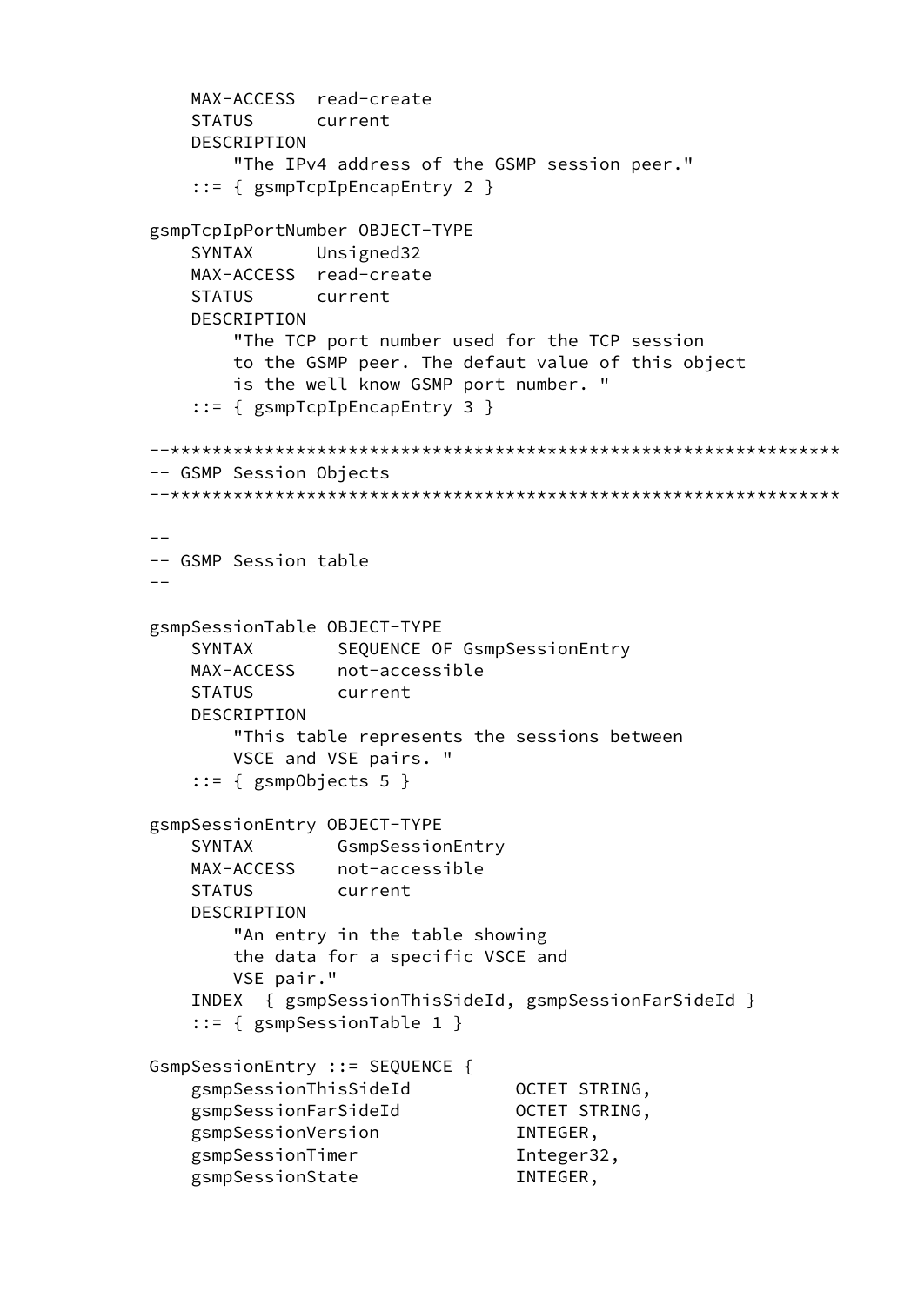```
Internet Draft GSMP MIB June 2000
         gsmpSessionAdjacencyCount Unsigned32,
         gsmpSessionFarSideName OCTET STRING,
         gsmpSessionFarSidePort Unsigned32,
         gsmpSessionFarSideInstance Unsigned32,
         gsmpSessionLastFailiureCode Unsigned32,
         gsmpSessionDiscontinuityTime TimeStamp
 }
     gsmpSessionThisSideId OBJECT-TYPE
        SYNTAX OCTET STRING (SIZE(6))
         MAX-ACCESS not-accessible
         STATUS current
         DESCRIPTION
             "This side ID uniqly identifies the entity that this
            session relates to within the the operational
            context of the device. "
         ::= { gsmpSessionEntry 1 }
     gsmpSessionFarSideId OBJECT-TYPE
        SYNTAX OCTET STRING (SIZE(6))
         MAX-ACCESS not-accessible
         STATUS current
         DESCRIPTION
            "The Far side ID uniqly identifies the entity that this
           session is established against.
         ::= { gsmpSessionEntry 2 }
    gsmpSessionVersion OBJECT-TYPE
       SYNTAX INTEGER {
                              version1dot1(1),
                              version2dot0(2),
                              version3(3)
 }
        MAX-ACCESS read-only
        STATUS current
        DESCRIPTION
            "The version number of the GSMP protocol being used in
           this session. The version is the result of the
           negotiation by the adjacency protocol."
        ::= { gsmpSessionEntry 3 }
    gsmpSessionTimer OBJECT-TYPE
        SYNTAX Integer32
        MAX-ACCESS read-only
```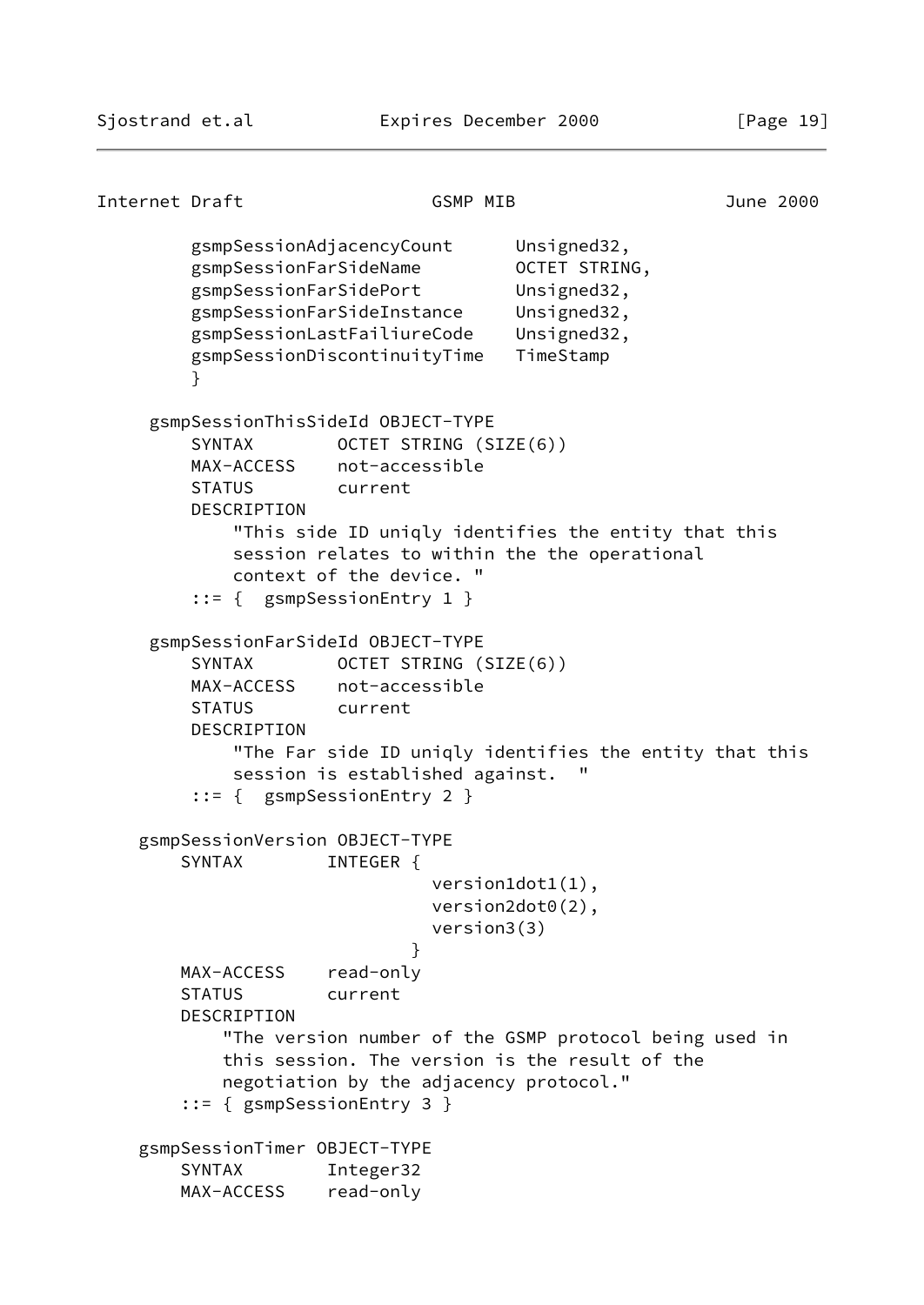| <b>STATUS</b><br>DESCRIPTION                                                                                                                                                                                                                                                                                                                                                                                   | current                                                                                                                                                                                                                                                                         |           |  |  |
|----------------------------------------------------------------------------------------------------------------------------------------------------------------------------------------------------------------------------------------------------------------------------------------------------------------------------------------------------------------------------------------------------------------|---------------------------------------------------------------------------------------------------------------------------------------------------------------------------------------------------------------------------------------------------------------------------------|-----------|--|--|
| "The timer specifies the time remaining until the<br>adjecency timer expires. The object could take negative<br>values since if no valid GSMP messages are<br>received in any period of time in excess of three times<br>the value of the Timer negotiated by the adjacency protocol<br>loss of synchronisation may be declared. The timer is<br>specified in units of 100ms."<br>$::= {$ gsmpSessionEntry 4 } |                                                                                                                                                                                                                                                                                 |           |  |  |
| Sjostrand et.al                                                                                                                                                                                                                                                                                                                                                                                                | Expires December 2000                                                                                                                                                                                                                                                           | [Page 20] |  |  |
| Internet Draft                                                                                                                                                                                                                                                                                                                                                                                                 | <b>GSMP MIB</b>                                                                                                                                                                                                                                                                 | June 2000 |  |  |
| gsmpSessionState OBJECT-TYPE<br><b>SYNTAX</b>                                                                                                                                                                                                                                                                                                                                                                  | INTEGER {<br>$null(1)$ ,<br>$synsent(2)$ ,<br>$synrcvd(3)$ ,<br>estab(4)                                                                                                                                                                                                        |           |  |  |
| MAX-ACCESS read-only<br><b>STATUS</b><br>DESCRIPTION                                                                                                                                                                                                                                                                                                                                                           | }<br>current<br>"The state the session currently is in. "<br>$::= {$ gsmpSessionEntry 5 }                                                                                                                                                                                       |           |  |  |
| <b>SYNTAX</b><br>MAX-ACCESS<br><b>STATUS</b><br>DESCRIPTION                                                                                                                                                                                                                                                                                                                                                    | gsmpSessionAdjacencyCount OBJECT-TYPE<br>Unsigned $32(1.0255)$<br>read-only<br>current<br>"This object specifies the current number of adjecensies<br>that are established with the controller and partition<br>that is used for this session."<br>$::= {$ gsmpSessionEntry 6 } |           |  |  |
| <b>SYNTAX</b><br>MAX-ACCESS<br><b>STATUS</b><br>DESCRIPTION<br>message."<br>::= {gsmpSessionEntry 7}                                                                                                                                                                                                                                                                                                           | gsmpSessionFarSideName OBJECT-TYPE<br><b>OCTET STRING</b><br>read-only<br>current<br>"The name of the far side as advertised in the adjacency                                                                                                                                   |           |  |  |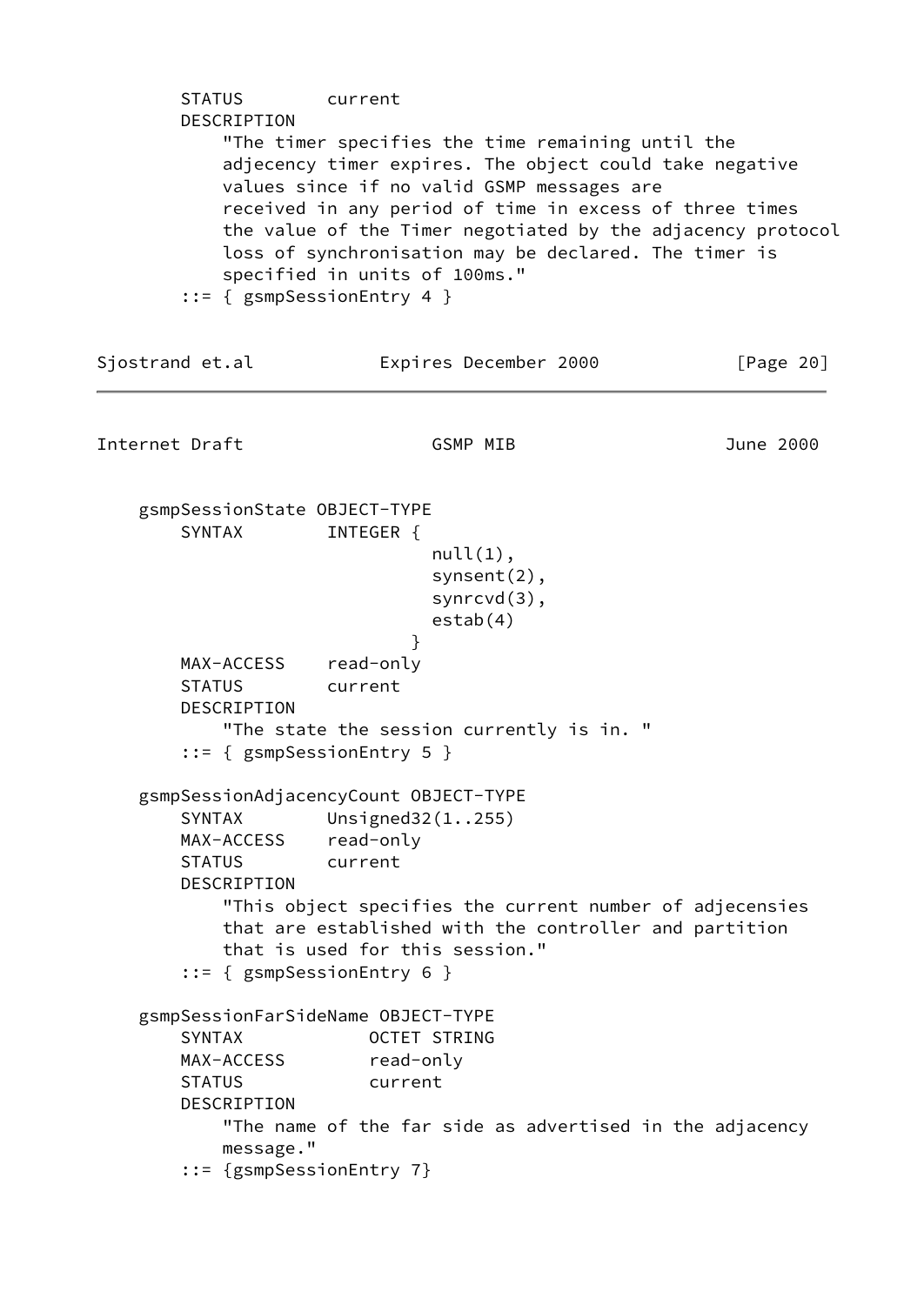gsmpSessionFarSidePort OBJECT-TYPE SYNTAX Unsigned32 MAX-ACCESS read-only STATUS current DESCRIPTION "The local port number of the link across which the message is being sent." ::= { gsmpSessionEntry 8 } gsmpSessionFarSideInstance OBJECT-TYPE SYNTAX Unsigned32 MAX-ACCESS read-only STATUS current DESCRIPTION "The instance number used for the link during this session. Zero is not a valid instance number." ::= { gsmpSessionEntry 9 } gsmpSessionLastFailiureCode OBJECT-TYPE SYNTAX Unsigned32 MAX-ACCESS read-only Sjostrand et.al **Expires December 2000** [Page 21] Internet Draft GSMP MIB June 2000 STATUS current DESCRIPTION "This is the last failiure code that was received over this session. If no failiure code has been received, the value is zero." ::= { gsmpSessionEntry 10 } gsmpSessionDiscontinuityTime OBJECT-TYPE SYNTAX TimeStamp MAX-ACCESS read-only STATUS current DESCRIPTION "The value of sysUpTime on the most recent occasion at which any one or more of this session's counters suffered a discontinuity. The relevant counters are the specific instances associated with this session of any Counter32 or Counter64 object contained in the gsmpSessionStatsTable. If no such discontinuities have occurred since then this object contains a zero value. Also, an NMS can distinguish when a session between a given Entity and the far side goes away and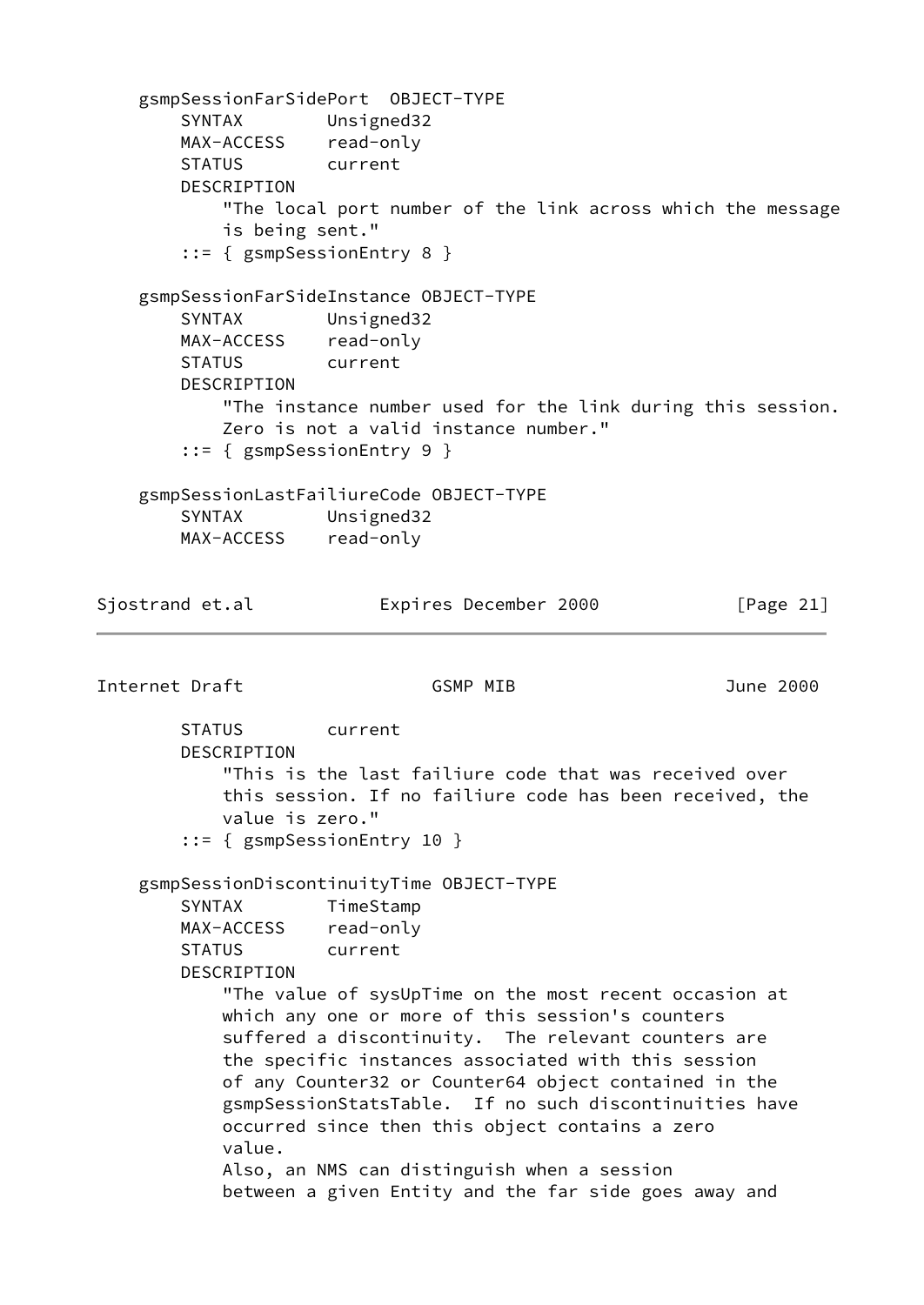|                 |                                                                          | then is 're-established'. This value would change and<br>thus indicate to the NMS that this is a<br>different session."<br>$::=$ { gsmpSessionEntry 11 }                                                                                                                        |                                  |                                                                                                             |              |
|-----------------|--------------------------------------------------------------------------|---------------------------------------------------------------------------------------------------------------------------------------------------------------------------------------------------------------------------------------------------------------------------------|----------------------------------|-------------------------------------------------------------------------------------------------------------|--------------|
|                 | -- GSMP Session stats table                                              |                                                                                                                                                                                                                                                                                 |                                  |                                                                                                             |              |
|                 |                                                                          |                                                                                                                                                                                                                                                                                 |                                  |                                                                                                             |              |
|                 | <b>SYNTAX</b><br><b>STATUS</b><br>DESCRIPTION<br>$::= {$ gsmpObjects 6 } | gsmpSessionStatTable OBJECT-TYPE<br>MAX-ACCESS not-accessible<br>current<br>"This table contains the statistics collected for<br>the different sessions. "                                                                                                                      | SEQUENCE OF GsmpSessionStatEntry |                                                                                                             |              |
|                 | SYNTAX<br><b>STATUS</b><br>DESCRIPTION                                   | gsmpSessionStatEntry OBJECT-TYPE<br>GsmpSessionStatEntry<br>MAX-ACCESS not-accessible<br>current<br>"An entry in the table contains<br>statistics data for a specific session."<br>AUGMENTS { gsmpSessionEntry }<br>$::= {$ gsmpSessionStatTable 1 }                            |                                  |                                                                                                             |              |
|                 | gsmpSessionStatUptime                                                    | GsmpSessionStatEntry ::= SEQUENCE {<br>gsmpSessionStatSendmessages<br>gsmpSessionStatFailiureIndication                                                                                                                                                                         |                                  | Counter32,<br>Counter32,<br>Counter32,                                                                      |              |
| Sjostrand et.al |                                                                          |                                                                                                                                                                                                                                                                                 | Expires December 2000            |                                                                                                             | [Page $22$ ] |
| Internet Draft  |                                                                          |                                                                                                                                                                                                                                                                                 | <b>GSMP MIB</b>                  |                                                                                                             | June 2000    |
|                 | }                                                                        | gsmpSessionStatReceivedmessages<br>gsmpSessionStatReceivedFailiure<br>gsmpSessionStatPortUpEvents<br>gsmpSessionStatPortDownEvents<br>gsmpSessionStatInvalidLabelEvents<br>gsmpSessionStatNewPortEvents<br>gsmpSessionStatDeadPortEvents<br>gsmpSessionStatAdjacenyUpdateEvents |                                  | Counter32,<br>Counter32,<br>Counter32,<br>Counter32,<br>Counter32,<br>Counter32,<br>Counter32,<br>Counter32 |              |

gsmpSessionStatUptime OBJECT-TYPE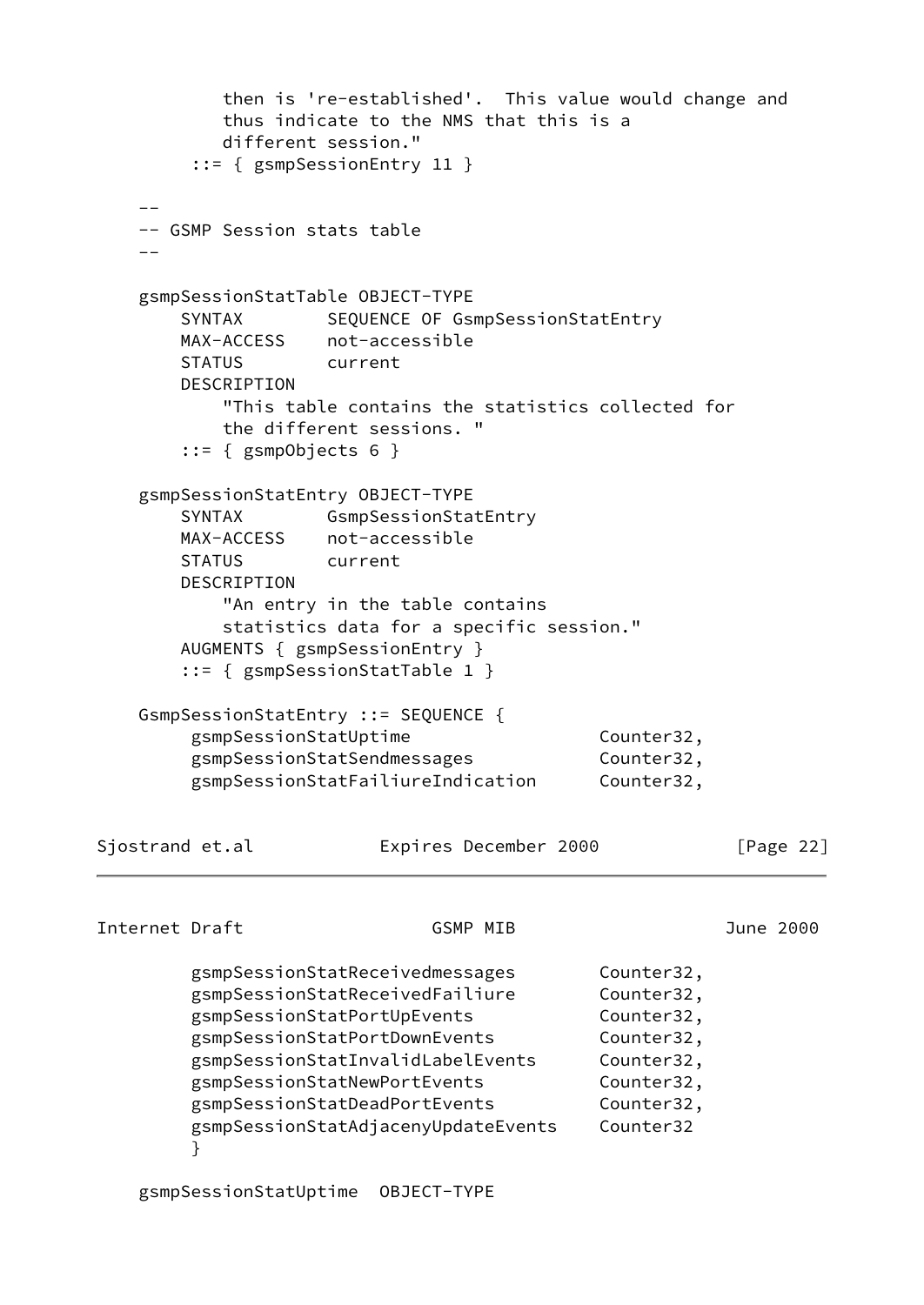```
 SYNTAX Counter32
        MAX-ACCESS read-only
        STATUS current
        DESCRIPTION
            "The time in seconds that the session has been in
            established state."
        ::= { gsmpSessionStatEntry 1 }
    gsmpSessionStatSendmessages OBJECT-TYPE
        SYNTAX Counter32
        MAX-ACCESS read-only
        STATUS current
        DESCRIPTION
            "The number of messages that has been sent in this
            session."
        ::= { gsmpSessionStatEntry 2 }
    gsmpSessionStatFailiureIndication OBJECT-TYPE
        SYNTAX Counter32
        MAX-ACCESS read-only
        STATUS current
        DESCRIPTION
            "The number of messages that has been sent with a
            failiure indication in this session."
        ::= { gsmpSessionStatEntry 3 }
    gsmpSessionStatReceivedmessages OBJECT-TYPE
        SYNTAX Counter32
        MAX-ACCESS read-only
        STATUS current
        DESCRIPTION
            "The number of messages that has been received in
            this session."
        ::= { gsmpSessionStatEntry 4 }
    gsmpSessionStatReceivedFailiure OBJECT-TYPE
        SYNTAX Counter32
        MAX-ACCESS read-only
        STATUS current
        DESCRIPTION
            "The number of messages that has been received in
            this session with a failiure indication."
        ::= { gsmpSessionStatEntry 5 }
Sjostrand et.al Expires December 2000 [Page 23]
```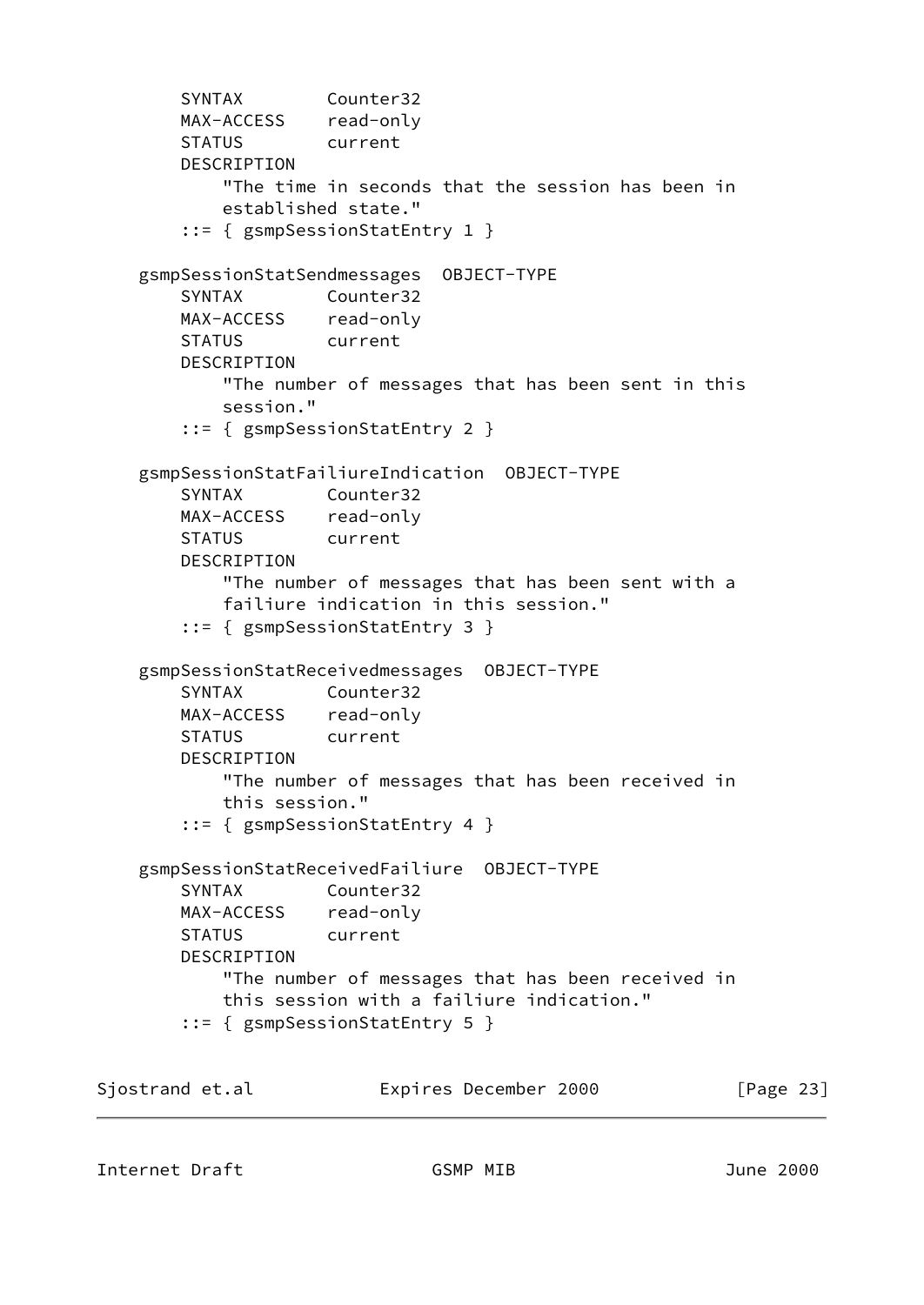```
 gsmpSessionStatPortUpEvents OBJECT-TYPE
    SYNTAX Counter32
    MAX-ACCESS read-only
    STATUS current
    DESCRIPTION
        "The number of Port Up events that has been send or
        received on this session."
     ::= { gsmpSessionStatEntry 6 }
 gsmpSessionStatPortDownEvents OBJECT-TYPE
    SYNTAX Counter32
    MAX-ACCESS read-only
    STATUS current
    DESCRIPTION
        "The number of Port Down events that has been send or
        received on this session."
     ::= { gsmpSessionStatEntry 7 }
 gsmpSessionStatInvalidLabelEvents OBJECT-TYPE
    SYNTAX Counter32
    MAX-ACCESS read-only
    STATUS current
    DESCRIPTION
        "The number of Invalid label events that has been send or
        received on this session."
     ::= { gsmpSessionStatEntry 8 }
 gsmpSessionStatNewPortEvents OBJECT-TYPE
    SYNTAX Counter32
    MAX-ACCESS read-only
    STATUS current
    DESCRIPTION
        "The number of New Port events that has been send or
        received on this session."
     ::= { gsmpSessionStatEntry 9 }
 gsmpSessionStatDeadPortEvents OBJECT-TYPE
    SYNTAX Counter32
    MAX-ACCESS read-only
    STATUS current
    DESCRIPTION
        "The number of Dead Port events that has been send or
        received on this session."
     ::= { gsmpSessionStatEntry 10 }
 gsmpSessionStatAdjacenyUpdateEvents OBJECT-TYPE
    SYNTAX Counter32
    MAX-ACCESS read-only
    STATUS current
    DESCRIPTION
```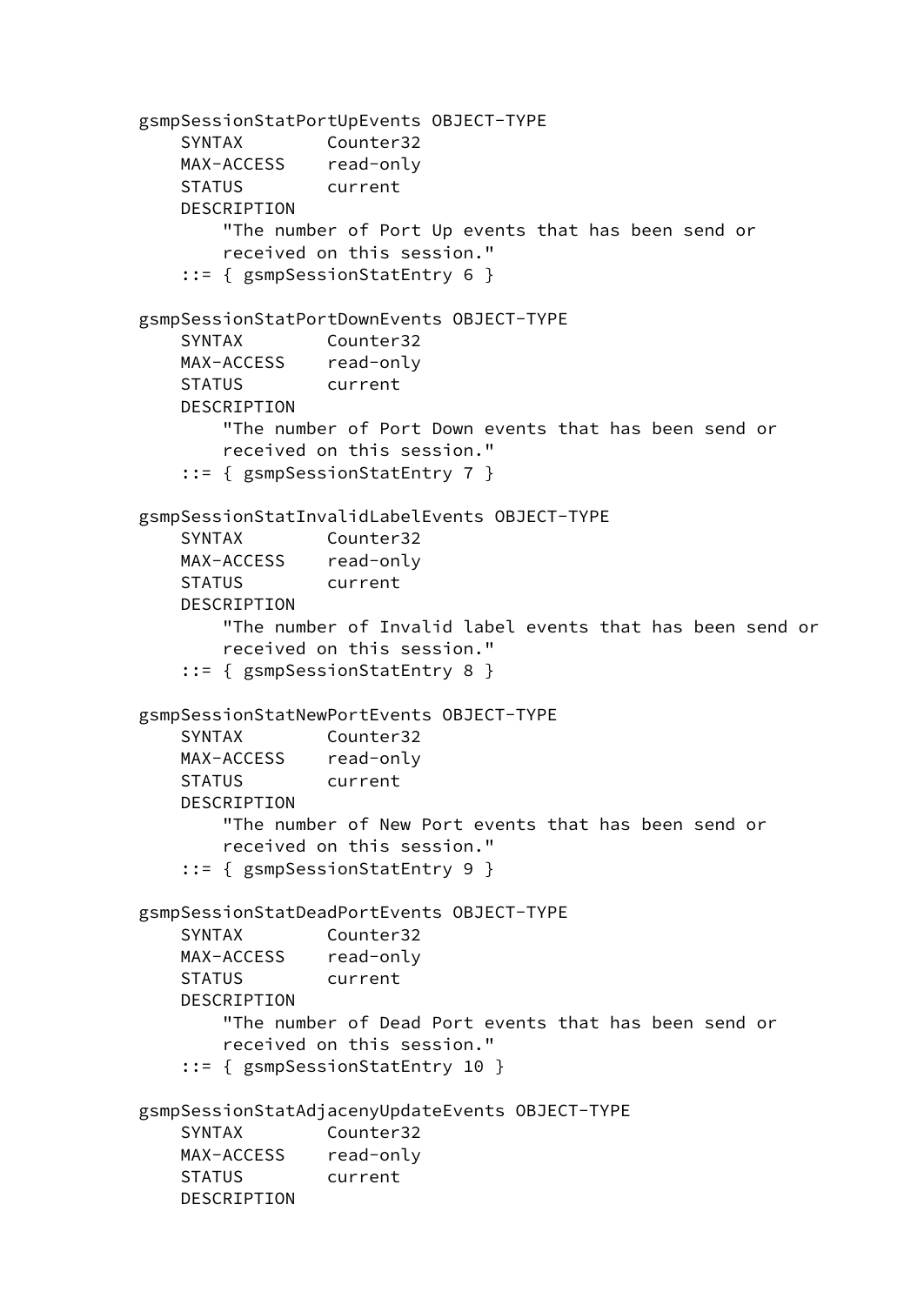"The number of Adjaceny Update events that has been send or received on this session." ::= { gsmpSessionStatEntry 11 } Sjostrand et.al **Expires December 2000** [Page 24] Internet Draft GSMP MIB June 2000 -- \*\*\*\*\*\*\*\*\*\*\*\*\*\*\*\*\*\*\*\*\*\*\*\*\*\*\*\*\*\*\*\*\*\*\*\*\*\*\*\*\*\*\*\*\*\*\*\*\*\*\*\*\*\*\*\*\*\*\*\*\*\*\*\*\*\*\* -- GSMP Notifications -- \*\*\*\*\*\*\*\*\*\*\*\*\*\*\*\*\*\*\*\*\*\*\*\*\*\*\*\*\*\*\*\*\*\*\*\*\*\*\*\*\*\*\*\*\*\*\*\*\*\*\*\*\*\*\*\*\*\*\*\*\*\*\*\*\*\*\* gsmpNotificationsPrefix OBJECT IDENTIFIER ::= { gsmpNotifications 0 } gsmpNotificationsObjects OBJECT IDENTIFIER ::= { gsmpNotifications 1 } -- -- Notification objects  $$  gsmpEventPort OBJECT-TYPE SYNTAX Unsigned32 MAX-ACCESS accessible-for-notify STATUS current DESCRIPTION "This object specifies the Port Number that is carried in this event." ::= { gsmpNotificationsObjects 1 } gsmpEventPortSessionNumber OBJECT-TYPE SYNTAX Unsigned32 MAX-ACCESS accessible-for-notify STATUS current DESCRIPTION "This object specifies the Port Session Number that is carried in this event." ::= { gsmpNotificationsObjects 2 } gsmpEventSequenceNumber OBJECT-TYPE SYNTAX Unsigned32 MAX-ACCESS accessible-for-notify STATUS current DESCRIPTION "This object specifies the Event Sequence Number that is carried in this event." ::= { gsmpNotificationsObjects 3 }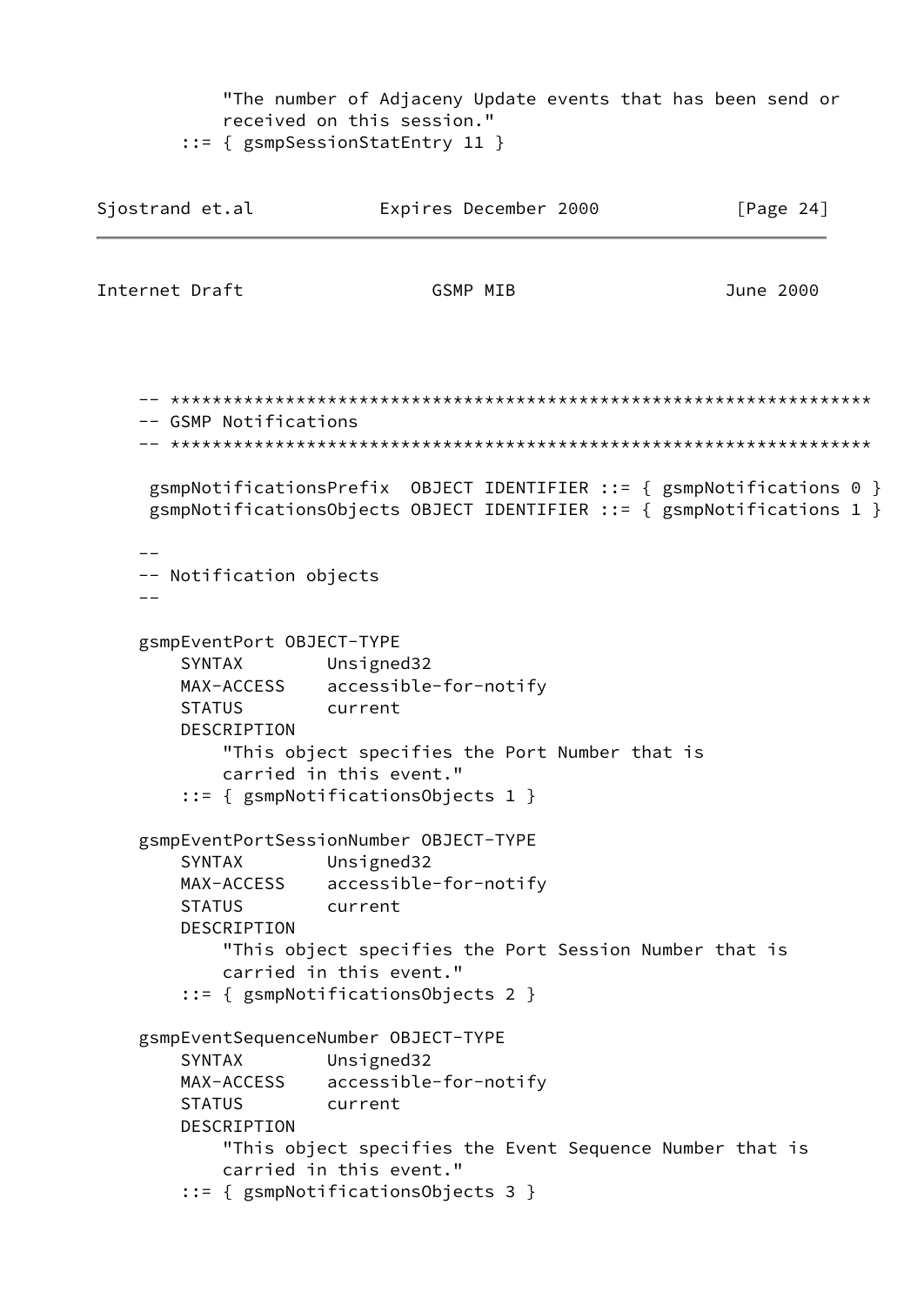```
 gsmpEventLabel OBJECT-TYPE
        SYNTAX Unsigned32
        MAX-ACCESS accessible-for-notify
        STATUS current
        DESCRIPTION
            "This object specifies the Label that is
            carried in this event."
         ::= { gsmpNotificationsObjects 4 }
 --
     -- Notifications
Sjostrand et.al Expires December 2000 [Page 25]
Internet Draft GSMP MIB June 2000
 --
     gsmpSessionDownTrap NOTIFICATION-TYPE
         OBJECTS {
                gsmpSessionThisSideId,
                gsmpSessionFarSideId,
                gsmpSessionStatUptime,
                gsmpSessionStatSendmessages,
                gsmpSessionStatFailiureIndication,
                gsmpSessionStatReceivedmessages,
                gsmpSessionStatReceivedFailiure,
                gsmpSessionStatPortUpEvents,
                gsmpSessionStatPortDownEvents,
                gsmpSessionStatInvalidLabelEvents,
                gsmpSessionStatNewPortEvents,
                gsmpSessionStatDeadPortEvents,
                gsmpSessionStatAdjacenyUpdateEvents
 }
          STATUS current
          DESCRIPTION
              "When it has been enabled, this notification is generated
              whenever an session is taken down, regardless of whether
              the session went down normally or abnormally.
              Its purpose is to allow a management application
              (primarily an accounting application) that is
              monitoring the session statistics to receive the final values
              of these counts, so that the application can properly account
              for the amounts the counts were incremented since the last
              time the application polled them. The gsmpSessionStatUptime
              object provides the total amount of time that the session was
              active.
```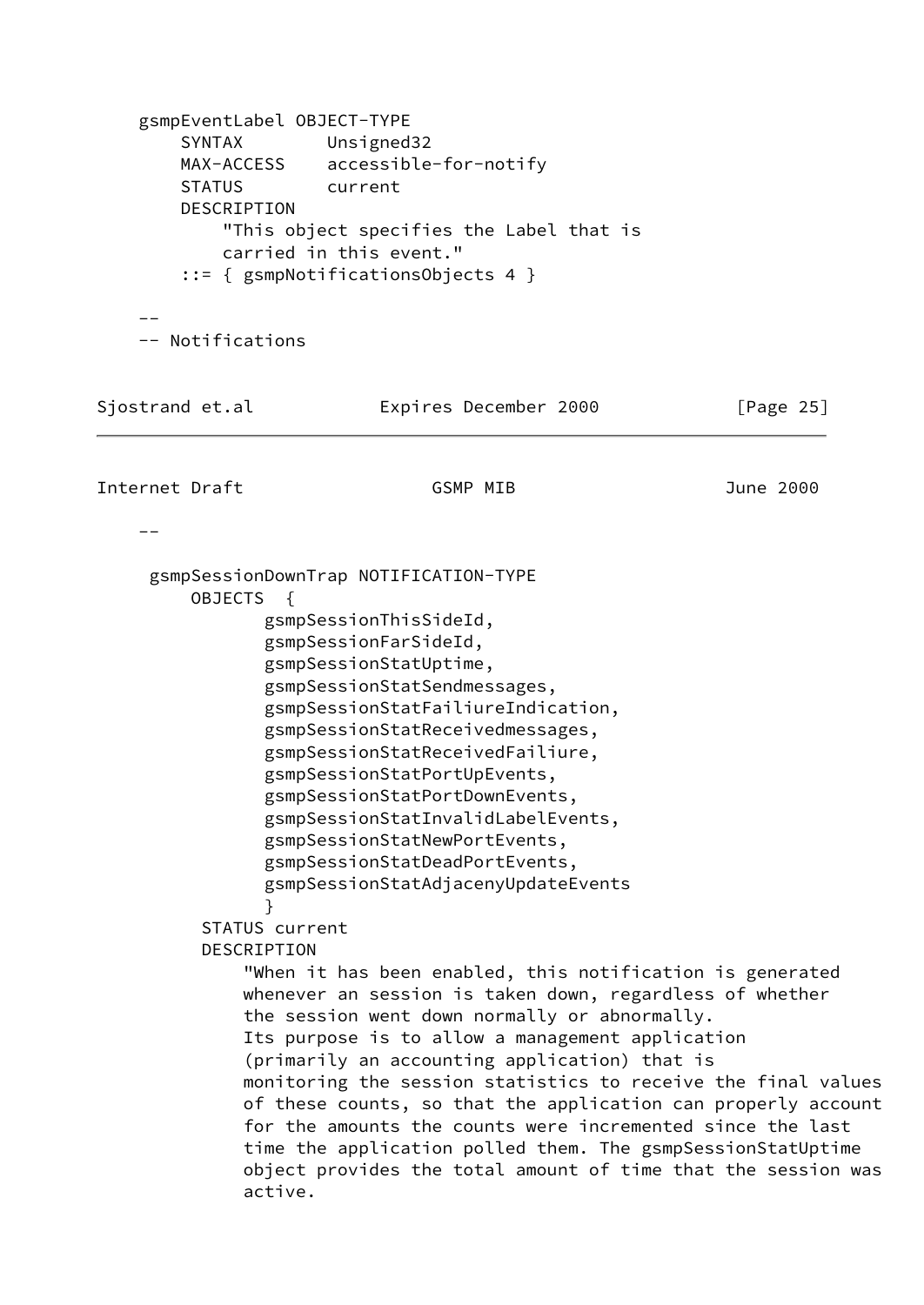This notification is not a substitute for polling the session statistic counts. In particular, the count values reported in this notification cannot be assumed to be the complete totals for the life of the session, since they may have wrapped while the session was up. The session to which the objects in this notification apply is identified by the session gsmpSessionThisSideId, gsmpSessionFarSideId objects. An instance of this notification will contain exactly one instance of each of its objects, and these objects will all belong to the same conceptual row of the gsmpSessionTable." ::= { gsmpNotificationsPrefix 1 } gsmpSessionUpTrap NOTIFICATION-TYPE OBJECTS { gsmpSessionThisSideId, gsmpSessionFarSideId, gsmpSessionState } Sjostrand et.al **Expires December 2000** [Page 26] Internet Draft GSMP MIB June 2000 STATUS current DESCRIPTION "When it has been enabled, this notification is generated when new session is establised. The new session is identified by the session gsmpSessionThisSideId, gsmpSessionFarSideId objects." ::= { gsmpNotificationsPrefix 2 } gsmpSendFailiureIndicationTrap NOTIFICATION-TYPE OBJECTS { gsmpSessionThisSideId, gsmpSessionFarSideId, gsmpSessionLastFailiureCode, gsmpSessionStatFailiureIndication } STATUS current DESCRIPTION "When it has been enabled, this notification is generated when a message with a failure indication was sent.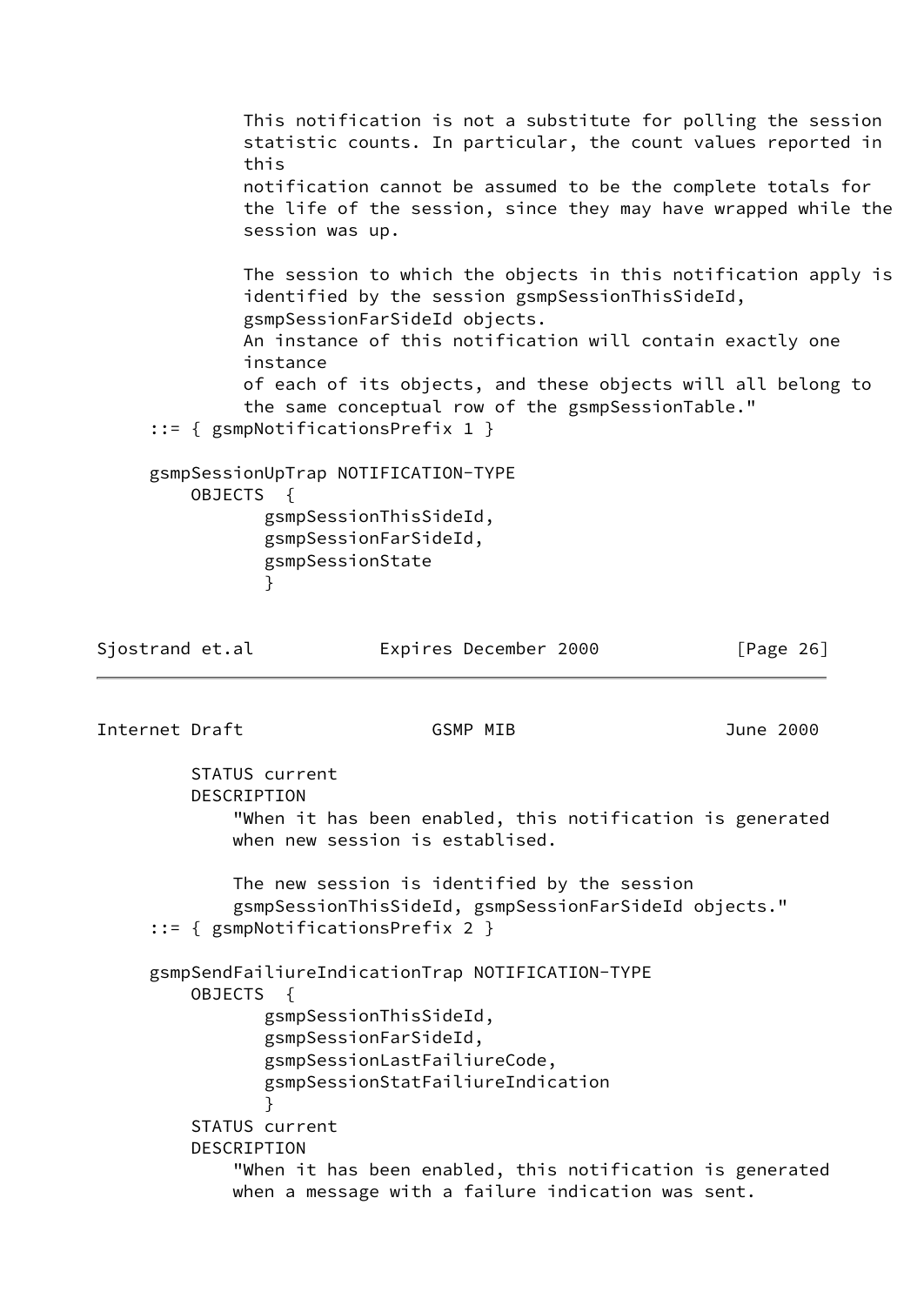```
 The notification indicates a change in the value of
             gsmpSessionStatFailiureIndication. The
              gsmpSessionLastFailiureCode contains the failiure reason."
      ::= { gsmpNotificationsPrefix 3 }
      gsmpReceivedFailiureIndicationTrap NOTIFICATION-TYPE
         OBJECTS {
                gsmpSessionThisSideId,
                 gsmpSessionFarSideId,
                 gsmpSessionLastFailiureCode,
                 gsmpSessionStatReceivedFailiure
 }
          STATUS current
          DESCRIPTION
              "When it has been enabled, this notification is generated
             when a message with a failure indication received.
             The notification indicates a change in the value of
              gsmpSessionStatReceivedFailiure. The
              gsmpSessionLastFailiureCode contains the failiure reason."
      ::= { gsmpNotificationsPrefix 4 }
     gsmpPortUpEventTrap NOTIFICATION-TYPE
         OBJECTS {
                gsmpSessionThisSideId,
                 gsmpSessionFarSideId,
                 gsmpSessionStatPortUpEvents,
                 gsmpEventPort,
                 gsmpEventPortSessionNumber,
                 gsmpEventSequenceNumber
 }
          STATUS current
          DESCRIPTION
Sjostrand et.al               Expires December 2000             [Page 27]
Internet Draft GSMP MIB June 2000
              "When it has been enabled, this notification is generated
             when a Port Up Event occurs.
             The notification indicates a change in the value of
              gsmpSessionStatPortUpEvents."
      ::= { gsmpNotificationsPrefix 5 }
      gsmpPortDownEventTrap NOTIFICATION-TYPE
         OBJECTS {
```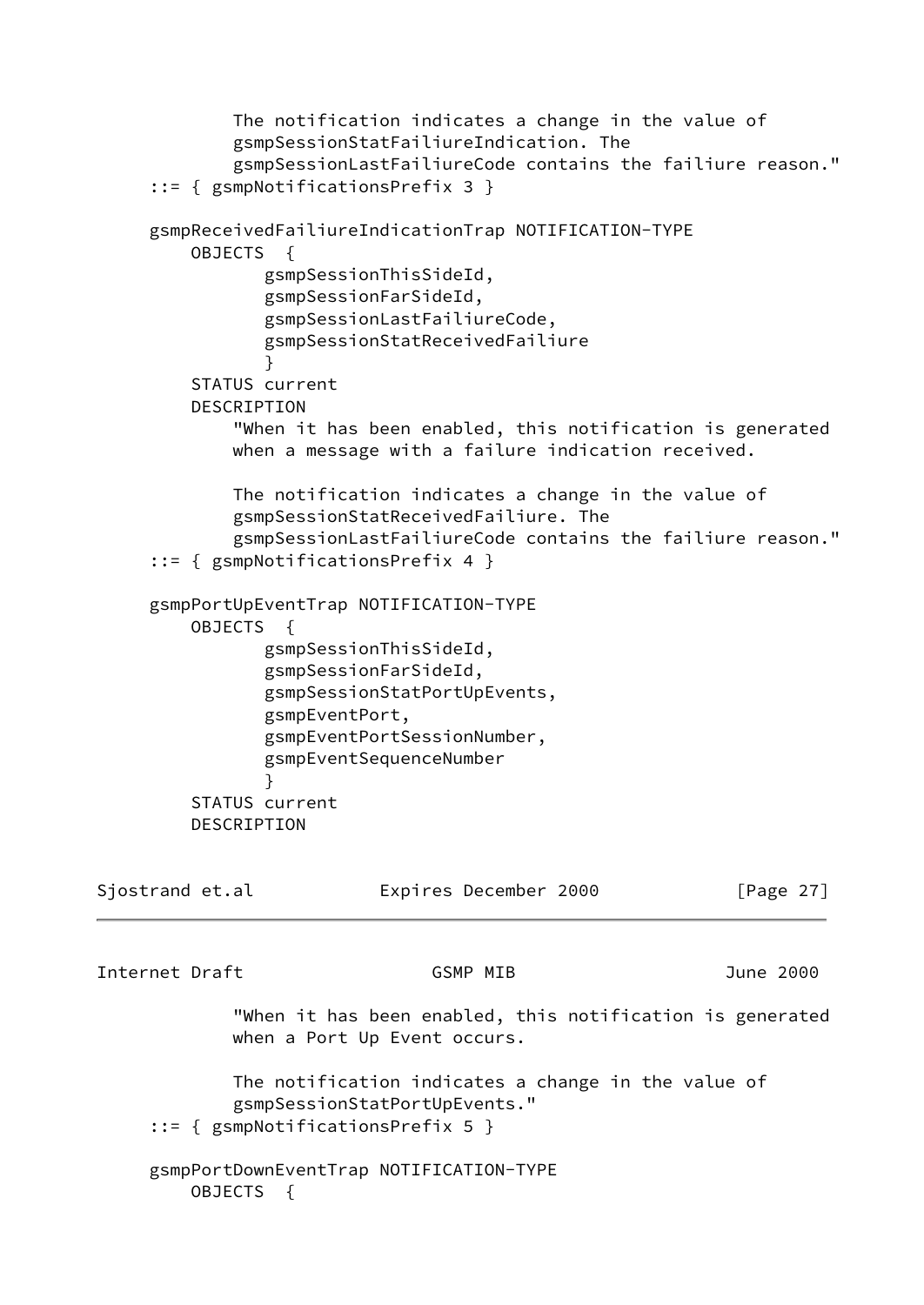```
 gsmpSessionThisSideId,
                 gsmpSessionFarSideId,
                 gsmpSessionStatPortDownEvents,
                 gsmpEventPort,
                 gsmpEventPortSessionNumber,
                 gsmpEventSequenceNumber
 }
          STATUS current
          DESCRIPTION
              "When it has been enabled, this notification is generated
              when a Port Down Event occurs.
              The notification indicates a change in the value of
              gsmpSessionStatPortDownEvents."
      ::= { gsmpNotificationsPrefix 6 }
     gsmpInvalidLabelEventTrap NOTIFICATION-TYPE
         OBJECTS {
                 gsmpSessionThisSideId,
                 gsmpSessionFarSideId,
                 gsmpSessionStatInvalidLabelEvents,
                 gsmpEventPort,
                 gsmpEventLabel,
                 gsmpEventSequenceNumber
 }
          STATUS current
          DESCRIPTION
              "When it has been enabled, this notification is generated
             when an Invalid Label Event occurs.
              The notification indicates a change in the value of
              gsmpSessionStatInvalidLabelEvents."
      ::= { gsmpNotificationsPrefix 7 }
     gsmpNewPortEventTrap NOTIFICATION-TYPE
         OBJECTS {
                 gsmpSessionThisSideId,
                 gsmpSessionFarSideId,
                 gsmpSessionStatNewPortEvents,
                 gsmpEventPort,
                 gsmpEventPortSessionNumber,
                 gsmpEventSequenceNumber
 }
          STATUS current
         DESCRIPTION
```
Sjostrand et.al **Expires December 2000** [Page 28]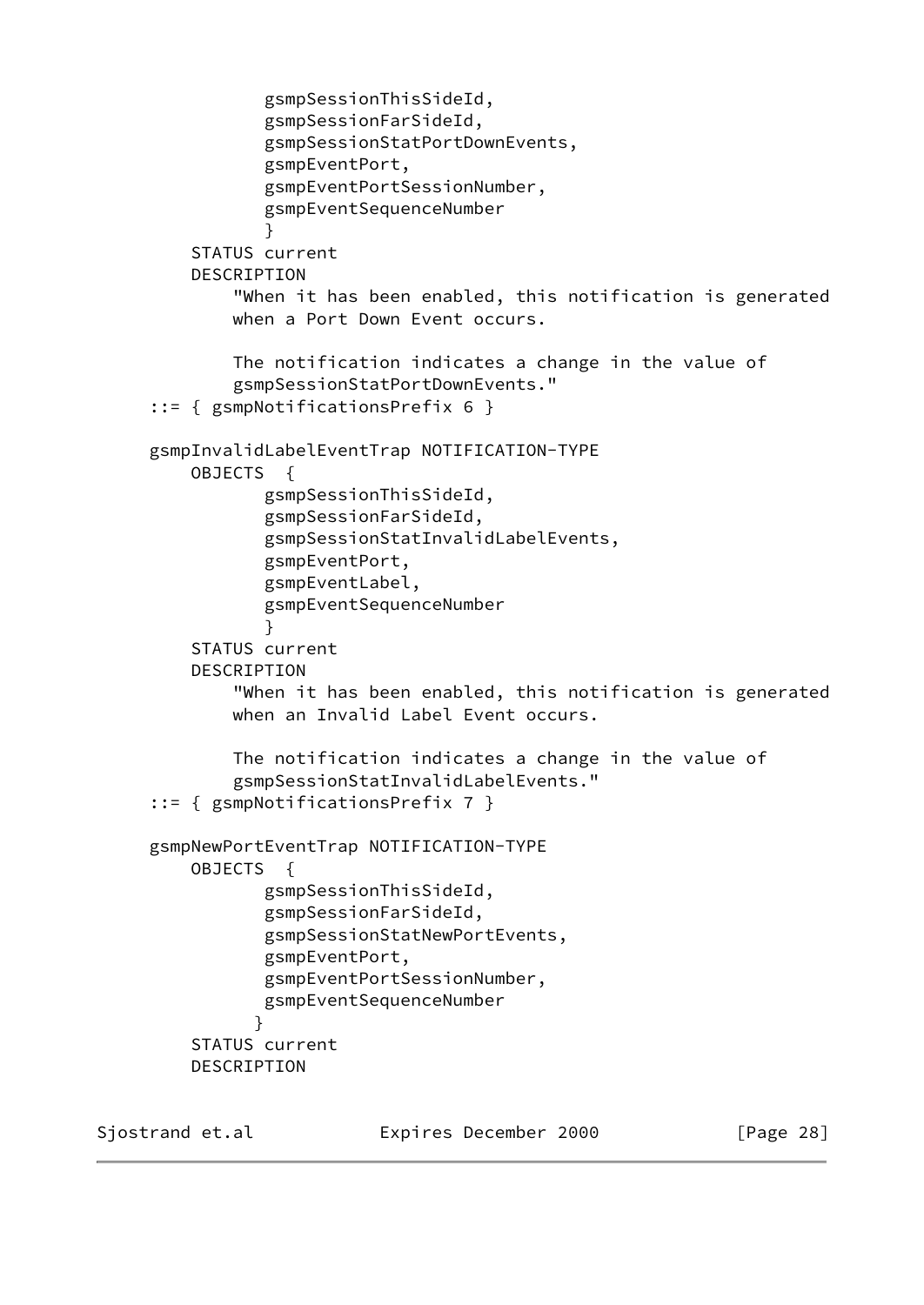Internet Draft GSMP MIB June 2000 "When it has been enabled, this notification is generated when a New Port Event occurs. The notification indicates a change in the value of gsmpSessionStatNewPortEvents." ::= { gsmpNotificationsPrefix 8 } gsmpDeadPortEventTrap NOTIFICATION-TYPE OBJECTS { gsmpSessionThisSideId, gsmpSessionFarSideId, gsmpSessionStatDeadPortEvents, gsmpEventPort, gsmpEventPortSessionNumber, gsmpEventSequenceNumber } STATUS current DESCRIPTION "When it has been enabled, this notification is generated when a Dead Port Event occurs. The notification indicates a change in the value of gsmpSessionStatDeadPortEvents." ::= { gsmpNotificationsPrefix 9 } gsmpAdjacenyUpdateEventTrap NOTIFICATION-TYPE OBJECTS { gsmpSessionThisSideId, gsmpSessionFarSideId, gsmpSessionAdjacencyCount, gsmpSessionStatAdjacenyUpdateEvents, gsmpEventSequenceNumber } STATUS current DESCRIPTION "When it has been enabled, this notification is generated

> The gsmpSessionAdjacencyCount contains the new value of the number of adjecensies that are established with the controller and partition that is used for this session.

 The notification indicates a change in the value of gsmpSessionStatAdjacenyUpdateEvents."

when an Adjancy Update Event occurs.

```
 ::= { gsmpNotificationsPrefix 10 }
```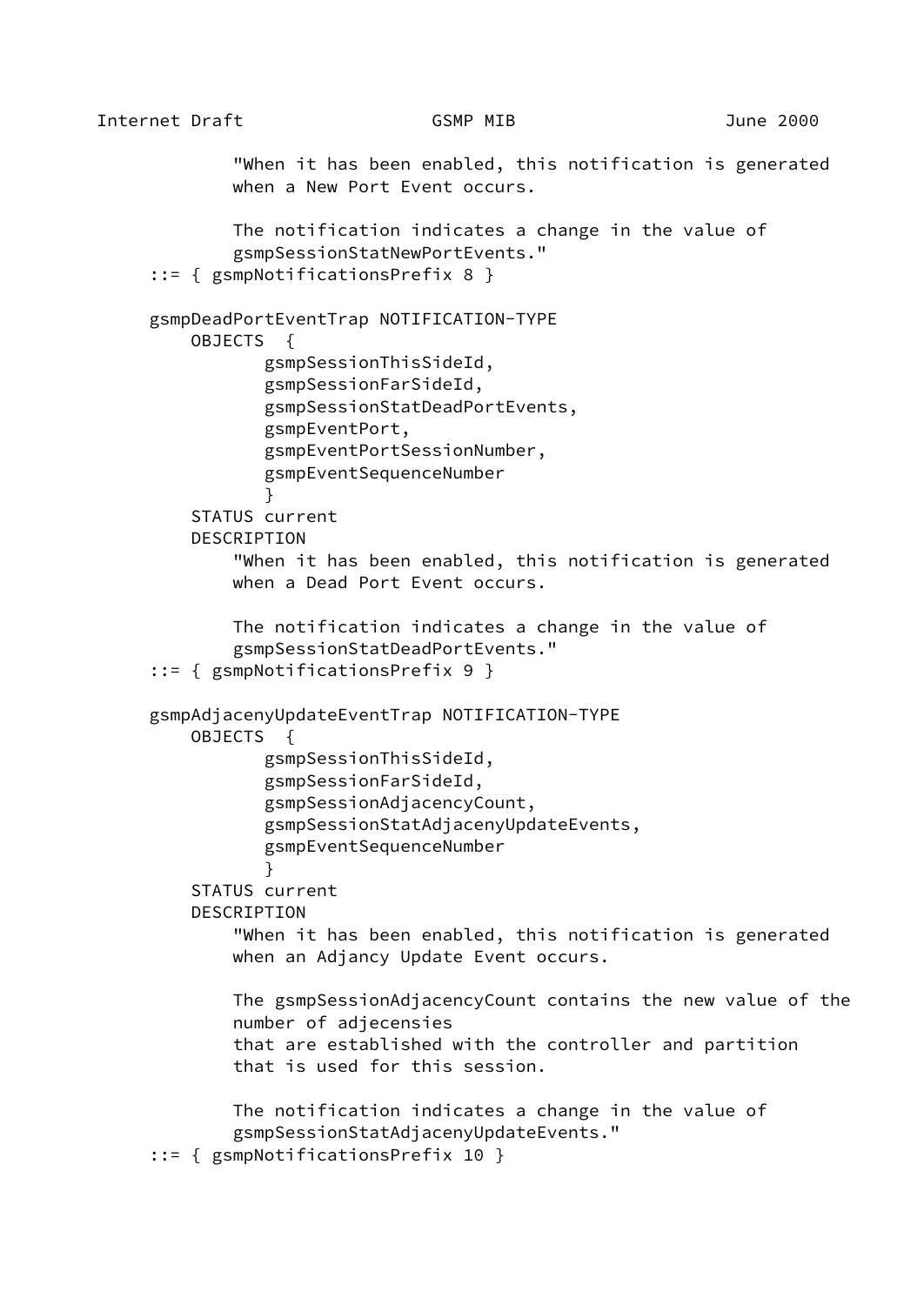--\*\*\*\*\*\*\*\*\*\*\*\*\*\*\*\*\*\*\*\*\*\*\*\*\*\*\*\*\*\*\*\*\*\*\*\*\*\*\*\*\*\*\*\*\*\*\*\*\*\*\*\*\*\*\*\*\*\*\*\*\*\*\*\*\*\* -- GSMP Compliance --\*\*\*\*\*\*\*\*\*\*\*\*\*\*\*\*\*\*\*\*\*\*\*\*\*\*\*\*\*\*\*\*\*\*\*\*\*\*\*\*\*\*\*\*\*\*\*\*\*\*\*\*\*\*\*\*\*\*\*\*\*\*\*\*\*\* gsmpGroups 0BJECT IDENTIFIER ::= { gsmpConformance 1 } gsmpCompliances OBJECT IDENTIFIER ::= { gsmpConformance 2 } Sjostrand et.al **Expires December 2000** [Page 29] Internet Draft GSMP MIB June 2000 gsmpModuleCompliance MODULE-COMPLIANCE STATUS current DESCRIPTION "The compliance statement for agents that support the GSMP MIB." MODULE -- this module MANDATORY-GROUPS { gsmpGeneralGroup } GROUP gsmpVsceGroup DESCRIPTION "This group is mandatory for all Virtual Switch Controllers" GROUP gsmpVseGroup DESCRIPTION "This group is mandatory for all Virtual Switches" GROUP gsmpAtmEncapGroup DESCRIPTION "This group must be supported if ATM is used for GSMP encapsulation. " GROUP gsmpTcpIpEncapGroup DESCRIPTION "This group must be supported if TCP/IP is used for GSMP encapsulation. " GROUP gsmpNotificationObjectsGroup DESCRIPTION "This group must be supported if notifications are supported. " GROUP gsmpNotificationsGroup DESCRIPTION "This group must be supported if notifications are supported. "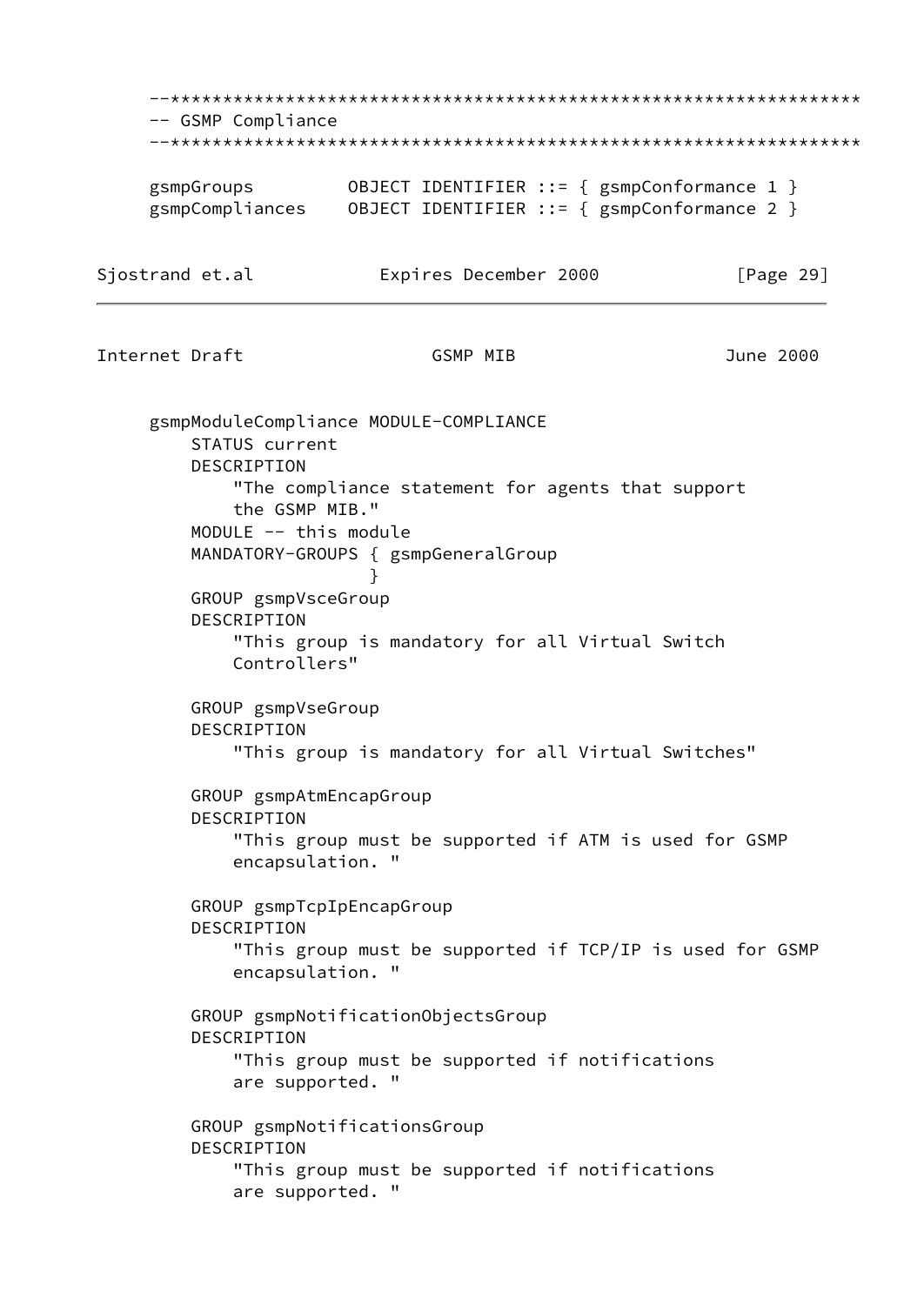```
 ::= { gsmpCompliances 1 }
 -- units of conformance
 gsmpGeneralGroup OBJECT-GROUP
     OBJECTS {
     gsmpSessionVersion,
     gsmpSessionTimer,
     gsmpSessionState,
     gsmpSessionAdjacencyCount,
     gsmpSessionFarSideName,
     gsmpSessionFarSidePort,
     gsmpSessionFarSideInstance,
     gsmpSessionLastFailiureCode,
     gsmpSessionDiscontinuityTime,
     gsmpSessionStatUptime,
```
Sjostrand et.al **Expires December 2000** [Page 30]

# Internet Draft GSMP MIB June 2000

 gsmpSessionStatSendmessages, gsmpSessionStatFailiureIndication, gsmpSessionStatReceivedmessages, gsmpSessionStatReceivedFailiure, gsmpSessionStatPortUpEvents, gsmpSessionStatPortDownEvents, gsmpSessionStatInvalidLabelEvents, gsmpSessionStatNewPortEvents, gsmpSessionStatDeadPortEvents, gsmpSessionStatAdjacenyUpdateEvents } STATUS current DESCRIPTION "Objects that apply to all GSMP implementations." ::= { gsmpGroups 1 } gsmpVsceGroup OBJECT-GROUP OBJECTS { gsmpVsceEncapType, gsmpVsceMaxVersion, gsmpVsceTimer, gsmpVsceName, gsmpVscePort, gsmpVsceInstance, gsmpVscePartitionId, gsmpVsceDoResync,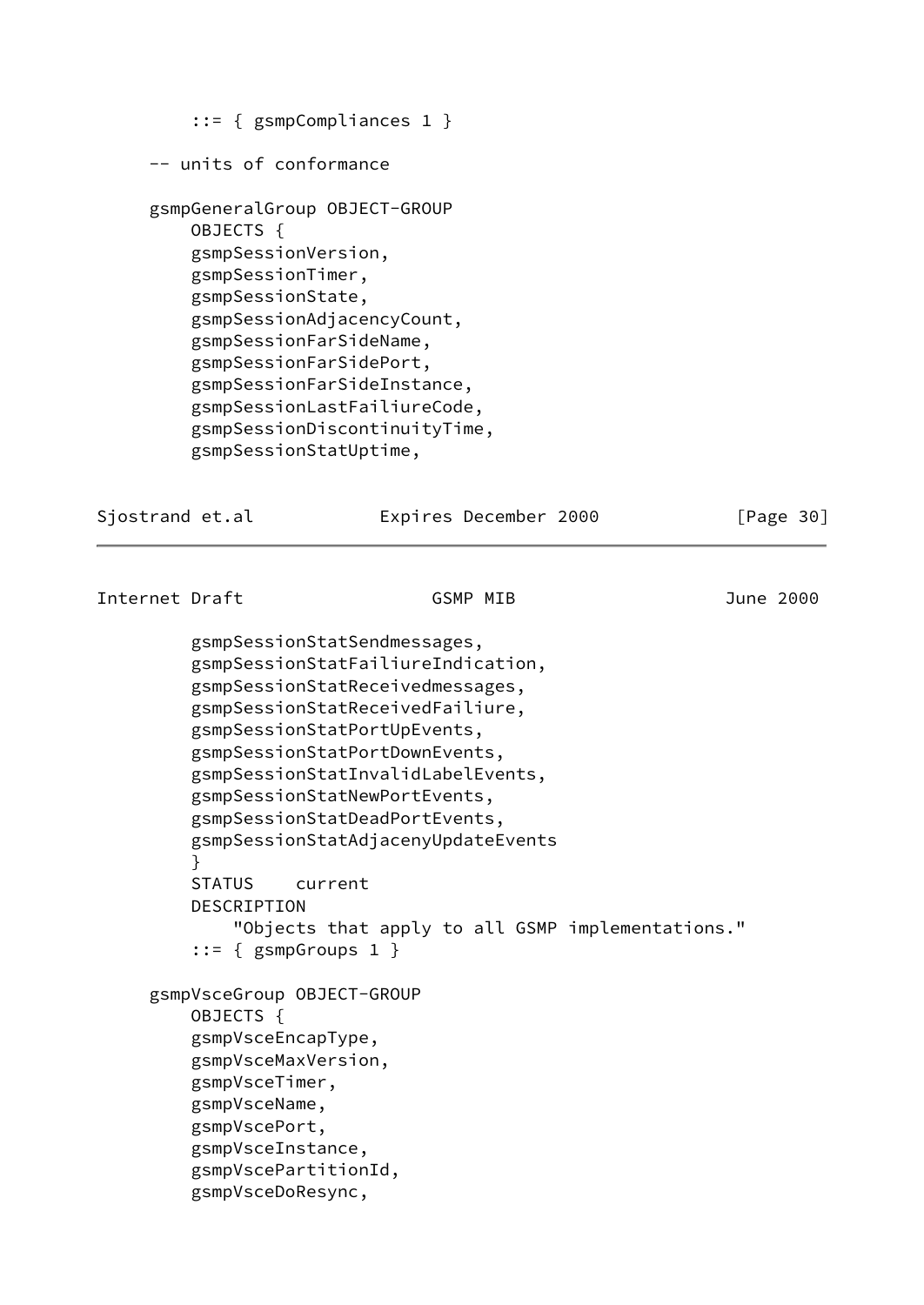```
 gsmpVsceNotificationMapping,
         gsmpVsceRowStatus
 }
        STATUS current
        DESCRIPTION
            "Objects that apply GSMP implementations of
            Virtual Switch Controllers."
        ::= { gsmpGroups 2 }
     gsmpVseGroup OBJECT-GROUP
         OBJECTS {
         gsmpVseEncapType,
         gsmpVseMaxVersion,
         gsmpVseTimer,
         gsmpVseName,
         gsmpVsePort,
         gsmpVseInstance,
         gsmpVsePartitionId,
         gsmpVseAllowMultContr,
         gsmpVseNotificationMapping,
         gsmpVseSwitchType,
         gsmpVseWindowSize,
         gsmpVseRowStatus
         }
        STATUS current
        DESCRIPTION
            "Objects that apply GSMP implementations of
            Virtual Switches."
Sjostrand et.al Expires December 2000 [Page 31]
Internet Draft GSMP MIB June 2000
         ::= { gsmpGroups 3 }
     gsmpAtmEncapGroup OBJECT-GROUP
         OBJECTS {
         gsmpAtmEncapIfIndex,
         gsmpAtmEncapVpi,
         gsmpAtmEncapVci
 }
        STATUS current
        DESCRIPTION
            "Objects that apply to GSMP implementations that
            supports ATM for GSMP encapsulation."
         ::= { gsmpGroups 4 }
```
gsmpTcpIpEncapGroup OBJECT-GROUP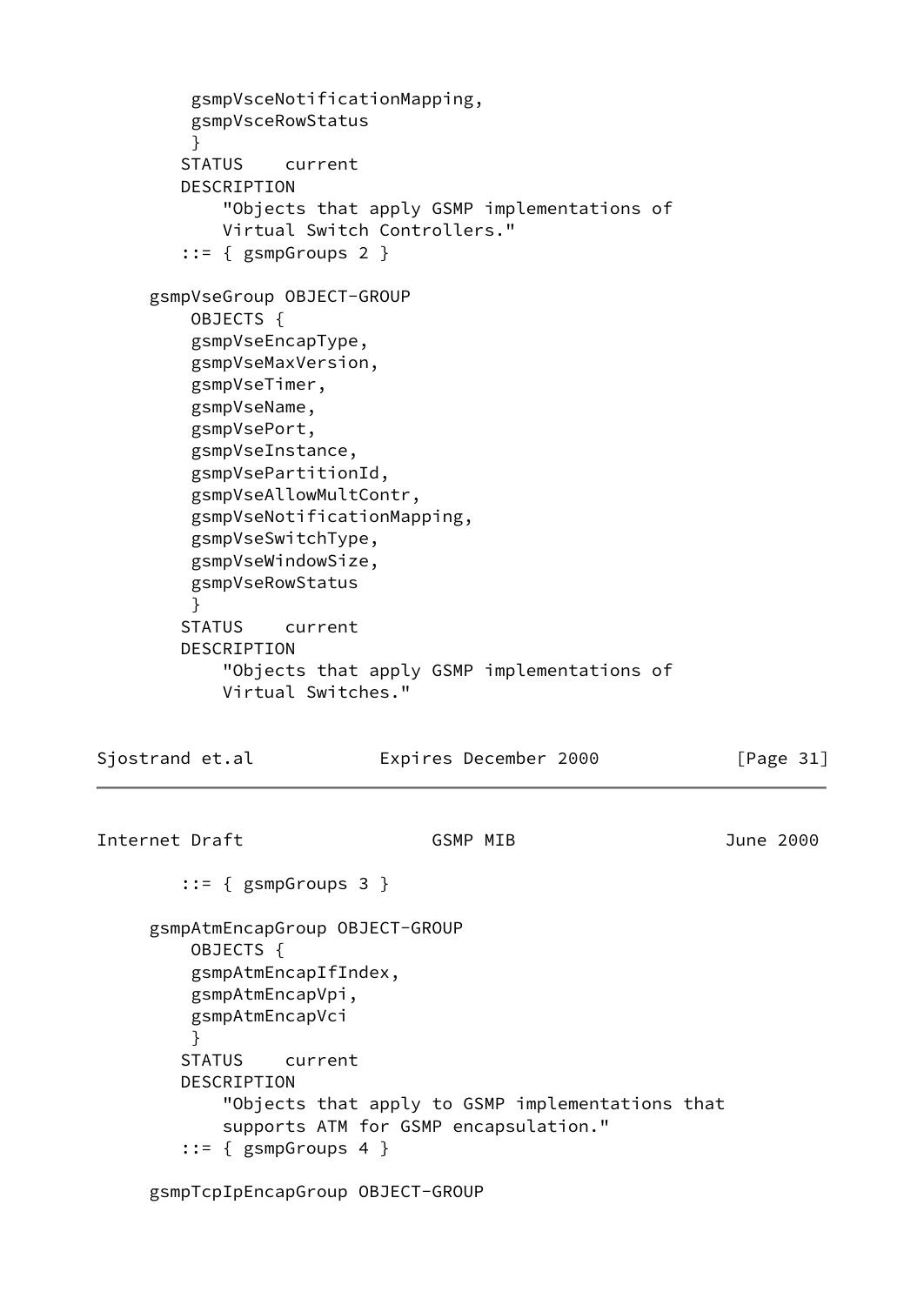```
 OBJECTS {
         gsmpTcpIpEncapAddress,
         gsmpTcpIpPortNumber
 }
        STATUS current
        DESCRIPTION
            "Objects that apply to GSMP implementations that
            supports TCP/IP for GSMP encapsulation."
       ::= { gsmpGroups 5 }
      gsmpNotificationObjectsGroup OBJECT-GROUP
         OBJECTS {
         gsmpEventPort,
         gsmpEventPortSessionNumber,
         gsmpEventSequenceNumber,
         gsmpEventLabel
 }
        STATUS current
        DESCRIPTION
            "Objects that are contained in the notifications."
       ::= { gsmpGroups 6 }
     gsmpNotificationsGroup NOTIFICATION-GROUP
         NOTIFICATIONS {
         gsmpSessionDownTrap,
         gsmpSessionUpTrap,
         gsmpSendFailiureIndicationTrap,
         gsmpReceivedFailiureIndicationTrap,
         gsmpPortUpEventTrap,
         gsmpPortDownEventTrap,
         gsmpInvalidLabelEventTrap,
         gsmpNewPortEventTrap,
         gsmpDeadPortEventTrap,
         gsmpAdjacenyUpdateEventTrap
 }
        STATUS current
        DESCRIPTION
            "The notifications which indicate specific changes in the
            value of objects gsmpSessionTable and gsmpSessionStatTable."
Sjostrand et.al Expires December 2000 [Page 32]
Internet Draft GSMP MIB June 2000
       ::= { gsmpGroups 7 }
```
<span id="page-37-0"></span>END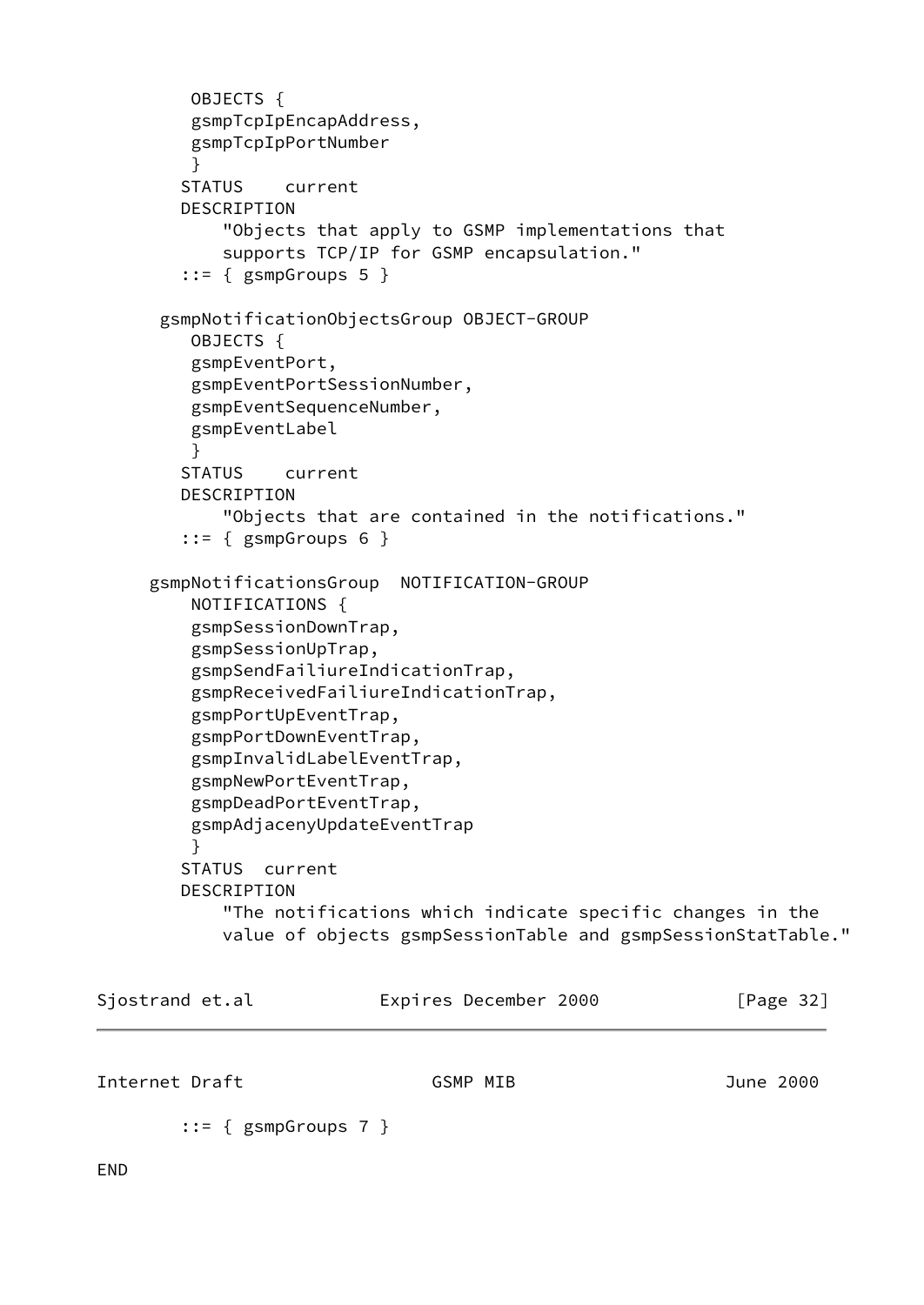# <span id="page-38-0"></span>[5](#page-38-0). Revision History

 This section should be removed when this document is published as an RFC.

### <span id="page-38-1"></span>[5.1](#page-38-1) Design considerations

<span id="page-38-2"></span>[5.1.1](#page-38-2) Switch partitions

 The management of switch partitions falls outside of the management of GSMP, so this is excluded from the GSMP mib.

### <span id="page-38-3"></span>[5.1.2](#page-38-3) Protocol mib

 The GSMP mib is only a protocool mib. It contains object to manage the GSMP protocol. It does not provide any information learned via the protocool, such as "all ports config" information.

### <span id="page-38-4"></span>[5.1.3](#page-38-4) VSCE/VSE/VSC/VS relationships

 The relationships between Virtual Switch Controller Entity, Virtual Switch Entity, Virtual Switch Controller and Virtual Switch are not included in the mib.

# <span id="page-38-5"></span>[5.1.4](#page-38-5) Multiple controllers

 It is possible to define the maximum number of VSCE controlling one VSE. It is however not possible to define that one VSCE doesn't allow other VSCE on the same switch. It is assumed that there are mechanisms that syncronize controllers and the configuration of them. This is outside the scope of this mib.

#### <span id="page-38-6"></span>[5.1.5](#page-38-6) Row index in notifications

 {gsmpSessionThisSideId, gsmpSessionFarSideId} are used as index in the in the notifications. Since they are row indexes they are specified as not-accesoible in their definition and are hence not possisble to send in a notification. It is considered poor MIB design to use index items in the these clauses because their value is the same as the instance returned. Their value is infered from the instance OID of other objects in the notification.

Sjostrand et.al **Expires December 2000** [Page 33]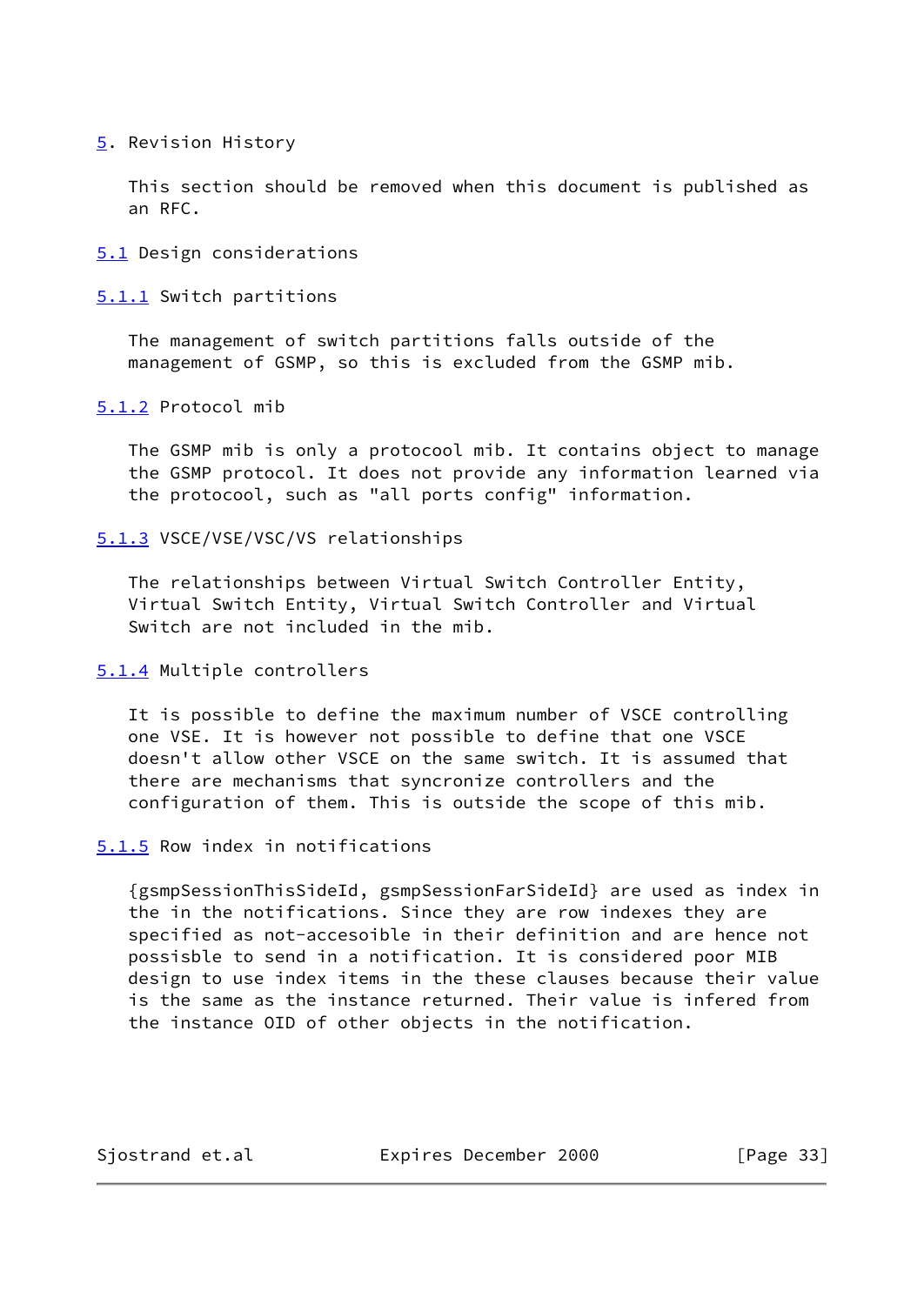<span id="page-39-1"></span>Internet Draft GSMP MIB June 2000

 However, we violated this rule on purpuse since we think that it's clearer this way. We need input from the WG for how their respective managment systems prefer to get the information.

The mib compiles (smicng) if option -CN is used.

```
5.2 Changes from < draft-ietf-gsmp-mib-00.txt >
```
Mib totaly remade :-)

- <span id="page-39-2"></span>[5.3](#page-39-2) Changes from < [draft-ietf-gsmp-mib-01.txt](https://datatracker.ietf.org/doc/pdf/draft-ietf-gsmp-mib-01.txt) >
	- Imported AtmVcIdentifier, AtmVpIdentifier FROM ATM-TC-MIB
	- Removed serviceModelType
	- Separated the Vse and Vsce config stuf in separate tables.
	- Also added ATM,TCP/IP, Vse and Vsce groups
	- Added control of multiple controllers
	- Added Vse window size and switch type configuration.
	- Added control of resync strategy
	- Added last failure code and discontinuity time
	- Added event config and count
	- Added notifications

#### <span id="page-39-3"></span>[6](#page-39-3). Acknowledgments

 The authors would like to thank Avri Doria for valuable input and comments.

#### <span id="page-39-4"></span>[7](#page-39-4). References

- [RFC1155] Rose, M., and K. McCloghrie, "Structure and Identification of Management Information for TCP/IP-based Internets", STD 16, [RFC 1155](https://datatracker.ietf.org/doc/pdf/rfc1155), May 1990
- [RFC1212] Rose, M., and K. McCloghrie, "Concise MIB Definitions", STD 16, [RFC 1212](https://datatracker.ietf.org/doc/pdf/rfc1212), March 1991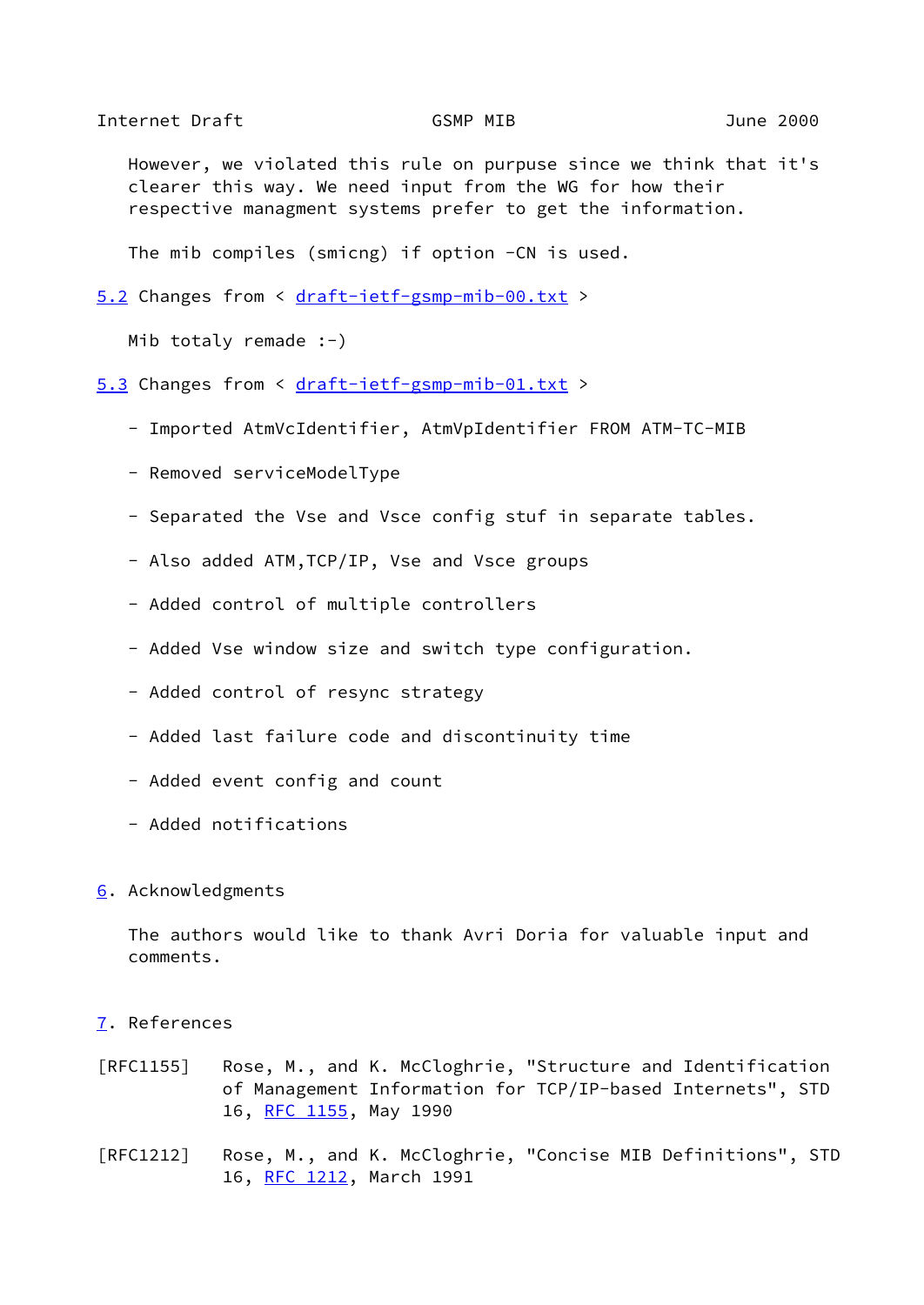[RFC1215] M. Rose, "A Convention for Defining Traps for use with the SNMP", [RFC 1215](https://datatracker.ietf.org/doc/pdf/rfc1215), March 1991

| Sjostrand et.al | Expires December 2000 | [Page $34$ ] |
|-----------------|-----------------------|--------------|
|-----------------|-----------------------|--------------|

Internet Draft GSMP MIB June 2000

- [RFC1157] Case, J., Fedor, M., Schoffstall, M., and J. Davin, "Simple Network Management Protocol", STD 15, [RFC 1157,](https://datatracker.ietf.org/doc/pdf/rfc1157) May 1990.
- [RFC1901] Case, J., McCloghrie, K., Rose, M., and S. Waldbusser, "Introduction to Community-based SNMPv2", [RFC 1901,](https://datatracker.ietf.org/doc/pdf/rfc1901) January 1996.
- [RFC1905] Case, J., McCloghrie, K., Rose, M., and S. Waldbusser, "Protocol Operations for Version 2 of the Simple Network Management Protocol (SNMPv2)", [RFC 1905](https://datatracker.ietf.org/doc/pdf/rfc1905), January 1996.
- [RFC1906] Case, J., McCloghrie, K., Rose, M., and S. Waldbusser, "Transport Mappings for Version 2 of the Simple Network Management Protocol (SNMPv2)", [RFC 1906](https://datatracker.ietf.org/doc/pdf/rfc1906), January 1996.
- [RFC1987] Newman, P, Edwards, W., Hinden, R., Hoffman, E. Ching Liaw, F., Lyon, T. and Minshall, G., "Ipsilon's General Switch Management Protocol Specification," Version 1.1, [RFC 1987](https://datatracker.ietf.org/doc/pdf/rfc1987), August 1996.
- [RFC2026] Bradner, S., "The Internet Standards Process -- Revision 3", [BCP 9](https://datatracker.ietf.org/doc/pdf/bcp9), [RFC 2026,](https://datatracker.ietf.org/doc/pdf/rfc2026) Harvard University, October 1996
- [RFC2233] McCloghrie, K., F. Kastenholz, "The Interfaces Group MIB using SMIv2", [RFC 2233](https://datatracker.ietf.org/doc/pdf/rfc2233), November 1997.
- [RFC2119] Bradner, S., "Key words for use in RFCs to Indicate Requirement Levels", [BCP 14](https://datatracker.ietf.org/doc/pdf/bcp14), [RFC 2119](https://datatracker.ietf.org/doc/pdf/rfc2119), Harvard University, March 1997
- [RFC2397] Newman, P, Edwards, W., Hinden, R., Hoffman, E., Ching Liaw, F., Lyon, T. and Minshall, G., "Ipsilon's General Switch Management Protocol Specification," Version 2.0, [RFC 2397](https://datatracker.ietf.org/doc/pdf/rfc2397), March 1998.
- [RFC2434] Narten, T., and H. Alvestrand, "Guidelines for Writing an IANA Considerations Section in RFCs.", [RFC 2434,](https://datatracker.ietf.org/doc/pdf/rfc2434) IBM, Maxware, October 1998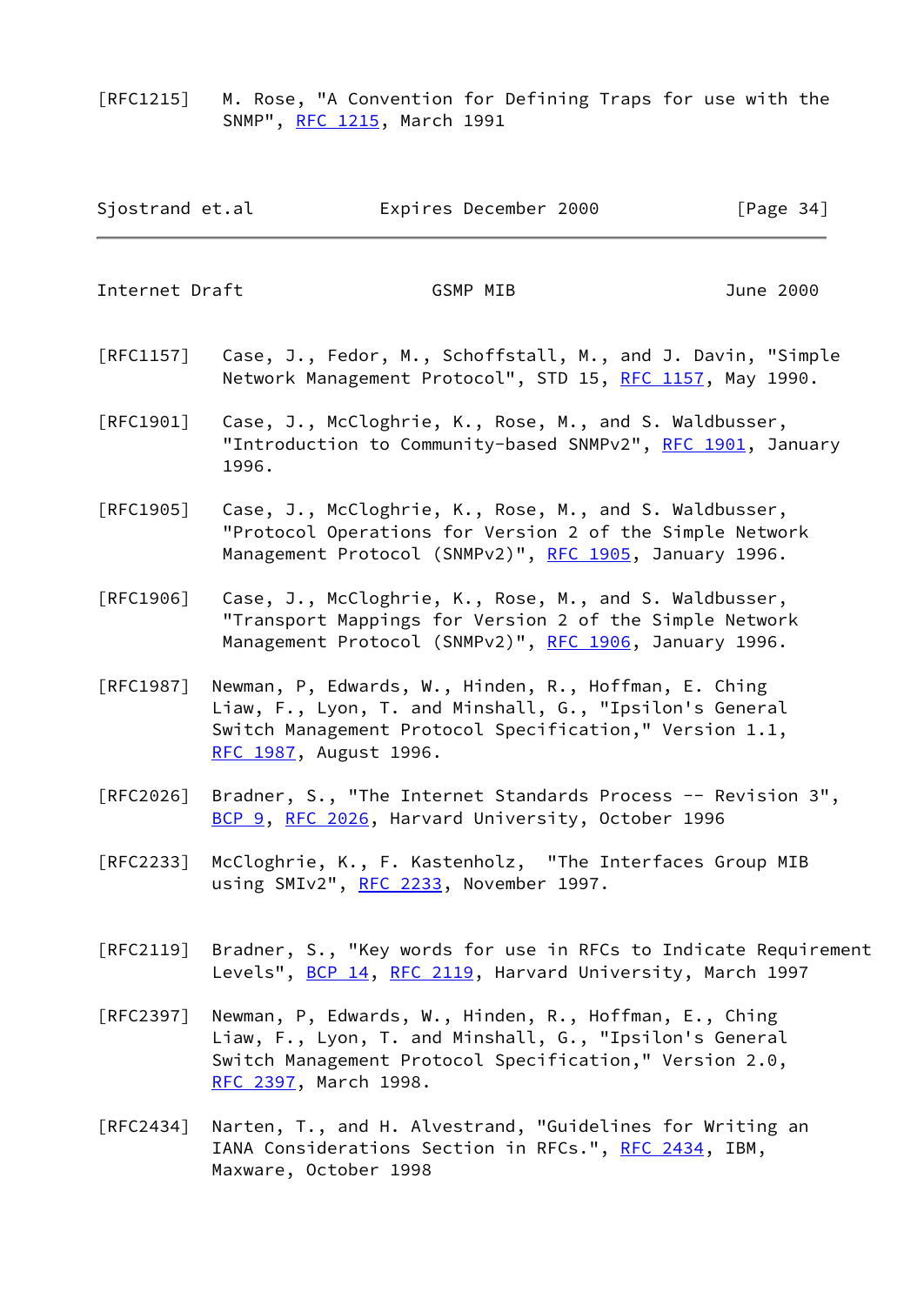- [RFC2514] Noto, M., E. Spiegel, K. Tesink, "Definition of Textual Conventions and OBJECT-IDENTITIES for ATM Management", [RFC 2514](https://datatracker.ietf.org/doc/pdf/rfc2514), February 1999.
- [RFC2570] Case, J., Mundy, R., Partain, D., and B. Stewart, "Introduction to Version 3 of the Internet-standard Network Management Framework", [RFC 2570](https://datatracker.ietf.org/doc/pdf/rfc2570), April 1999
- [RFC2571] Harrington, D., Presuhn, R., and B. Wijnen, "An Architecture for Describing SNMP Management Frameworks", [RFC 2571](https://datatracker.ietf.org/doc/pdf/rfc2571), April 1999
- [RFC2572] Case, J., Harrington D., Presuhn R., and B. Wijnen, "Message Processing and Dispatching for the Simple Network Management

| Sjostrand et.al | Expires December 2000 | [Page 35] |
|-----------------|-----------------------|-----------|
|-----------------|-----------------------|-----------|

<span id="page-41-0"></span>Internet Draft GSMP MIB June 2000

Protocol (SNMP)", [RFC 2572,](https://datatracker.ietf.org/doc/pdf/rfc2572) April 1999

- [RFC2573] Levi, D., Meyer, P., and B. Stewart, "SNMPv3 Applications", [RFC 2573](https://datatracker.ietf.org/doc/pdf/rfc2573), April 1999
- [RFC2574] Blumenthal, U., and B. Wijnen, "User-based Security Model (USM) for version 3 of the Simple Network Management Protocol (SNMPv3)", [RFC 2574](https://datatracker.ietf.org/doc/pdf/rfc2574), April 1999
- [RFC2575] Wijnen, B., Presuhn, R., and K. McCloghrie, "View-based Access Control Model (VACM) for the Simple Network Management Protocol (SNMP)", [RFC 2575](https://datatracker.ietf.org/doc/pdf/rfc2575), April 1999
- [RFC2578] McCloghrie, K., Perkins, D., Schoenwaelder, J., Case, J., Rose, M., and S. Waldbusser, "Structure of Management Information Version 2 (SMIv2)", STD 58, [RFC 2578](https://datatracker.ietf.org/doc/pdf/rfc2578), April 1999
- [RFC2579] McCloghrie, K., Perkins, D., Schoenwaelder, J., Case, J., Rose, M., and S. Waldbusser, "Textual Conventions for SMIv2", STD 58, [RFC 2579](https://datatracker.ietf.org/doc/pdf/rfc2579), April 1999
- [RFC2580] McCloghrie, K., Perkins, D., Schoenwaelder, J., Case, J., Rose, M., and S. Waldbusser, "Conformance Statements for SMIv2", STD 58, [RFC 2580](https://datatracker.ietf.org/doc/pdf/rfc2580), April 1999
- <span id="page-41-1"></span>[GSMPv3] Doria, Hellstrand, Sundell, Worster, "General Switch Management Protocol V3", work in progress, April 2000
- <span id="page-41-2"></span>[GSMPenc] Doria, Worster, "GSMP Packet Encapsulations for ATM, Ethernet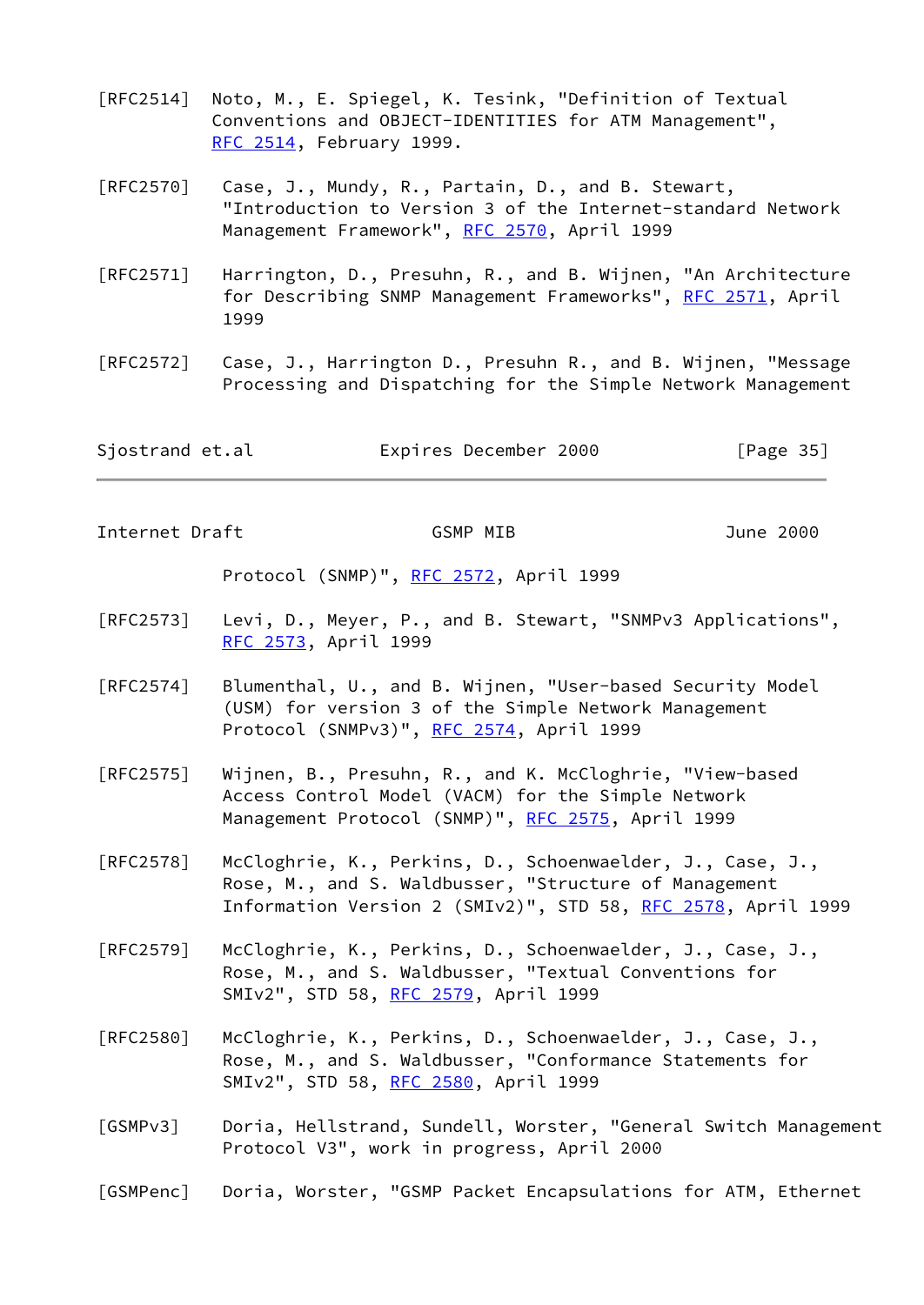and TCP", work in progress, April 2000

# <span id="page-42-0"></span>[8](#page-42-0). Security Considerations

 Assuming that secure network management (such as SNMP v3) is implemented, the objects represented in this MIB do not pose a threat to the security of the network.

 There are a number of management objects defined in this MIB that have a MAX-ACCESS clause of read-write and/or read-create. Such objects may be considered sensitive or vulnerable in some network environments. The support for SET operations in a non-secure environment without proper protection can have a negative effect on network operations.

 There are a number of managed objects in this MIB that may contain sensitive information. These are contained in the gsmpVsceTable and gsmpVseTable. It is thus important to control even GET access to these objects and possibly to even encrypt the values of these object when sending them over the network via SNMP. Not all versions of SNMP provide features for such a secure environment.

| Sjostrand et.al | Expires December 2000 | [Page 36] |
|-----------------|-----------------------|-----------|
|-----------------|-----------------------|-----------|

<span id="page-42-2"></span>Internet Draft GSMP MIB June 2000

 SNMPv2 by itself is not a secure environment. Even if the network itself is secure (for example by using IPSec), even then, there is no control as to who on the secure network is allowed to access and GET/SET (read/change/create/delete) the objects in this MIB.

It is recommended that the implementers consider the security features as provided by the SNMPv3 framework. Specifically, the use of the User-based Security Model [RFC 2574](https://datatracker.ietf.org/doc/pdf/rfc2574) [[RFC2574](https://datatracker.ietf.org/doc/pdf/rfc2574)] and the View-based Access Control Model [RFC 2575](https://datatracker.ietf.org/doc/pdf/rfc2575) [\[RFC2575](https://datatracker.ietf.org/doc/pdf/rfc2575)] is recommended.

 It is then a customer/user responsibility to ensure that the SNMP entity giving access to an instance of this MIB, is properly configured to give access to the objects only to those principals (users) that have legitimate rights to indeed GET or SET (change/create/delete) them.

<span id="page-42-1"></span>[9](#page-42-1). Authors' Addresses

Hans Sjostrand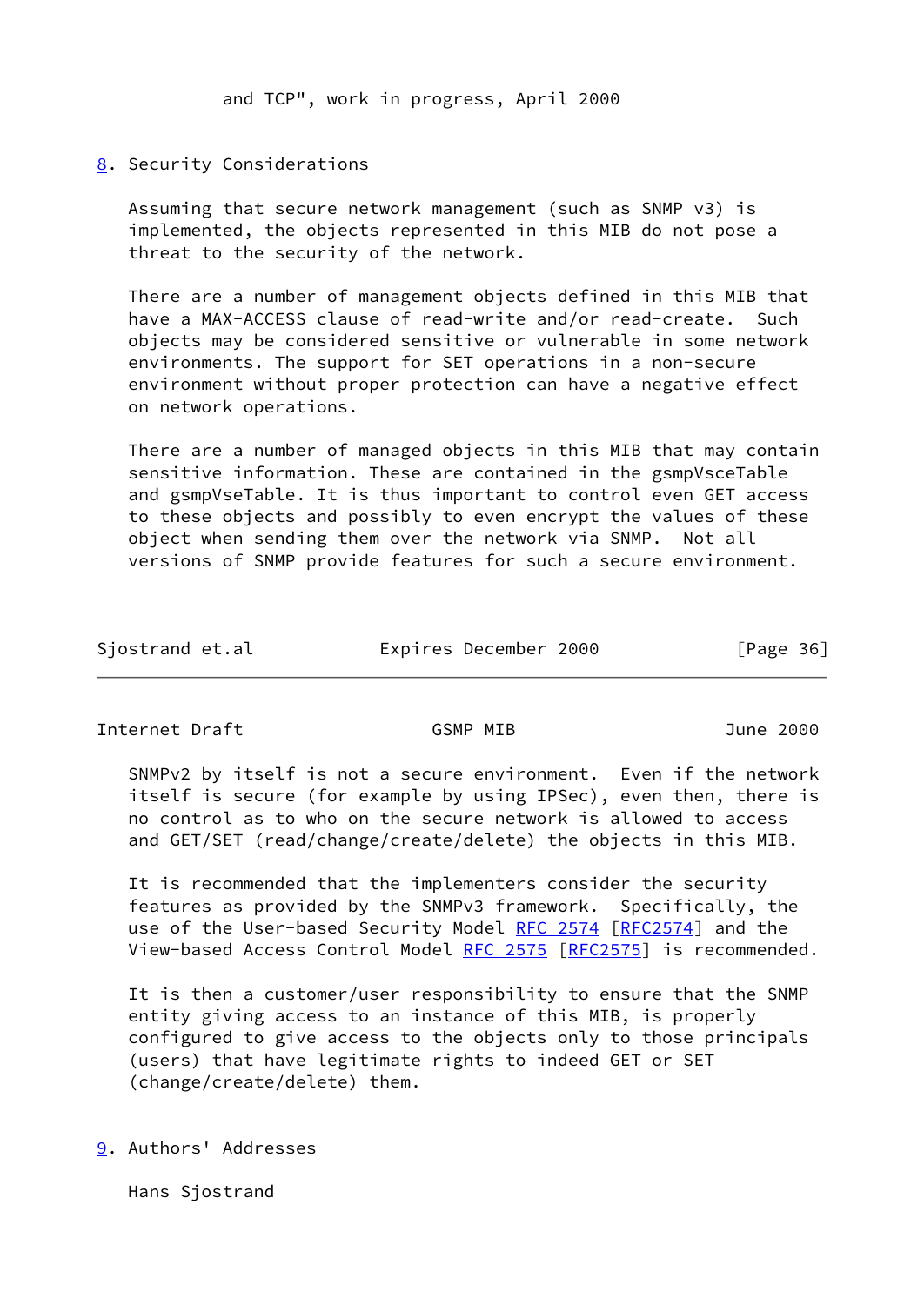Ericsson Telecom AB Business Unit Data Backbone and Optical Networks S-126 25 Stockholm, Sweden Phone: +46 8 719 9960 Email: hans.sjostrand@ericsson.com

 Joachim Buerkle Nortel Dasa Network Systems GmbH & Co KG (Nortel Networks) Hahnstrasse 37-39 D-60528 Frankfurt, Germany Phone: +49 69 6697 3281 Email: joachim.buerkle@nortel-dasa.de

 Balaji Srinivasan CPlane Inc. 5150 El Camino Real Suite B-31 Los Altos, CA 94022 Phone +1 650 938 8066 ext 103 Email: balaji@cplane.com

<span id="page-43-0"></span>[10.](#page-43-0) Full Copyright Statement

Copyright (C) The Internet Society (2000). All Rights Reserved.

 This document and translations of it may be copied and furnished to others, and derivative works that comment on or otherwise

Sjostrand et.al **Expires December 2000** [Page 37]

Internet Draft GSMP MIB June 2000

 explain it or assist in its implementation may be prepared, copied, published and distributed, in whole or in part, without restriction of any kind, provided that the above copyright notice and this paragraph are included on all such copies and derivative works. However, this document itself may not be modified in any way, such as by removing the copyright notice or references to the Internet Society or other Internet organizations, except as needed for the purpose of developing Internet standards in which case the procedures for copyrights defined in the Internet Standards process must be followed, or as required to translate it into languages other than English.

 The limited permissions granted above are perpetual and will not be revoked by the Internet Society or its successors or assigns.